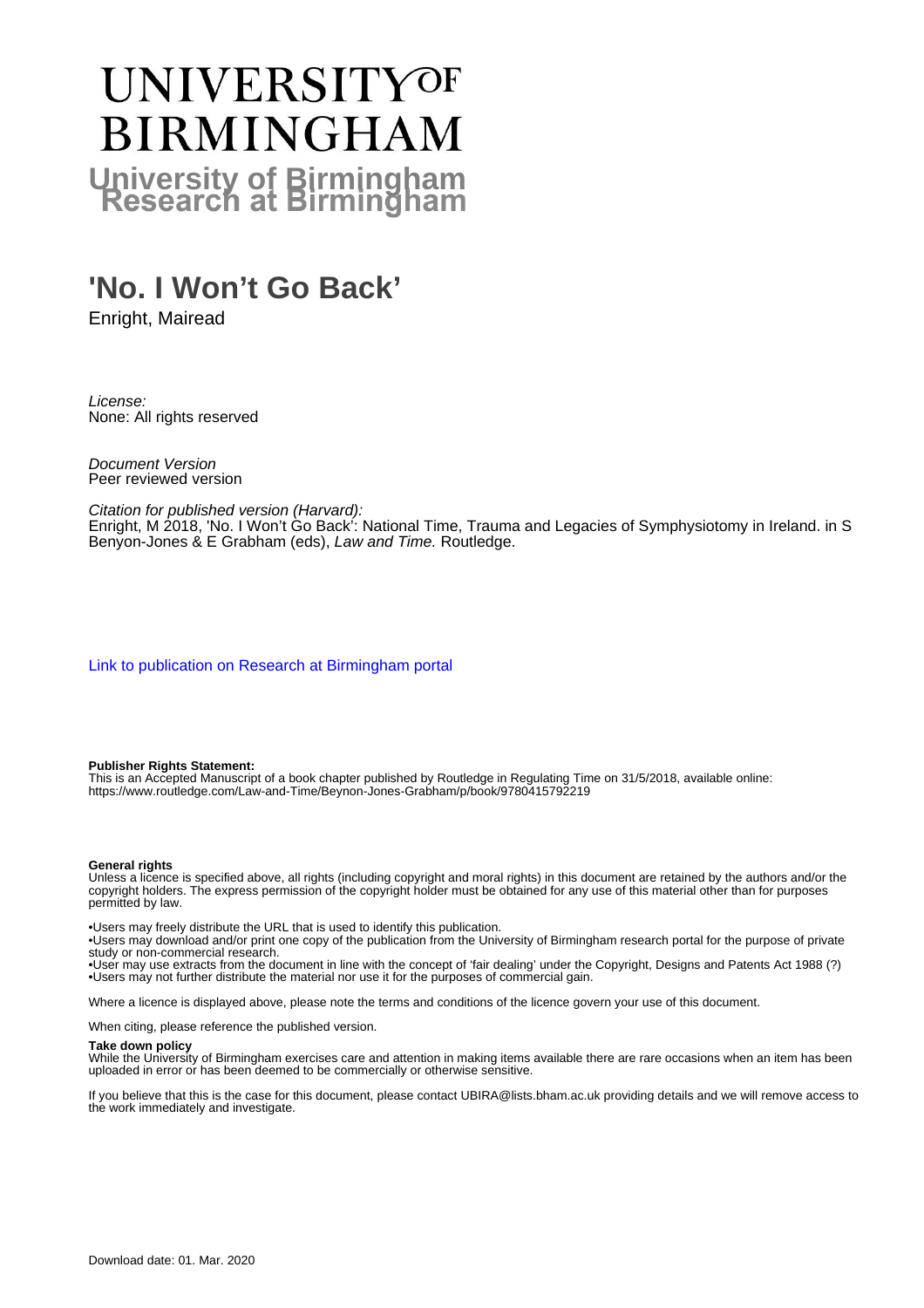# **'No. I Won't Go Back': National Time, Trauma and Legacies of Symphysiotomy in Ireland.**

**Máiréad Enright.**[1](#page-1-0)

*land…where time is time past. A palsy of regrets. No. I won't go back. My roots are brutal:*

Eavan Boland 'Mise Eire'

<span id="page-1-3"></span>Part of the common sense of the contemporary Irish state is the understanding that we are living in new times: that Ireland has decisively emerged from a past in which church and state power were so tightly intertwined as to be indistinguishable from one another. State responses to gendered religious institutional abuse are crucial to this common sense. Governments point to a public reckoning with a twentieth century history of widespread, systemic and long-lasting abuses in Catholic-run institutions, embodied in cases, judicial and other inquiries, and reports. These 'legacy issues'<sup>[2](#page-1-1)</sup> include the child abuse in religious-run reformatory and industrial schools (Ryan Report, 2009)<sup>[3](#page-1-2)</sup> and in Catholic primary schools (*O'Keeffe v. Ireland*, 201[4](#page-1-3));<sup>4</sup> church

<span id="page-1-1"></span> $2$  See e.g. 'National Report Submitted in Accordance with Paragraph 5 of the Annex to Human Rights Council Resolution 16/21\* - Ireland.' 6 <http://www.upr.ie/Website/UPR/uprweb.nsf/page/DOJL-A97JFV1512120-en/\$file/National%20Report%20IE%20Cycle%202.pdf> accessed 14 August 2016.

<span id="page-1-0"></span> $1$  This chapter was developed as a paper at the Beatrice Baine Reading Group, UC Berkeley, and as part of the ESRC-funded Public Life of Private Law seminar series. Thanks to colleagues for their comments and questions. Thanks also to Marie O'Connor and Ruadhan Mac Aodhan of Survivors of Symphysiotomy (SOS): this paper draws, in particular, on Marie O'Connor, *Bodily Harm: Symphysiotomy and Pubiotomy in Ireland, 1944-92* (Evertype 2011). and on Marie O'Connor and Ruadhan Mac Aodhain, 'Survivors of Symphysiotomy to the UN Committee Against Torture' (2014) 35–40 <http://cdn.thejournal.ie/media/2014/03/symphysiotomy-submission-to-uncat-10-march-2014.pdf> accessed 14 August 2016., discussed within.  $\overline{1}$ 

Dáil Deb 17 Jul 2014; Dáil Deb 2 Feb 2016; Dáil Deb 14 Aug 2016. <sup>3</sup>

<span id="page-1-2"></span><sup>&</sup>lt;sup>3</sup> 'The Commission to Inquire into Child Abuse' <http://childabusecommission.ie/> accessed 2 August 2016. The Commission was chaired first by Ms. Justice Mary Laffoy and then by Mr. Justice Sean Ryan. See further John Bergin, 'Dysfunctional Organization? Institutional Abuse of Children in Care in Ireland.' (2007) 4 Journal of Management, Spirituality & Religion 461.Carol Brennan, 'Trials and Contestations: Ireland's Ryan Commission' in Johanna Sköld and Shurlee Swain (eds), *Apologies and the Legacy of Abuse of Children in 'Care'* (Palgrave Macmillan UK 2015)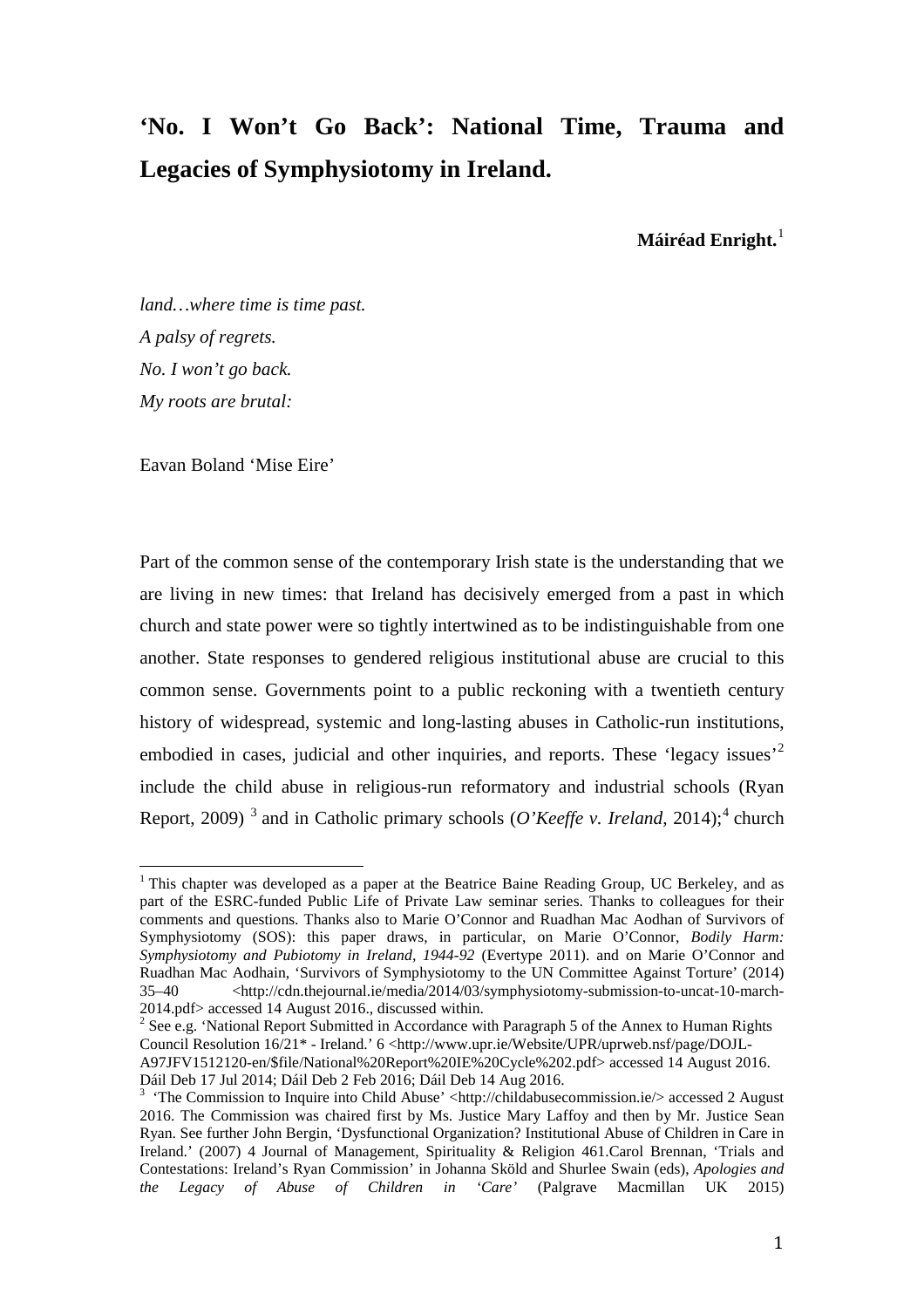officials' failure to protect children from abuse by parish priests, (Ferns Report, 200[5](#page-2-0)<sup>5</sup>) and the Murphy Reports on Dublin 2009 and Cloyne  $2011<sup>6</sup>$  $2011<sup>6</sup>$  $2011<sup>6</sup>$ ) the incarceration of women in Magdalene laundries (McAleese Report,  $2013$ );<sup>[7](#page-2-2)</sup> and the maltreatment of unmarried mothers,<sup>[8](#page-2-3)</sup> the fatal neglect of some babies and the forced adoption of others in religious-run 'mother and baby homes' (Mother and Baby Homes Commission, ongoing). $9$  Though these institutions were religious-run, their activities fell within the scope of government responsibility; they reflected the formal and informal<sup>[10](#page-2-5)</sup> outsourcing of particular coercive biopolitical functions to a church eager to discipline citizens' sexual and reproductive lives. $11$ 

This chapter takes the government response to Survivors of Symphysiotomy as an exemplary 'legacy issue'. Survivors of Symphysiotomy (SOS) is the leading

<span id="page-2-0"></span><http://www.lenus.ie/hse/bitstream/10147/560434/2/thefernsreportoctober2005.pdf> accessed 2

http://link.springer.com/chapter/10.1057/9781137457554\_5> accessed 31 July 2016. Fred Powell and others, 'The Irish Charity Myth, Child Abuse and Human Right,s: Contextualising the Ryan Report into Care Institutions' (2013) 43 British Journal of Social Work 7.Sinead Pembroke, 'The Role of Industrial Schools and Control over Child Welfare in Ireland in the Twentieth Century' (2013) 21 Irish Journal of Sociology 52. I

<sup>&</sup>lt;sup>4</sup> Conor O'Mahony, 'State Liability for Abuse in Primary Schools: Systemic Failure and O'Keeffe v. Hickey' (2009) 28 Irish Educational Studies 315. James Gallen, 'O'Keeffe v Ireland: The Liability of States for Failure to Provide an Effective System for the Detection and Prevention of Child Sexual Abuse in Education' (2015) 78 The Modern Law Review 151.<br>
Francis Murphy, 'Ferns Report' (2005)

<span id="page-2-1"></span>August 2016. The inquiry was chaired by former judge Francis Murphy. ibid. <sup>6</sup> 'Commission of Investigation,Dublin Archdiocese, Catholic Diocese of Cloyne'  $\lt$ http://www.dacoi.ie/ $>$  accessed 2 August 2016. The inquiries were chaired by former judge Yvonne Murphy.

<span id="page-2-2"></span><sup>&</sup>lt;sup>7</sup> Martin McAleese, 'Report of the Inter-Departmental Committee to Establish the Facts of State Involvement with the Magdalen Laundries' (2013) <http://www.justice.ie/en/JELR/Pages/MagdalenRpt2013> accessed 2 August 2016.Glynn, Evelyn, 'Magdalene Matters' in Rebecca Anne Barr, Sarah-Anne Buckley and Laura Kelly (eds), *Engendering Ireland: New Reflections on Modern History and Literature* (Cambridge Scholars Publishing 2015). Miryam Clough, 'Atoning Shame?' (2014) 23 Feminist Theology 6. Eva Urban, 'The Condition of Female Laundry Workers in Ireland 1922-1996: A Case of Labour Camps on Trial' [2012] Études irlandaises 49. Clara Fischer, 'Gender, Nation, and the Politics of Shame: Magdalen Laundries and the Institutionalization of Feminine Transgression in Modern Ireland' (2016) 41 Signs: Journal of Women in Culture and Society 821.<br><sup>8</sup> Maria Luddy, 'Unmarried Mothers in Ireland, 1880–1973' (2011) 20 Women's History Review 109.

<span id="page-2-3"></span>

<span id="page-2-4"></span><sup>&</sup>lt;sup>9</sup> Paul Michael Garrett, 'Excavating the Past: Mother and Baby Homes in the Republic of Ireland' [2015] British Journal of Social Work bcv116.Paul Michael Garrett, '"Unmarried Mothers" in the Republic of Ireland' [2016] Journal of Social Work 1468017316628447.

<span id="page-2-5"></span><sup>&</sup>lt;sup>10</sup> Sheila Killian, "For Lack of Accountability": The Logic of the Price in Ireland's Magdalen Laundries' (2015) 43 Accounting, Organizations and Society 17, 24.

<span id="page-2-6"></span> $11$  On the Irish church's role as institutionalized moral disciplinarian see Claire McLoone-Richards, 'Say Nothing! How Pathology within Catholicism Created and Sustained the Institutional Abuse of Children in 20th Century Ireland' (2012) 21 Child Abuse Review 394. And Una Crowley and Rob Kitchin, 'Producing "decent Girls": Governmentality and the Moral Geographies of Sexual Conduct in Ireland (1922–1937)' (2008) 15 Gender, Place & Culture 355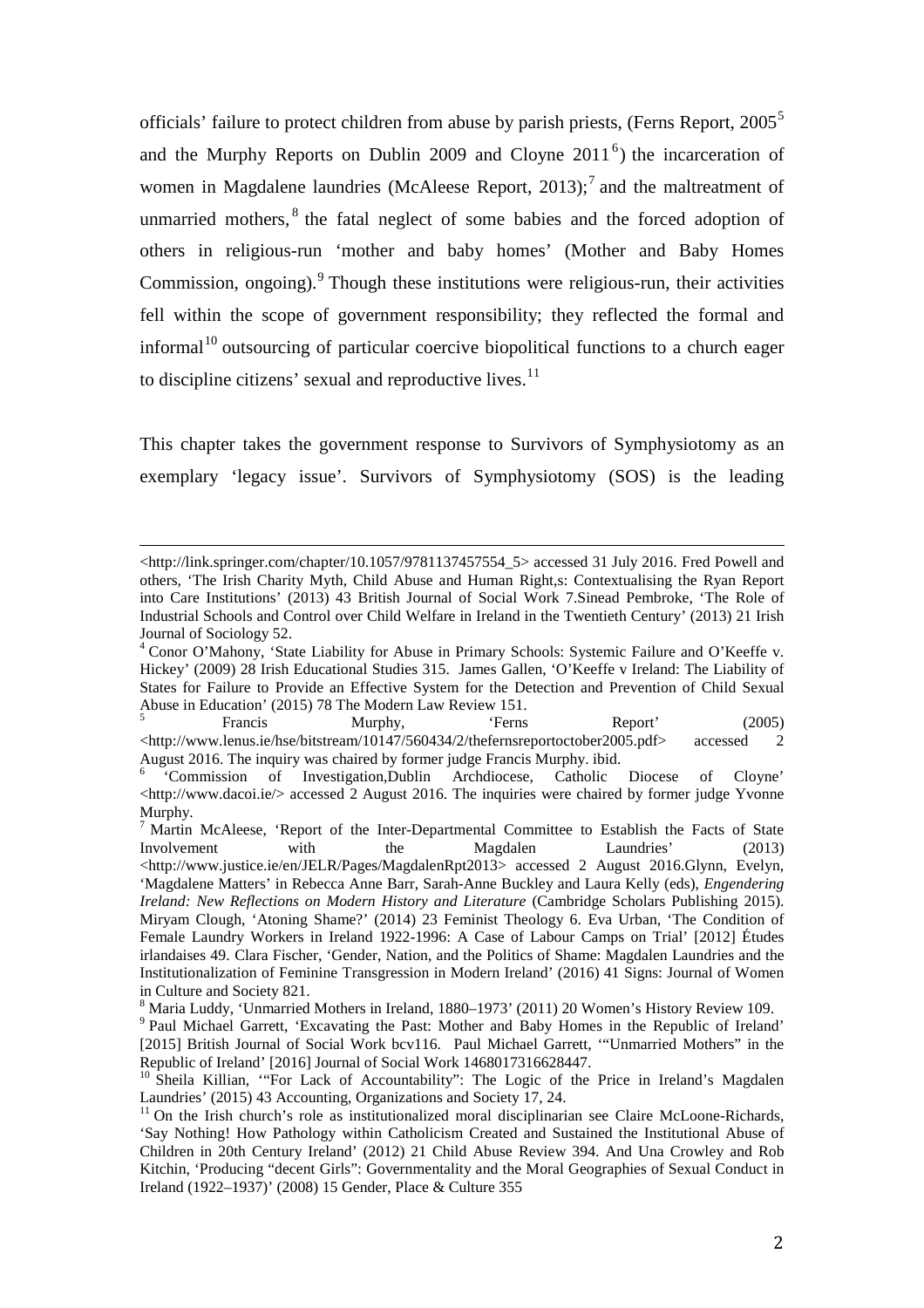advocacy group for elderly Irish women who were subjected to symphysiotomy;<sup>[12](#page-3-0)</sup> a childbirth operation which cuts or tears the *symphysis pubis*; a ligament at the front of the pelvis. It was revived as an elective surgery in Ireland in the 1940's, when it had long died out as a non-emergency practice elsewhere in the developed world, and was practiced in some places into the 1980's. Symphysiotomy and its aftermath were often intensely painful.<sup>[13](#page-3-1)</sup> Many women report lifelong incontinence, chronic pain and walking difficulties.<sup>[14](#page-3-2)</sup> Others report depression, post-traumatic stress disorder, sexual dysfunction <sup>[15](#page-3-3)</sup> and damage to family life as a result of ongoing disability.<sup>[16](#page-3-4)</sup> Both SOS and the state accept that symphysiotomy's peculiar Irish history cannot be understand apart from its religious dimensions. However, symphysiotomy's defenders present it as a minor operation, independently justifiable in medical terms, rarely wrongful as such. By contrast, SOS construct it as a form of historical religiously-motivated institutionalised obstetric violence, with long-lasting consequences, and directed, like the others mentioned above, at women's sexual and reproductive lives. They argue, and the state has accepted, that doctors generally did not seek women's consent to symphysiotomy.<sup>[17](#page-3-5)</sup> The state had a legal obligation to prevent this treatment,<sup>[18](#page-3-3)</sup> and

<span id="page-3-0"></span><sup>&</sup>lt;sup>12</sup> 'SOS Ireland - Survivors of Symphysiotomy' <http://symphysiotomyireland.com/> accessed 31 May 2015. The organisation was founded in 2002. It is survivor-led and run on democratic principles. SOS pursues a variety of activities aimed at building solidarity and raising consciousness of the wrongfulness of symphysiotomy among survivors. SOS is often described as one of three patient representative groups; the other two are Patient Focus and Survivors of Symphysiotomy Ltd. These organisations are funded directly by the Health Services Executive (HSE), have a much smaller membership, and tend to adopt policy positions which are antagonistic to those advanced by SOS, suggesting division among survivors where, often, this is not the case. See e.g. 'Symphysiotomy Redress Scheme Criticised' (*RTE.ie*) <http://www.rte.ie/news/2014/0911/642929-symphysiotomy/> accessed 31 May 2015. For instance, Patient Focus rejected the UN Human Rights Committee's July 2014 criticism of the government's policy on symphysiotomy Laurence Lee, 'Battling Insensitivity over Symphysiotomy' (*Al Jazeera Blogs*, 19 November 2014) <http://blogs.aljazeera.com/blog/europe/battling-insensitivity-over-symphysiotomy> accessed 31 May 2015.(see further infra) They also welcomed the redress scheme discussed infra., when SOS have strongly criticised it for the reasons discussed below. Paul Cullen, 'More than 360 Apply for Symphysiotomy Redress Scheme' *Irish Times* (6 December 2014) <http://www.irishtimes.com/news/health/more-than-360-apply-for-symphysiotomy-redress-scheme- $\overline{1}$ 

<span id="page-3-2"></span>

<span id="page-3-4"></span><span id="page-3-3"></span>

<span id="page-3-1"></span><sup>1.2027914&</sup>gt; accessed 31 May 2015.<br><sup>13</sup> O'Connor and Mac Aodhain (n 1) 9.<br><sup>14</sup> ibid 11–13.<br><sup>15</sup>ibid.; Irene Jillson, 'Symphysiotomy in Ireland: A Qualitiative Study' (Georgetown University 2012) 16–18

 $\langle$ http://www.patientfocus.ie/site/images/uploads/SYMPHYSIOTOMY\_IN\_IRELAND\_By\_Irene\_Jills on\_PhD.pdf> accessed 14 August 2016.

<span id="page-3-5"></span> $17$  O'Connor and Mac Aodhain (n 1) 9. Yvonne Murphy, 'Independent Review of Issues Relating to Symphysiotomy' (2014) 21 <http://health.gov.ie/wp-content/uploads/2014/07/Scanned-Murphy-reportredacted-version1.pdf> accessed 18 August 2016.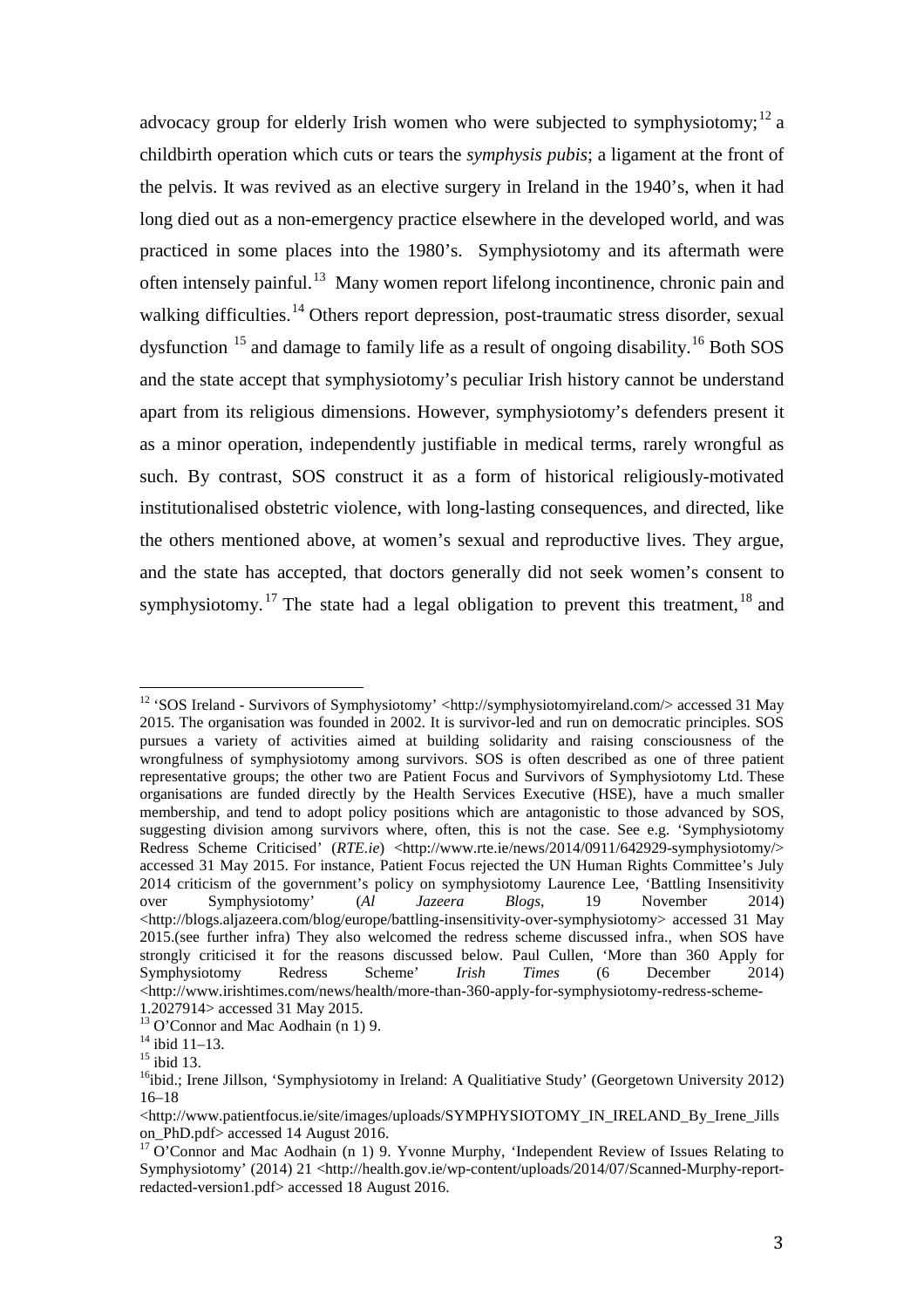now must investigate it and provide appropriate remedies. The state steadfastly refuses to do so. These women aspire, nevertheless, to make themselves heard; to be, in Felman's vibrantly temporal terms, 'actively and sovereignly reborn from a kind of social death into a new life.<sup> $19$ </sup> 'We might be in our 70s and 80s, but we want the truth. Someone has to say, these operations should never have been done. …. You wouldn't do it to a cow.' [20](#page-4-1)

This chapter argues that government responses to SOS are an iteration of an emerging effort to establish and police the boundaries of 'homogenous national time'. The politics of national time underpin and sustain discourses of responsibility for historical abuse. They enable the state to corral certain historicised abuses within a distinct regulatory space, and accordingly to achieve 'closure'; limiting the state's responsibility to investigate those abuses or compensate those who suffered them. The first section of this chapter introduces Irish discourses of homogenous national time. The state imagines its history in linear terms; neatly divided into religious past and secular present. Within this imaginary, injuries such as symphysiotomy become 'legacy issues'; leftovers from a different time. I use the idea of legacy to unsettle national time, exposing it as a precarious assemblage wrought out of multiple contradictory timings. There is no clear line between past and present, with symphysiotomy occupying a natural place on one side or the other. Rather, symphysiotomy is implicated in a contested passage of time. In the chapter's second section, I explore these contestations by drawing out the contrasting histories of symphysiotomy articulated in the government-commissioned *Walsh* report, and in the testimonies of SOS's members. *Walsh* is the official history of symphysiotomy, produced instead of a public inquiry, and the foundation of a subsequent, restrictive, symphysiotomy redress scheme. *Walsh* naturalises the religious dimensions of symphysiotomy, and simultaneously reconstructs it as a legitimate and dignified medical practice. I then locate SOS as irritating the temporal project in *Walsh*;

<sup>18</sup> *Alyne da Silva Pimentel Teixeira (deceased) v Brazil*, CEDAW, UN Doc CEDAW/C/49/D/17/2008 (2011). See further Juan Méndez, *UN Special Rapporteur on Torture: Report on Abuses in Healthcare Settings* UN Doc. A/HRC/22/53 (2013), 6  $\overline{1}$ 

<span id="page-4-1"></span><span id="page-4-0"></span><sup>&</sup>lt;sup>19</sup> Shoshana Felman, 'Theaters of Justice: Arendt in Jerusalem, the Eichmann Trial, and the Redefinition of Legal Meaning in the Wake of the Holocaust' (2001) 27 Critical Inquiry 201, 231. <sup>20</sup> Anne Cahill, 'My Life Was Ruined by Symphysiotomy' (16 July 2014) <http://www.irishexaminer.com/analysis/my-life-was-ruined-by-symphysiotomy-275544.html> accessed 31 May 2015.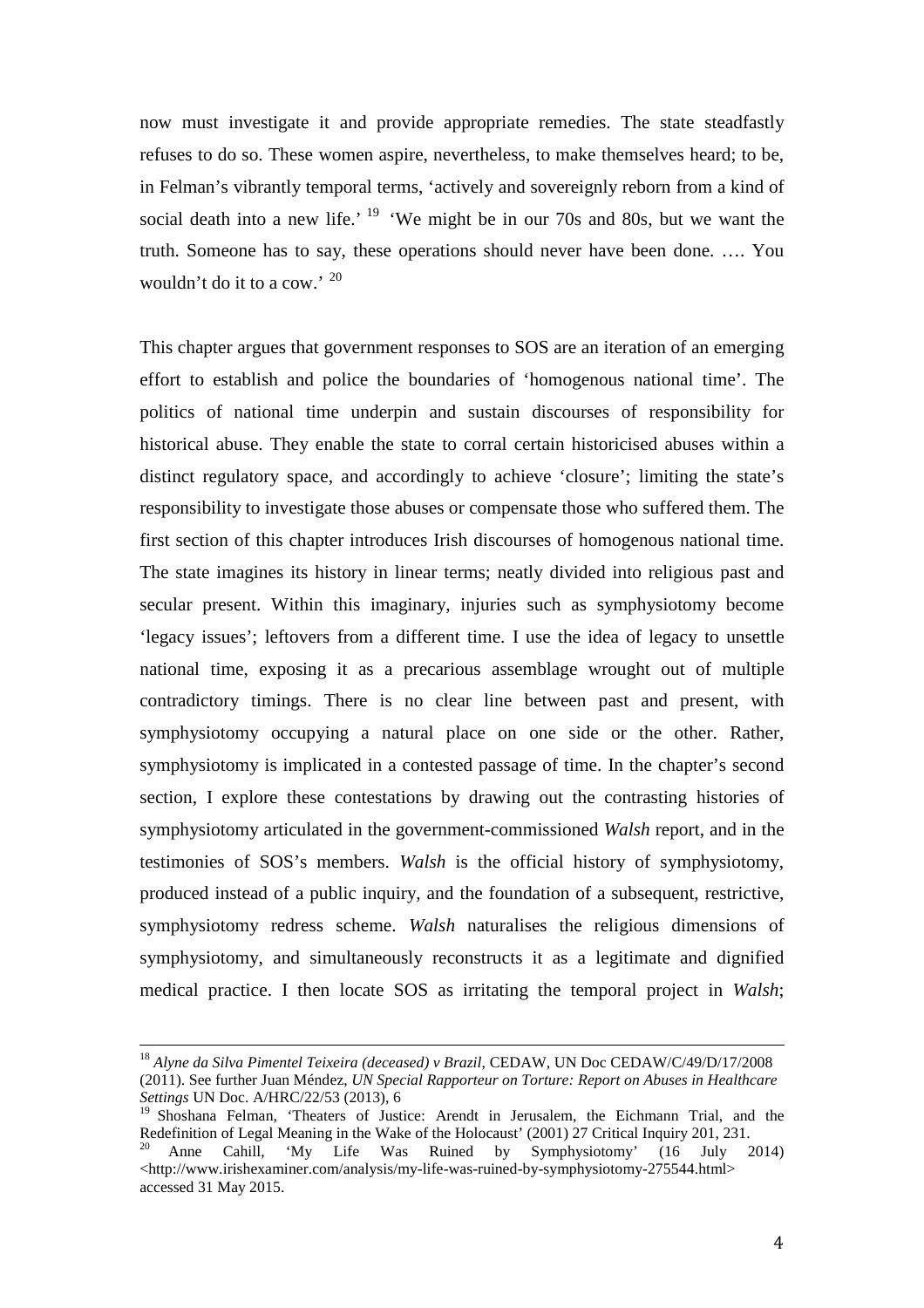drawing out their embodied exposure of its contradictions and exclusions. In the third section, introducing the operations of law, I examine the state's policy of inhibiting women's access to the courts, in favour of enforcing 'closure' through a contractual and bureaucratic state redress scheme based on *Walsh*. Law is doggedly instrumentalised to prevent the transmission of disruptive testimonies and to contain their drag on national time. The state invests remarkable energies in this process. In the final section, I set out the affective stakes for the state of preserving homogenous national time. I turn here to theories of trauma, particularly to Lyotard's idea of the 'double blow', to explain the state's reluctance to engage with symphysiotomy's legacies. I locate the trauma in the unresolved collapse of the state's old relationship with religion as origin of law. Read in this way, national time exceeds political and legal agency. Its threads are also held together by affect surpassing any deliberate settlement. The state's legal manoeuvres then look less like marginal techniques of already-settled national time, than a frantic effort to suppress a foundational failure; a violent incapacity.

### **Ireland, Closure and Homogenous National Time.**

In the last six years, Fine Gael governments have responded to a range of historical institutional abuses. In doing so, they have cast themselves as founders of a new secular national time, on behalf of the national 'we', which can determine the limits of responsibility for the past. The Ireland of the past, they tell us, was an 'evil'<sup>21</sup> 'cruel pitiless<sup>' [22](#page-5-1)</sup> collective which used religious institutions to isolate and contain undesirable subjects. <sup>[23](#page-5-2)</sup> Today's Ireland, however, is a changed secular and more authentically Catholic  $24$  society; which is no longer 'morally subservient'  $25$  to

<span id="page-5-0"></span><sup>&</sup>lt;sup>21</sup> Susie Donnelly and Tom Inglis, 'The Media and the Catholic Church in Ireland: Reporting Clerical Child Sex Abuse' (2010) 25 Journal of Contemporary Religion 1.  $\overline{1}$ 

<span id="page-5-1"></span> $22$  'Taoiseach Enda Kenny's Statement on Magdalene Report' <http://static.rasset.ie/documents/news/kenny-magdelene-speech.pdf> accessed 3 August 2016. <sup>23</sup> Kate Kenny, 'Organizations and Violence: The Child as Abject-Boundary in Ireland's Industrial

<span id="page-5-2"></span>Schools' (2016) 37 Organization Studies 939.

<span id="page-5-3"></span><sup>&</sup>lt;sup>24</sup> Michael Sutton, 'The Cloyne Report and the Taoiseach's Speech: Towards "Hibernian Catholicism"?' (2012) 101 Studies: An Irish Quarterly Review 273, 276. <sup>25</sup> 'Taoiseach Enda Kenny's Statement on Magdalene Report' (n 22). On apology as allowing us to feel

<span id="page-5-4"></span>shame and therefore to feel better see Ahmed Sara Ahmed, *The Cultural Politics of Emotion* (Routledge 2013) 101–121.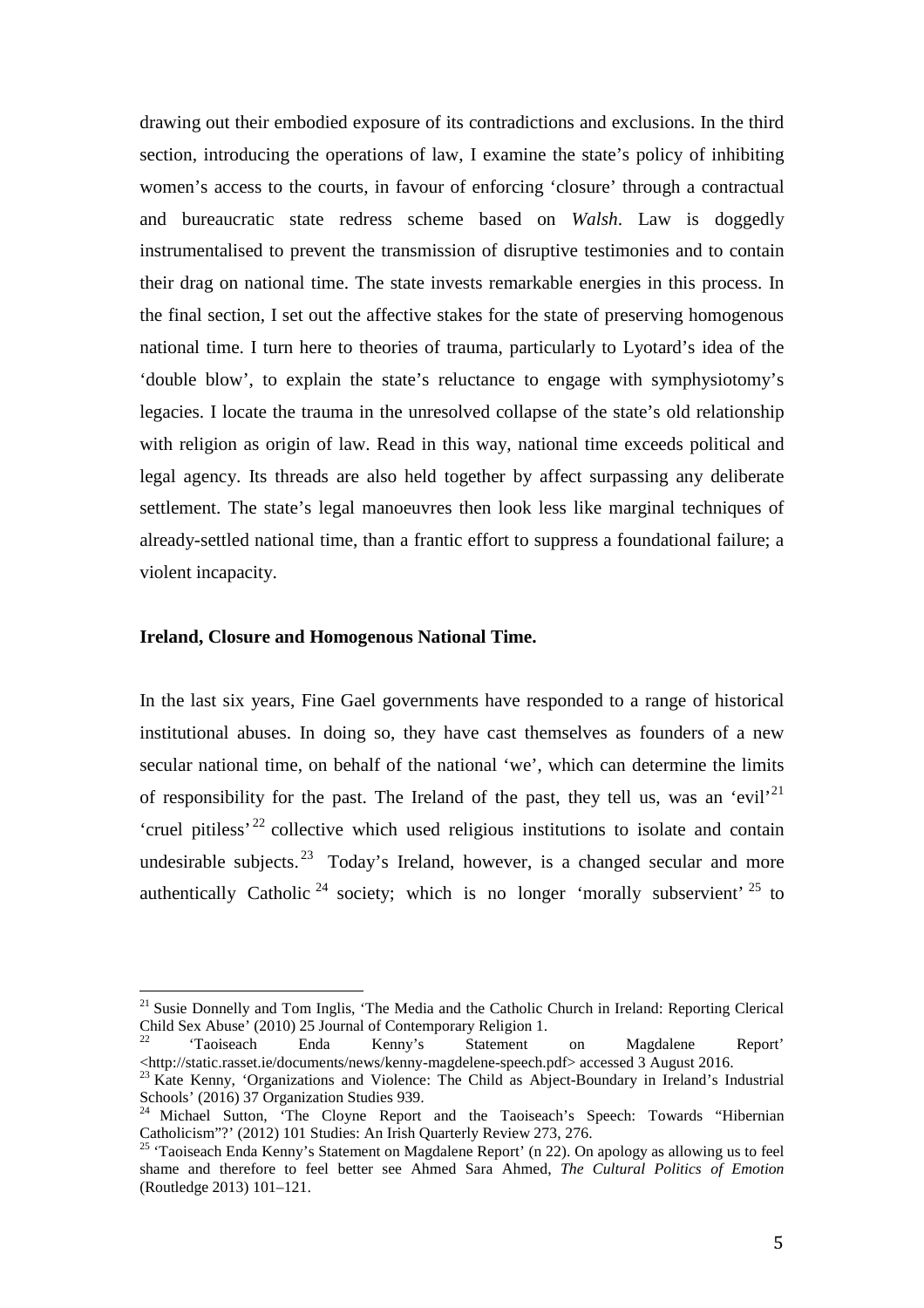religious power; which cherishes its women; $^{26}$  $^{26}$  $^{26}$  which acknowledges past exclusions as wrongs  $27$  and seeks to repair them. The national time imagined here is Walter Benjamin's 'empty time'; filled in with the belief in inevitable national progress.  $^{28}$  $^{28}$  $^{28}$ Apologising to women who had been incarcerated in Magdalen Laundries, the Taoiseach, Enda Kenny, said:

Today we live in a very different Ireland with a very different consciousness [*sic*] awareness – an Ireland where we have more empathy insight heart. We do so because at last we are learning those terrible lessons. We do because at last we are giving up our secrets. We do because in naming and addressing the wrong, as is happening today, we are trying to make sure we quarantine such abject behaviour to our past and eradicate it from Ireland's present and Ireland's future. [29](#page-6-3)

The appeal to that unitary 'we' invokes homogenous national time:  $30$  the nation, as Benedict Anderson elaborates, is presented as 'a solid community moving steadily down (or up) history<sup>[31](#page-6-5)</sup> in the same ways and with the same consequences for all. Homogeneity enables a radical break with the past – there are no important stragglers. The triumphant state 'heralds a new dawn'. $32$  There is little attempt to examine the on-going impacts of past abuse,  $33$  or to consider whether the motivations and systems which enabled that abuse have persisted, despite secularisation and social change.<sup>[34](#page-6-8)</sup> With these distinctions between times firmly established, the state tells us its primary role is to seek 'closure'.<sup>[35](#page-6-9)</sup> 'Closure' here suggests neatly divided time; periods hang together 'like the beads of a rosary'. [36](#page-6-10) The culpable past does not leak into the

<span id="page-6-0"></span><sup>&</sup>lt;sup>26</sup> Clough (n 7). Una Crowley and Rob Kitchin, 'Producing "decent Girls": Governmentality and the Moral Geographies of Sexual Conduct in Ireland (1922–1937)' (2008) 15 Gender, Place & Culture 355.  $\overline{1}$ 

<span id="page-6-2"></span><span id="page-6-1"></span><sup>&</sup>lt;sup>27</sup> 'Taoiseach Enda Kenny's Statement on Magdalene Report' (n 22).<br><sup>28</sup> Walter Benjamin, *Illuminations* (Random House 2015).<br><sup>29</sup> 'Taoiseach Enda Kenny's Statement on Magdalene Report' (n 22).

<span id="page-6-4"></span><span id="page-6-3"></span><sup>&</sup>lt;sup>30</sup> Benedict Anderson, *Imagined Communities: Reflections on the Origin and Spread of Nationalism* (Verso 2006) 25.<br> $31$  ibid 26.

<span id="page-6-7"></span><span id="page-6-6"></span><span id="page-6-5"></span><sup>&</sup>lt;sup>32</sup> 'Taoiseach Enda Kenny's Statement on Magdalene Report' (n 22).<br><sup>33</sup> Ronit Lentin, 'Asylum Seekers, Ireland, and the Return of the Repressed' (2016) 24 Irish Studies Review 21.

<span id="page-6-8"></span><sup>&</sup>lt;sup>34</sup> AV Simpson and others, 'Doing Compassion or Doing Discipline? Power Relations and the Magdalene Laundries' (2014) 7 Journal of Political Power 253.

<span id="page-6-9"></span><sup>&</sup>lt;sup>35</sup> Paul Michael Garrett, 'A "Catastrophic, Inept, Self-Serving" Church? Re-Examining Three Reports on Child Abuse in the Republic of Ireland' (2013) 24 Journal of Progressive Human Services 43. Kate Kenny, 'Affective Disruption: Walter Benjamin and the "history" of Ireland's Industrial Schools' (2013) 8 Management & Organizational History 10.

<span id="page-6-10"></span> $36$  Benjamin (n 28).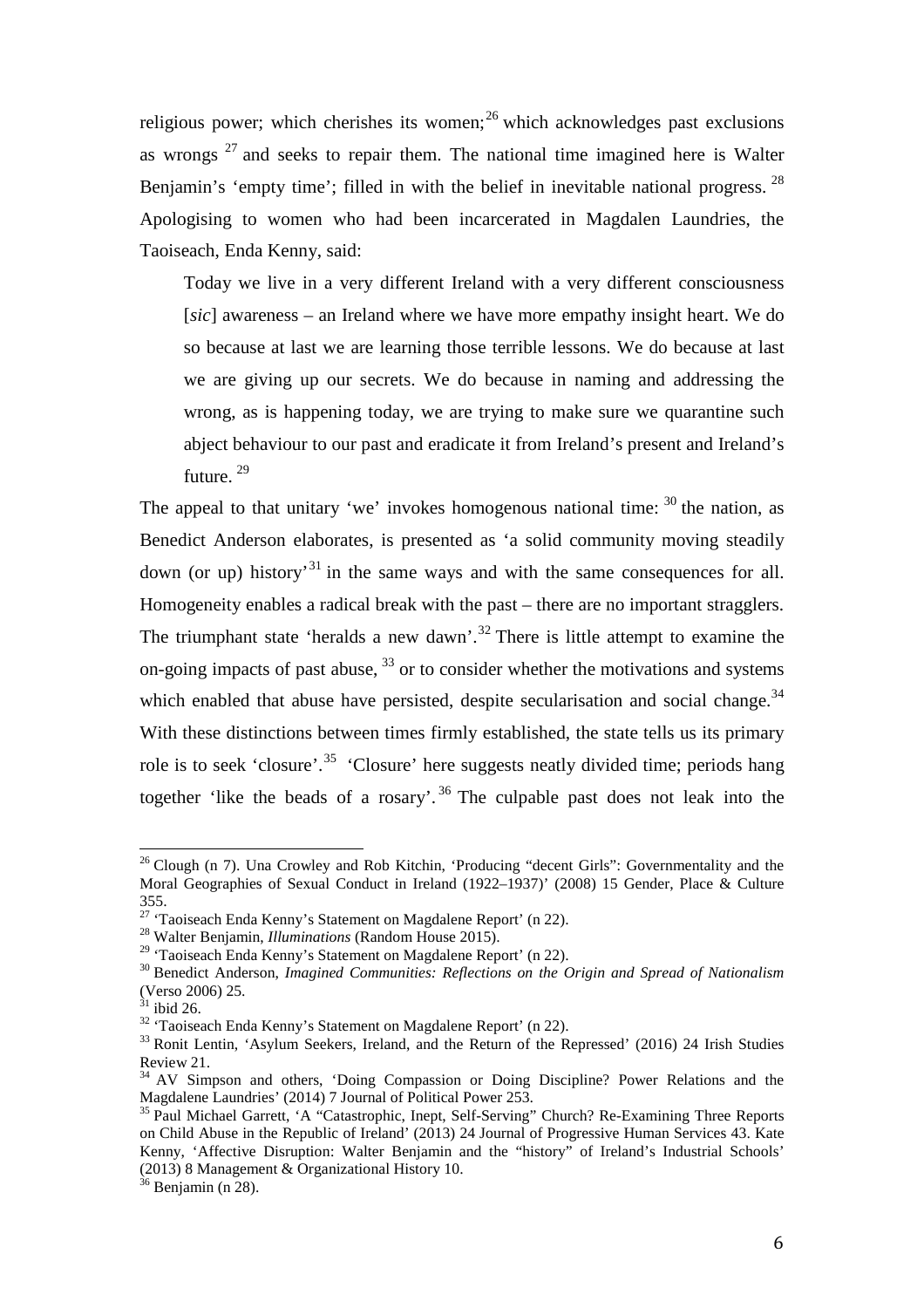innocent present. As such, 'closure' signifies a limit to responsibility and accountability – an installation of boundaries between the present state, and the wrongdoing of the past; boundaries which are all the more tenuous when we recall that the injuries to be addressed took place within living memory.

As Latour writes, time appears to be a natural resource, passing smoothly under its own irreversible forward momentum.<sup>[37](#page-7-0)</sup> For the government, the time of the nation 'passes as if it were really abolishing the past behind it. They all take themselves for Attila, in whose footsteps no grass grows back.<sup>[38](#page-7-1)</sup> But the linear upward transition from one period of national time to the next is not smooth or inevitable. There is a clue in the catch-all governmental term for historical institutional abuses; 'legacy issue.' The word 'legacy' is used carelessly without elaboration; the suggestion is of loose ends that remain at the end of a transition from past to present already almost completed. But legacy is both something transmitted or inherited, perhaps unexpectedly, from the past and something to be bequeathed to live on in the future. Legacies do not only signify death or ending, but the task of carrying on and working through.<sup>[39](#page-7-2)</sup> The nation-state can only continue 'its existence one more turn', gain substance and last in time, because subjects take it up again and again, inheriting from previous occasions.[40](#page-7-3) As Derrida wrote, inheritance is always a task, '[a]n inheritance is never gathered together, it is never one with itself…One must filter, sift, criticize, one must sort out several different possibilities that inhabit the same injunction.' [41](#page-7-4) All legacies are divisible, and we must choose how we interpret them; how to grapple with their divisions. The impossibility of truly homogenous national time becomes apparent when we read it together with this idea of legacy; to borrow again from Latour, '[w]hat passes is not a stable fixture but a whole moving assemblage of disconnected parts'.[42](#page-7-5) Moreover, it is inherently heterogeneous, made up of clusters of different – national, historical, local and personal - timings. [43](#page-7-6) Time's passing

<span id="page-7-0"></span><sup>37</sup> Bruno Latour, 'What's the Story?' in Daniel Robichaud and Francois Cooren (eds), *Organization*  and Organizing: Materiality, Agency and Discourse (Routledge 2013) 43.<br><sup>38</sup> Bruno Latour, *We Have Never Been Modern* (Harvard University Press 2012) 69.<br><sup>39</sup> Samir Haddad, *Derrida and the Inheritance of Democracy* (India  $\frac{1}{2}$ 

<span id="page-7-1"></span>

<span id="page-7-4"></span><span id="page-7-3"></span><span id="page-7-2"></span><sup>&</sup>lt;sup>40</sup> Latour (n 37) 43–44.<br><sup>41</sup> Jacques Derrida, *Specters of Marx: The State of the Debt, the Work of Mourning, and the New International (Psychology Press 1994) 16.* 

<span id="page-7-6"></span><span id="page-7-5"></span><sup>&</sup>lt;sup>42</sup> Latour (n 37) 50.<br><sup>43</sup> Susannah Radstone, *The Sexual Politics of Time: Confession, Nostalgia, Memory* (Routledge 2007) 9.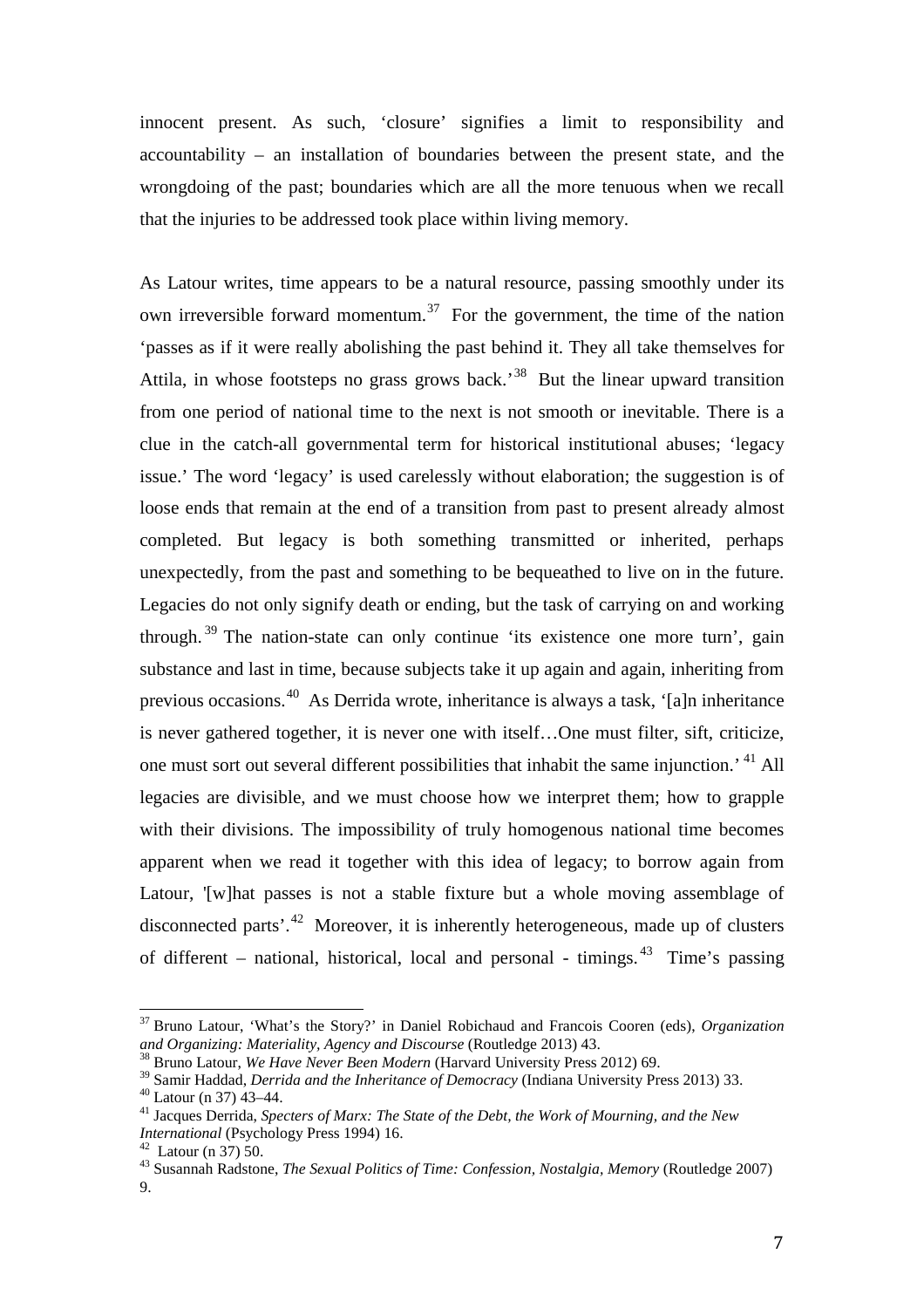depends on interpretation; the application of official histories, and legal mechanisms that elevate those histories above competitors, and suppress contradictions where necessary. Each cluster of timings is necessarily a locus of alterity and provocation.<sup>[44](#page-8-0)</sup> The stable, coherent passage of homogenous national time requires disentanglement, re-combination and binding together of a multiplicity of inherited threads. The combination could always be otherwise. As such, the construction of homogenous national time raises questions of emphasis, representation,  $45$  assimilation  $46$  and memorialisation<sup>[47](#page-8-3)</sup> exceeding any simple 'closure'. As an assemblage, national time is never a fixed arrangement. Rather it is always in process, across multiple sites of struggle.

Even a brief initial consideration of SOS's position discloses them as a complex irritant to homogenous national time. This account from one survivor shows the difficulty of encompassing symphysiotomy even within personal linear time, much less distributing it across a neat timeline with clear divisions between past and present. The time of symphysiotomy is simultaneously the time of memory, of future worry, of permanent wounding, of everyday coping, of foreclosed youth and early motherhood:

I cope with it every day ... you just live with the repercussions, the pain ... [the incontinence] ... I was so sore, I was limping the day I went to see the consultant - some winters, and some summers, it would be bad.... But I'm strong, I'm not going to let it get the better of me. I'm on an anti-depressant ...

<span id="page-8-0"></span><sup>44</sup> Roger I Simon, *A Pedagogy of Witnessing: Curatorial Practice and the Pursuit of Social Justice* (SUNY Press 2014) 215.  $\overline{1}$ 

<span id="page-8-1"></span><sup>&</sup>lt;sup>45</sup> Glynn, Evelyn (n 7) 38. Erin Costello Wecker, 'Reclaiming Magdalenism or Washing Away Sin: Magdalen Laundries and the Rhetorics of Feminine Silence' (2015) 44 Women's Studies 264.

<span id="page-8-2"></span><sup>46</sup> Thomas M Allen, *A Republic in Time: Temporality and Social Imagination in Nineteenth-Century America* (Univ of North Carolina Press 2008) 9. <sup>47</sup> Glynn, Evelyn (n 7) 37. Fintan Walsh, 'Transforming Shame and Testimonial Performance', *Queer* 

<span id="page-8-3"></span>*Performance and Contemporary Ireland* (Palgrave Macmillan UK 2016) <http://link.springer.com/chapter/10.1057/9781137534507\_4> accessed 1 August 2016. Gabriella Calchi-Novati, 'Irish Biopolitics and National (Un)Consciousness: Gerard Mannix Flynn's Public Performances of Inclusion' in Jade Rosina McCutcheon and Barbara Sellers-Young (eds), *Embodied Consciousness* (Palgrave Macmillan UK 2013) <http://link.springer.com/chapter/10.1057/9781137320056\_10> accessed 1 August 2016. Kate Antosik-Parsons, 'Suppressed Voices: The Suffering and Silencing of Irish Institutional Abuse Survivors in Áine Phillips's Redress Performances' [2014] Études irlandaises 137. Sheila McCormick, 'The Darkest Corner : Documenting Institutional Abuse and Its Consequences at the Abbey Theatre' (2012) 20 Irish Studies Review 179. Miriam Haughton, 'From Laundries to Labour Camps: Staging Ireland's "Rule of Silence" in Anu Productions' Laundry' (2014) 57 Modern Drama 65.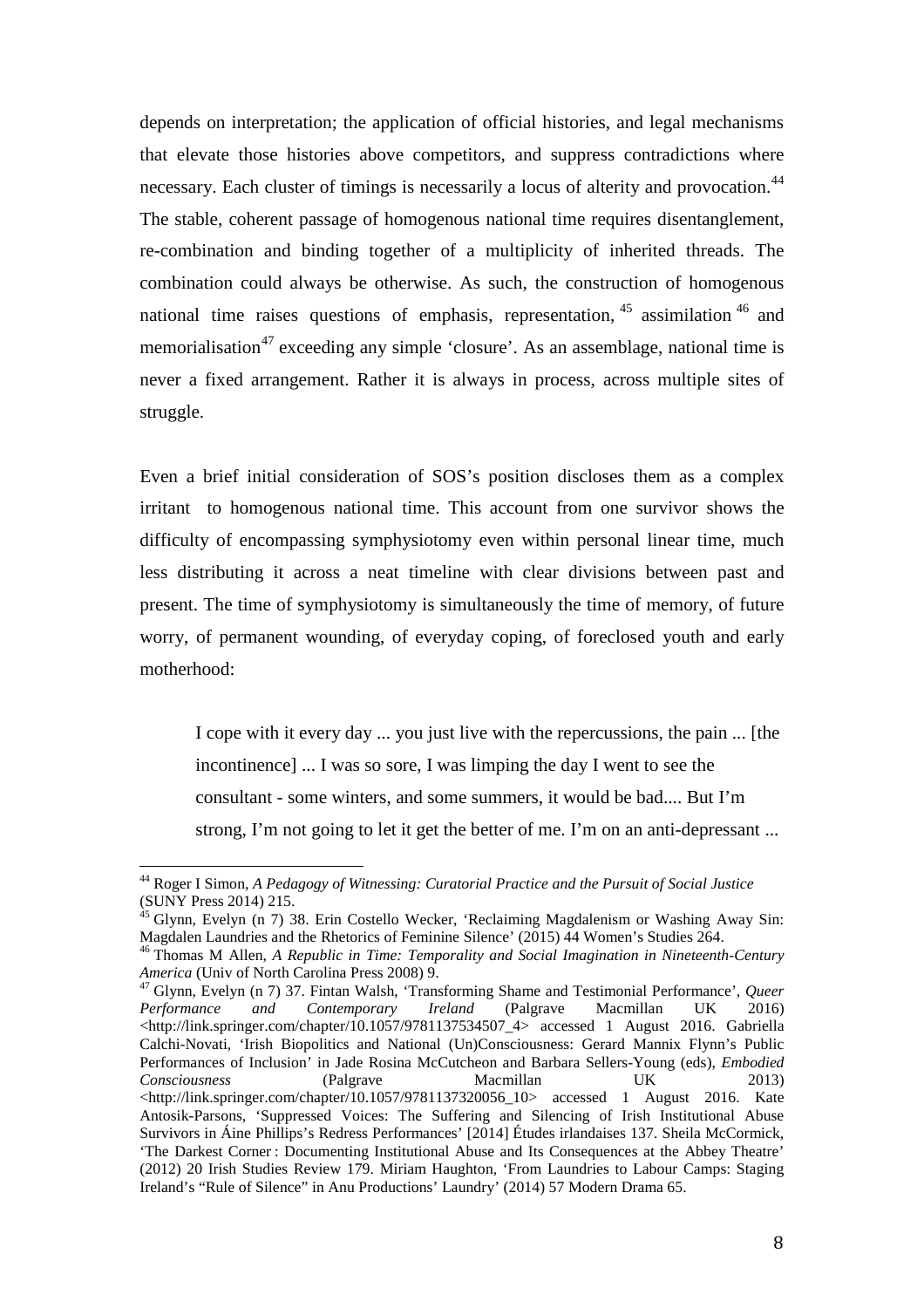….You wouldn't do it to a cow, would you? ... I am still bereaved for that first fortnight in the hospital. I will never get over that ...... You'd see the older women, crippled, in pain all the time, and you'd ask yourself, is that my lot? But you still have to get on with life ...<sup>[48](#page-9-0)</sup>

That symphysiotomy is clearly embodied; visibly anchored and retained in elderly women's failing flesh and bones, contains much of its challenge to homogenous national time. SOS, to borrow from Bradiotti, straddle 'time zones'. <sup>[49](#page-9-1)</sup> Elizabeth Povinelli uses 'carnality' to describe how disciplinary discourses materialise in flesh; these women hold in their aging bodies the signs and marks of past governmental interventions in reproduction. Their injuries are a 'physical mattering forth' of injuries they would attribute to the state.<sup>[50](#page-9-2)</sup> Their flesh, however, is not reducible to what was done to them in the past'; it is somehow unruly.<sup>[51](#page-9-3)</sup> For example, SOS's appeal to an embodied time of birth and reproduction that is presumptively common to all women carries significant political potential.<sup>[52](#page-9-4)</sup>. SOS's demands for reparation clearly resonate with contemporary Irish reproductive rights campaigns; particularly around abortion and maternal death, which focus on the continuing co-imbrication of religion and obstertics in Ireland.<sup>[53](#page-9-5)</sup> That connection might suggest, in Homi Bhabha's language, the possibility a 'time-lag';<sup>[54](#page-9-6)</sup> SOS's appearance threatens to slow down the progress of the nation state, producing a moment of disunity or delay which makes visible the past, impels and projects it, by lending it the quickness of the present. In the process, it reveals the continuities and common gestures that would bind present and past if only they could be encountered in a shared idiom. In its

 $48$  O'Connor and Mac Aodhain (n 1) 15.  $\overline{1}$ 

<span id="page-9-1"></span><span id="page-9-0"></span><sup>49</sup> Rosi Braidotti, *Nomadic Subjects: Embodiment and Sexual Difference in Contemporary Feminist Theory* (Columbia University Press 2011) 4.<br><sup>50</sup> Elizabeth A Povinelli, *The Empire of Love: Toward a Theory of Intimacy, Genealogy, and Carnality* 

<span id="page-9-2"></span><sup>(</sup>Duke University Press 2006) 7.<br><sup>51</sup> ibid 30.

<span id="page-9-4"></span><span id="page-9-3"></span><sup>&</sup>lt;sup>52</sup> See e.g. Kristeva, 'Stabat Mater' in Susan Rubin Suleiman (ed), *The Female Body in Western Culture: Contemporary Perspectives* (Harvard University Press 1986). Early in SOS's campaign, one member insisted that if the Minister for Health, then a woman, 'was in my body even for one day we would have [a political response] the next day'. Eithne Donnellan, 'Group Calls for Cowen to Dismiss Harney' (*The Irish Times*) <http://www.irishtimes.com/news/group-calls-for-cowen-to-dismiss-harney-1.624128> accessed 10 April 2017.

<span id="page-9-5"></span><sup>&</sup>lt;sup>53</sup> See for example Amnesty International, 'She Is Not a Criminal: The Impact of Ireland's Abortion Law' 15 <https://www.amnesty.org.uk/sites/default/files/she is not a criminal report -Law' 15 <https://www.amnesty.org.uk/sites/default/files/she\_is\_not\_a\_criminal\_report\_- \_embargoed\_09\_june.pdf> accessed 18 August 2016. 'How and Where Your Baby Is Born – Who Gets to Decide? |' <http://aimsireland.ie/how-and-where-your-baby-is-born-who-gets-to-decide/> accessed 20 August 2016.

<span id="page-9-6"></span><sup>54</sup> Homi K Bhabha, *The Location of Culture* (Routledge 2012) 364.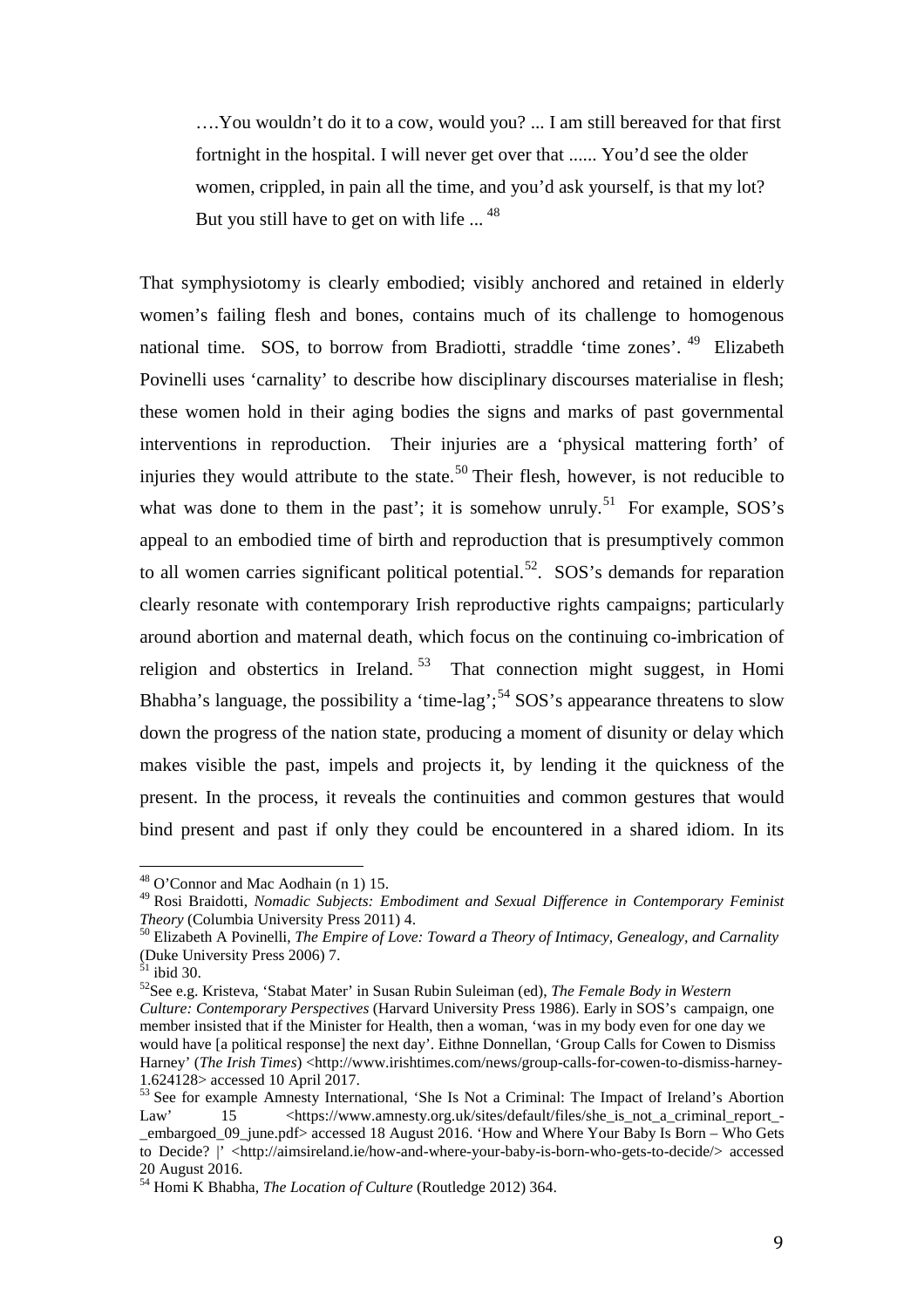inescapable embodiment, symphysiotomy reveals homogenous national time as something essentially political, precariously assembled, wrought in pain; as something that could be otherwise. 'Closure' requires the state to address and suppress the irritant minor times of symphysiotomy.

### *Walsh;* **Suppressing Women's Times.**

The state-commissioned Walsh report<sup>[55](#page-10-0)</sup> (*Walsh*), written by a medical historian, has become the definitive official history of symphysiotomy in Ireland from 1944-1987. The state has repeatedly used this report to defend itself against SOS's campaign domestically, and in various international fora.  $56$  For SOS, symphysiotomy as practiced in Ireland was a human rights abuse, borne of a particular intermeshing of medical practice and religious belief. SOS's campaign depends on an intermeshing of religion and reproductive medicine, so that symphysiotomy is both obstetric violence and religious practice. SOS argues that Catholic activist doctors, <sup>[57](#page-10-2)</sup> working in hospitals which pursued a Catholic ethos, <sup>[58](#page-10-3)</sup> revived and developed symphysiotomy in the 1940's in an attempt to adapt medical practice to Catholic reproductive

<span id="page-10-0"></span><sup>&</sup>lt;sup>55</sup> Oonagh Walsh, 'Report on Symphysiotomy in Ireland 1944-1984' (2013) <http://health.gov.ie/wpcontent/uploads/2014/07/Final-Final-walsh-Report-on-Symphysiotomy1.pdf> accessed 14 August 2016.  $\overline{a}$ 

<span id="page-10-1"></span><sup>&</sup>lt;sup>56</sup> See e.g. 'Additional Responses Following Ireland's Appearance before the Human Rights Committee. July 14-15 2014' (2014) 11 Committee, July 14-15 2014' (2014) 11  $\langle$ http://tbinternet.ohchr.org/\_layouts/treatybodyexternal/Download.aspx?symbolno=INT%2fCCPR%2f<br>AIS%2fIRL%2f17669&Lang=en> accessed 14 August 2016. 'National Report Submitted in  $AIS\%2fIRL\%2f17669\⟪=en$  accessed 14 August 2016. Accordance with Paragraph 5 of the Annex to Human Rights Council Resolution 16/21\* - Ireland.' (n 2) 6. 'CEDAW Response to List of Issues prior to Reporting' (4 July 2016) <http://www.upr.ie/Website/UPR/uprweb.nsf/page/DOJL-ABKLPL165665-

en/\$file/Response%20to%20CEDAW%20LoI%20-%20DRAFT%20FOR%20CONSULTATION.pdf> accessed 14 August 2016. 'Irish Observations on the Report by the Commissioner for Human Rights, Mr. Nils Muiznieks, on His Visit to Ireland.' <https://wcd.coe.int/com.instranet.InstraServlet?command=com.instranet.CmdBlobGet&InstranetImag e=2965984&SecMode=1&DocId=2399942&Usage=2> accessed 10 April 2017.<br><sup>57</sup> O'Connor and Mac Aodhain (n 1) 31.

<span id="page-10-2"></span>

<span id="page-10-3"></span><sup>&</sup>lt;sup>58</sup> Hospitals in Ireland are of three types: public, voluntary public and private. Voluntary public hospitals were originally private, charitable, religious hospitals; Geraldine Robbins and Irvine Lapsley, 'Irish Voluntary Hospitals: An Examination of a Theory of Voluntary Failure' (2008) 18 Accounting, Business & Financial History 61. Although constitutionally independent, voluntary hospitals have been in receipt of various forms of public funding since the 1800's;. The Public Hospitals Act 1933 brought voluntary hospitals under state scrutiny in exchange for increased public funding; see further O'Connor and Mac Aodhain (n 1) 21–22. Today the National Maternity Hospital and the Coombe are voluntary public hospitals, owned and managed by non-profit bodies but funded primarily by the state. Historically the National Maternity Hospital and the Coombe served working class Catholic populations. The National operates under the patronage of the Archbishop of Dublin. Our Lady of Lourdes Drogheda became a public hospital in 1997. From its founding in 1957 until 1997 it was a voluntary public hospital run by the Medical Missionaries of Mary.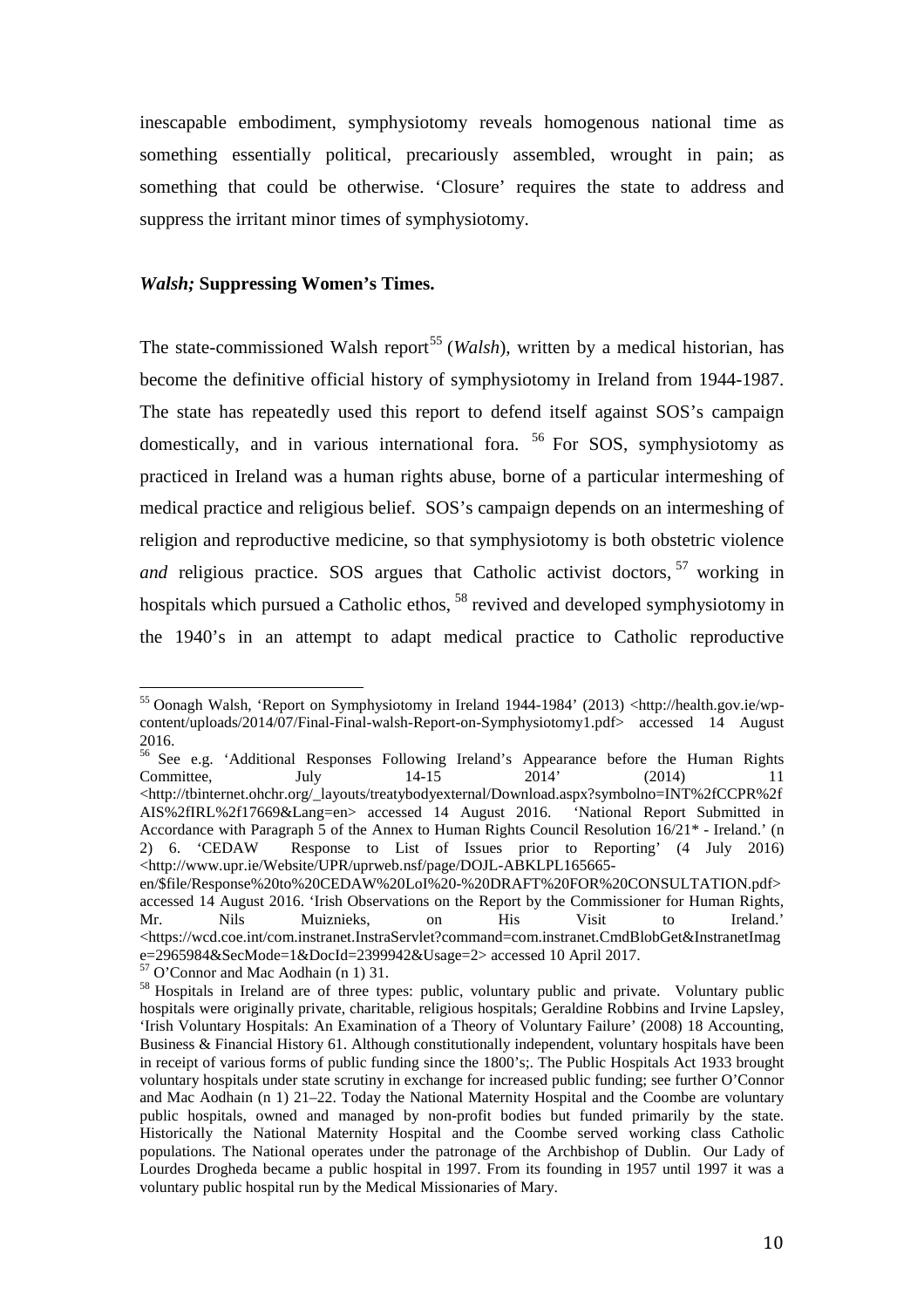imperatives. Observant Catholic women who needed one C-section were considered likely to need several. Doctors were concerned that women in this position would try to avoid future repeat sections and so would use artificial contraception to limit their pregnancies.[59](#page-11-0) Artificial contraception was illegal for much of the period in which symphysiotomy was practiced in Ireland, and senior Catholic doctors supported the continuation of this ban. They deliberately deployed symphysiotomy in an attempt to avoid the necessity for the first Caesarean, or for 'prophylactic' reasons; <sup>[60](#page-11-1)</sup> to facilitate multiple future vaginal births by permanently widening the pelvis.<sup>[61](#page-11-2)</sup> In subsequent decades, doctors experimented unsuccessfully with symphysiotomy, in an attempt to broaden the range of circumstances in which it could be employed.  $62 \text{ In so doing,}$  $62 \text{ In so doing,}$ they subjected women to unnecessarily painful and dangerous labour.  $63$  The Irish elective symphysiotomy, on SOS's account, was a hybrid practice; only explicable by reference to conservative religious belief and delegitimised by its religious underpinnings.

*Walsh* recuperates symphysiotomy within a universalistic medical narrative, recognisable and transmissible to the present. <sup>[64](#page-11-5)</sup> The report acknowledges symphysiotomy's religious context, but naturalises the religion of the past as a static feature of the clinical landscape, rather than as a dynamic aspect of medical decisionmaking. *Walsh* examines symphysiotomy from an 'historic distance'. While it acknowledges that this distance 'should not excuse unacceptable behaviour', it insists that the Irish practice of symphysiotomy can only be assessed according to the accepted standards of the time, <sup>[65](#page-11-6)</sup> and understood within the context of Ireland's exceptional historical relationship to Catholicism.<sup>[66](#page-11-7)</sup> *Walsh* finds that symphysiotomy as practiced in Ireland was generally a clinically acceptable operation, developed, refined and revised by a small but prominent group of Irish obstetricians, who

<span id="page-11-0"></span><sup>&</sup>lt;sup>59</sup> O'Connor and Mac Aodhain (n 1) 30–31. See Master of the National Maternity Hospital, Alex Spain, quoted in Murphy (n 17) 9.<br>
<sup>60</sup> O'Connor and Mac Aodhain (n 1) 8–9.<br>
<sup>61</sup> Walsh (n 55) 59. Murphy (n 17) 27–28.<br>
<sup>62</sup> O'Connor and Mac Aodhain (n 1) 32.<br>
<sup>63</sup> Sibid 32–33.<br>
<sup>64</sup> Similar criticisms have been made o  $\overline{\phantom{a}}$ 

<span id="page-11-2"></span><span id="page-11-1"></span>

<span id="page-11-3"></span>

<span id="page-11-5"></span><span id="page-11-4"></span>laundries: that it excludes survivor testimony while giving ample space to perpetrators to justify their actions; See further Glynn, Evelyn (n 7).<br>
<sup>65</sup> Walsh (n 55) 86–87.<br>
<sup>66</sup> ibid 74.

<span id="page-11-6"></span>

<span id="page-11-7"></span>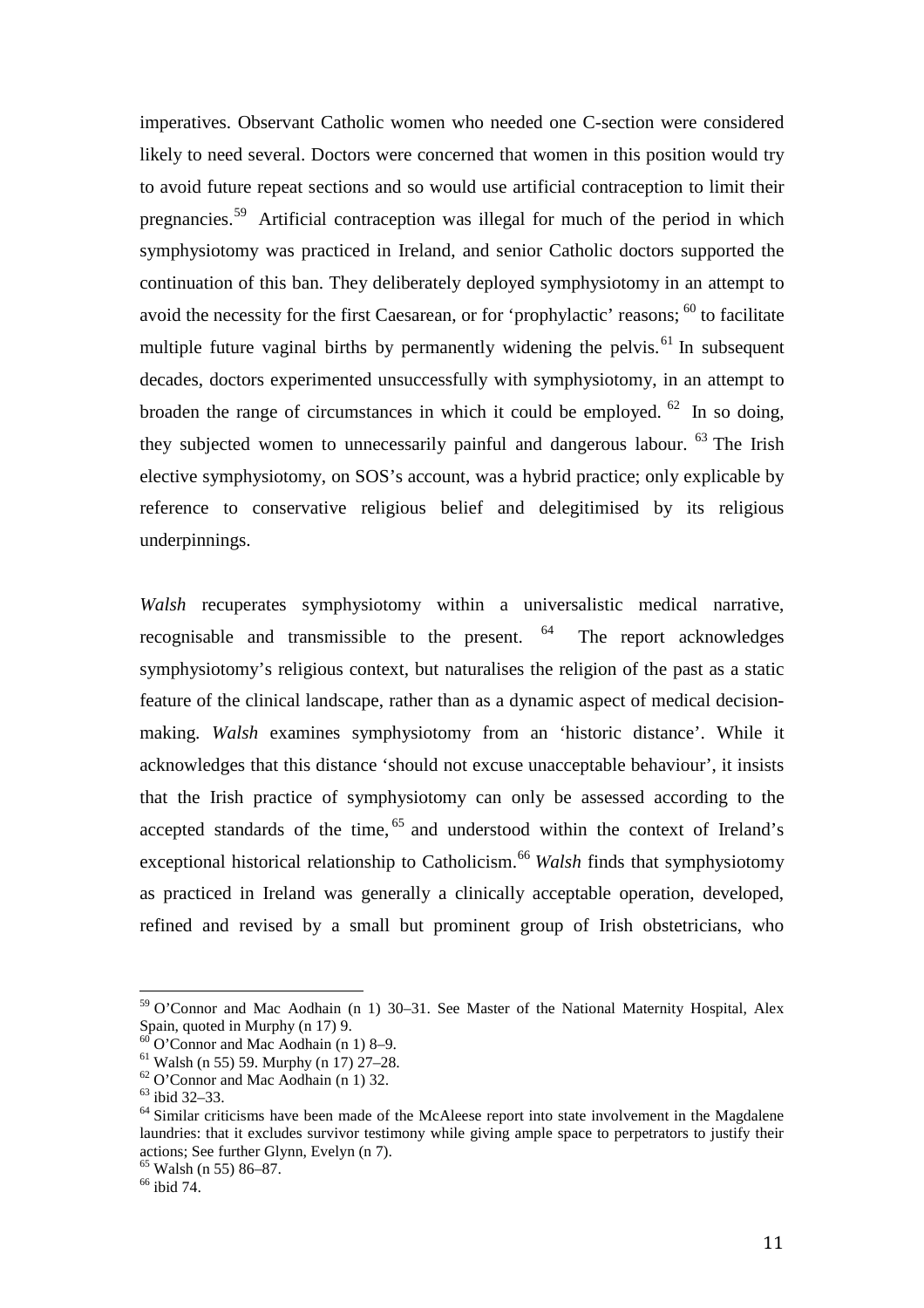vigorously defended it despite external criticism. [67](#page-12-0) Doctors did not appreciate the morbidity associated with symphysiotomy by comparison with C-section or did not consider it important to conduct follow-up studies on patients which would have disclosed its long-term effects.<sup>[68](#page-12-1)</sup> They eventually discarded it as new techniques for 'active management of labour' were developed. [69](#page-12-2) For *Walsh*, failure to obtain women's consent to symphysiotomy is a side-effect of essentially benign medical paternalism. [70](#page-12-3) *Walsh* concludes that the only objectionable symphysiotomies were those performed after Caesarean section because these were clearly non-emergency procedures that did not fit the rationale which proponents of symphysiotomy had established through reputable scientific channels; that of facilitating imminent birth.<sup>[71](#page-12-4)</sup> Other symphysiotomies were justifiable as rare emergency response to specific forms of pelvic difficulty in labour<sup>[72](#page-12-5)</sup> in cases where C-section was considered too dangerous or otherwise unacceptable. On the *Walsh* account, C-sections were considered dangerous or unacceptable in Ireland when they might not have been so considered elsewhere because, for the bulk of the period in which symphysiotomy was practiced in Ireland, hospitals followed a rigid Catholic *ethos*. [73](#page-12-6) More importantly, law, following Catholic teaching, forbade contraception, and this law could not be transgressed or made otherwise.  $74$  This position was cemented by lay people's 'willing acceptance' of legal precept. <sup>[75](#page-12-8)</sup> Women were thus 'slaves to fertility';<sup>[76](#page-12-9)</sup> their lives marked by a 'deep and unquestioning' acceptance of a 'startling level' of external interference.<sup>[77](#page-12-10)</sup> That being the case, women were prone to multiple repeat

 $67$  ibid 26. Murphy (n 17) 12.

<span id="page-12-4"></span><span id="page-12-3"></span>

<span id="page-12-2"></span><span id="page-12-1"></span><span id="page-12-0"></span><sup>&</sup>lt;sup>68</sup> Walsh (n 55) 101. Murphy (n 17) 12.<br><sup>69</sup> Walsh (n 55) 80.<br><sup>70</sup> ibid 84 and 86–87.<br><sup>71</sup> ibid 60–61. This is also the view of the Institute of Obstetricians and Gynaecologists;'RCPI » Walsh Report on Symphysiotomy in Ireland: Statement by the Institute of Obstetricians and Gynaecologists'  $\langle$ https://www.rcpi.ie/news/releases/walsh-report-on-symphysiotomy-in-ireland-statement-by-the-<br>institute-of-obstetricians-and-gynaecologists/> accessed 18 August 2016.

<span id="page-12-6"></span><span id="page-12-5"></span><sup>&</sup>lt;sup>72</sup> Walsh (n 16) 62 and 66–67.<br><sup>73</sup> Lindsey Earner-Byrne, 'Moral Prescription: The Irish Medical Profession, the Roman Catholic Church and the Prohibition of Birth Control in Twentieth-Century Ireland' in Catherine Cox and Maria Luddy (eds), *Cultures of Care in Irish Medical History, 1750–1970* (Palgrave Macmillan UK 2010) <http://link.springer.com/chapter/10.1057/9780230304628\_11> accessed 31 July 2016. Lindsey Earner-Byrne, *Mother and Child: Maternity and Child Welfare in Dublin, 1922-60* (Manchester

<span id="page-12-8"></span><span id="page-12-7"></span><sup>&</sup>lt;sup>74</sup> Walsh (n 55) 19.<br><sup>75</sup> ibid 83.<br><sup>76</sup> ibid 20.<br><sup>77</sup> ibid.

<span id="page-12-10"></span><span id="page-12-9"></span>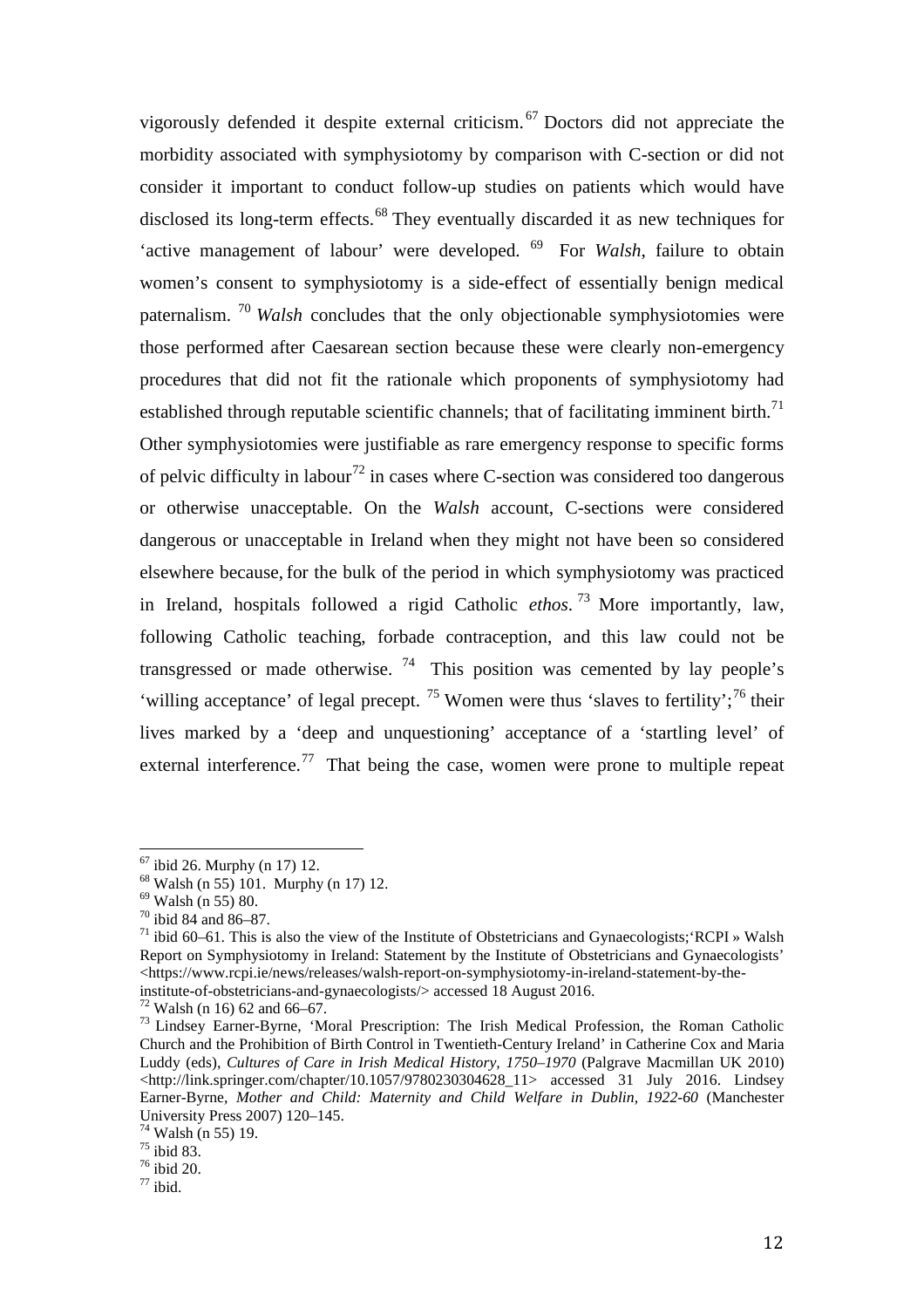pregnancies<sup>[78](#page-13-0)</sup> which doctors believed rendered C-section unsafe by comparison to symphysiotomy. As the Minister for Health summarised, symphysiotomy was 'a clinical response to the limitation *imposed* by specifically Catholic religious and ideological circumstances'.  $^{79}$  $^{79}$  $^{79}$  Religious influence here is naturalised; presented as general, sweeping and monolithic – religious power is located in an external 'public apparatus', 'a tacit and unchallenged decree'.<sup>[80](#page-13-2)</sup>

*Walsh* presents religion as an impenetrable structure, separable from agency in the past, and outside the scope of present responsibility. However, the *Walsh* account forgets women's burgeoning resistance to church teaching on birth control, [81](#page-13-3) particularly from the 1960's onwards. *Walsh* also downplays the suggestion that the doctors who developed symphysiotomy were an activist minority. Some doctors assisted their patients in obtaining contraception, or at least did not practice medicine on the basis that women should not choose to obtain it.<sup>[82](#page-13-4)</sup> In addition, most doctors performed C-sections where they used symphysiotomy.<sup>[83](#page-13-5)</sup> I do not mean to suggest here that C-section is inherently superior to symphysiotomy – women continue to protest the non-consensual imposition of C-sections in Ireland today.<sup>[84](#page-13-6)</sup> Rather, I want to suggest that a plurality of responses to the religious status quo was possible. *Walsh*, in avoiding these matters, splits the religion of the past from religious subjects' agency; things could not have been otherwise. Religion becomes simultaneously medicine's outside and its past.

<span id="page-13-0"></span><sup>78</sup> For instance, *Walsh* attributes the practice of the symphysiotomy in the Rotunda hospital with attempts to grapple with the needs of a Catholic population, rather than with direction from senior Catholic doctors; ibid 62.  $\overline{1}$ 

<span id="page-13-1"></span><sup>&#</sup>x27;Symphysiotomy Not Barbaric- Reilly' <http://www.irishhealth.com/article.html?id=20377> accessed 14 August 2016.Emphasis mine.<br>
<sup>80</sup> Taoiseach Enda Kenny's Statement on Magdalene Report'<br>
<http://static.rasset.ie/documents/news/kenny-magdelene-speech.pdf> accessed 3 August 2016.

<span id="page-13-2"></span> $\frac{\text{81}}{\text{82}}$  O'Connor and Mac Aodhain (n 1) 41.<br><sup>82</sup> Until 1979, under s. 17 of the Criminal Law (Amendment Act) 1935. it was illegal to import or sell

<span id="page-13-4"></span><span id="page-13-3"></span>contraception, not to prescribe it, use it, or supply it otherwise than for sale. The right of married couples to access contraception was recognized in 1973 in the Supreme Court case of *McGee v. AG*  [1974] IR 284. From 1979, under the Health (Family Planning) Act 1979 contraceptives were available on prescription for 'bona fide family planning purposes'. In the years between *McGee* and the Act, and for many years afterwards, contraception was available from private organisations who supplied contraceptives to thousands of customers in defiance of the law; Chrystel Hug, *The Politics of Sexual Morality in Ireland* (Springer 2016) 91.<br><sup>83</sup> O'Connor and Mac Aodhain (n 1) 41.<br><sup>84</sup> See eg. *Health Service Executive v. B and Another* [2016] IEHC 605

<span id="page-13-5"></span>

<span id="page-13-6"></span>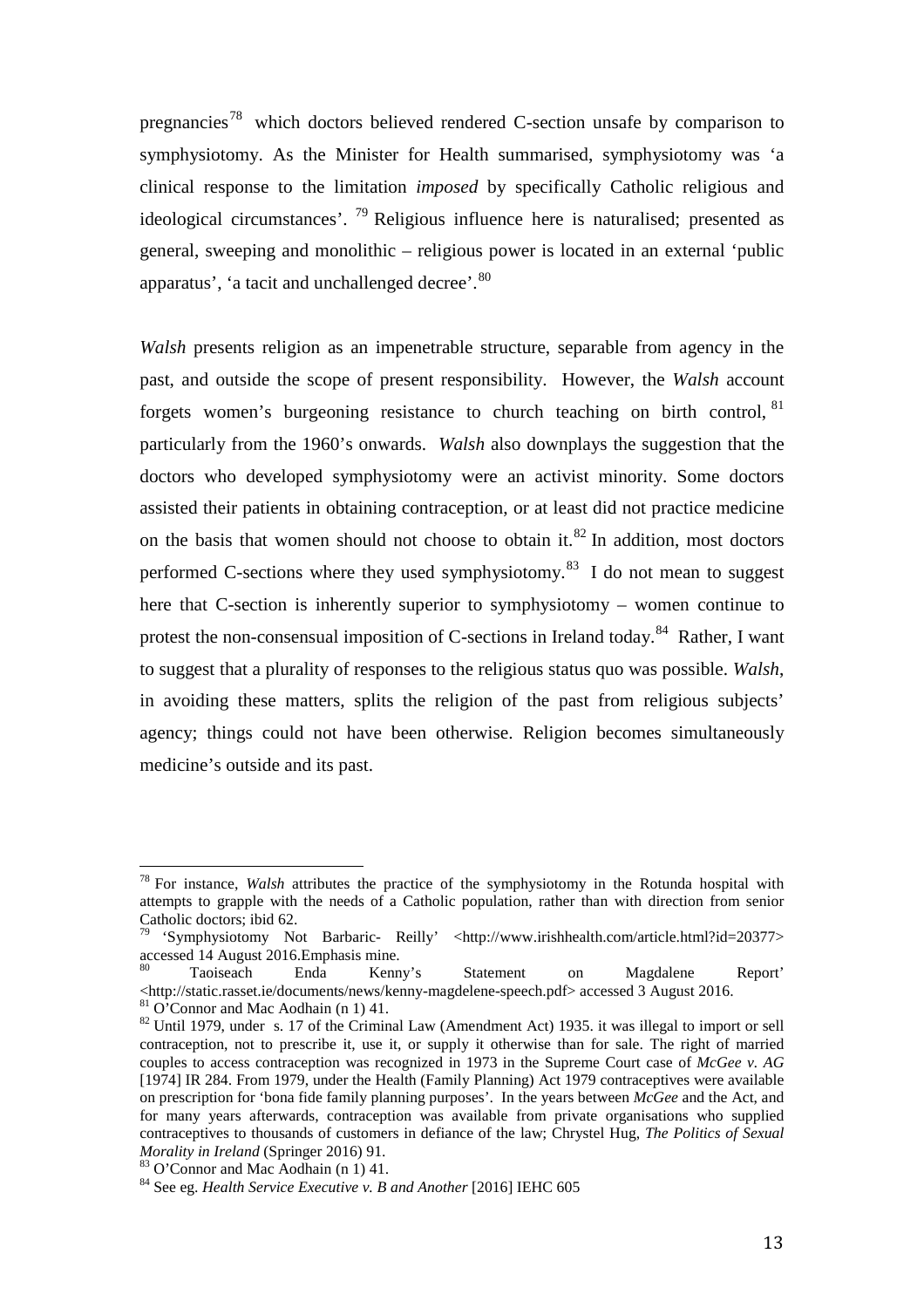By contrast with the enfleshed history advanced by SOS, *Walsh* is disembodied. It successfully neutralises religious power by disconnecting it from and subordinating it to medical reason. It locates symphysiotomy in the universal, ahistoricised progressive time of scientific development; as a necessary response to religious circumstances since overcome. *Walsh* is constructed from a range of historical medical literature and hospital statistics. [85](#page-14-0) It did not examine personal medical records.<sup>[86](#page-14-1)</sup> It only drew on a small number of survivors' testimony<sup>[87](#page-14-2)</sup> because members of SOS boycotted the interviews. They did this to protest a draft report, published in 2012, which established the report's main conclusions before survivors were consulted. [88](#page-14-3) Whether or not this could have been helped, *Walsh*, accordingly, adopts a top-down medical systemic framing of symphysiotomy, in which the operation is understood primarily in terms of management of populations of pregnant women and enhancement of medical knowledge. There is, of course, a rich feminist literature which charts how deference to gynaecological and obstetric reasoning is secured by suppressing and downplaying women's embodied experience of medical interventions. [89](#page-14-4) Materials prepared by SOS for submission to the UN Committee Against Torture are littered vivid and immediate memories of symphysiotomy:

The smell of it, the anaesthetic, I couldn't breathe. It was a miracle I was alive. I was left so long in labour, I'd have been alright if they did a [Caesarean] section [in the beginning], it wouldn't have been so bad…I'd like them [the doctors] to go through it, to see how it felt. I didn't want to live…. I can still feel the cold of that labour ward today. They didn't say anything about the

<span id="page-14-0"></span><sup>&</sup>lt;sup>85</sup> On the unreliability of official records see e.g. Randall Kune, 'The Stolen Generations in Court: Explaining the Lack of Widespread Successful Litigation by Members of the Stolen Generations' (2011) 30 University of Tasmania Law Review 32.  $\frac{1}{8}$ 

<span id="page-14-1"></span><sup>&</sup>lt;sup>86</sup> Walsh explains that hand searching of individual medical records was outside the report's terms of reference, and would have required the permission of individual patients; Walsh (n 55) 8.<br><sup>87</sup> ibid 74–76.<br><sup>88</sup> Michelle Hennessy, 'Symphysiotomy Survivors Reject Magdalene Type Redress Scheme'

<span id="page-14-3"></span><span id="page-14-2"></span>*TheJournal.ie* (1 August 2013) <http://www.thejournal.ie/symphysiotomy-1018837-Aug2013/> accessed 31 May 2015.

<span id="page-14-4"></span><sup>89</sup> Jana Sawicki, *Disciplining Foucault: Feminism, Power, and the Body* (Psychology Press 1991) 76– 80. Elizabeth Klaver, *The Body in Medical Culture* (SUNY Press) 212. Julia Kristeva, *Pouvoirs de L'horreur (English)* (Columbia University Press 1982). Women, by turn, are denigrated by association with the body; Jennifer Terry and Jacqueline L Urla, *Deviant Bodies: Critical Perspectives on Difference in Science and Popular Culture* (Indiana University Press 1995) 13. Adriana Cavarero, *For More Than One Voice: Toward a Philosophy of Vocal Expression* (Stanford University Press 2005) 206.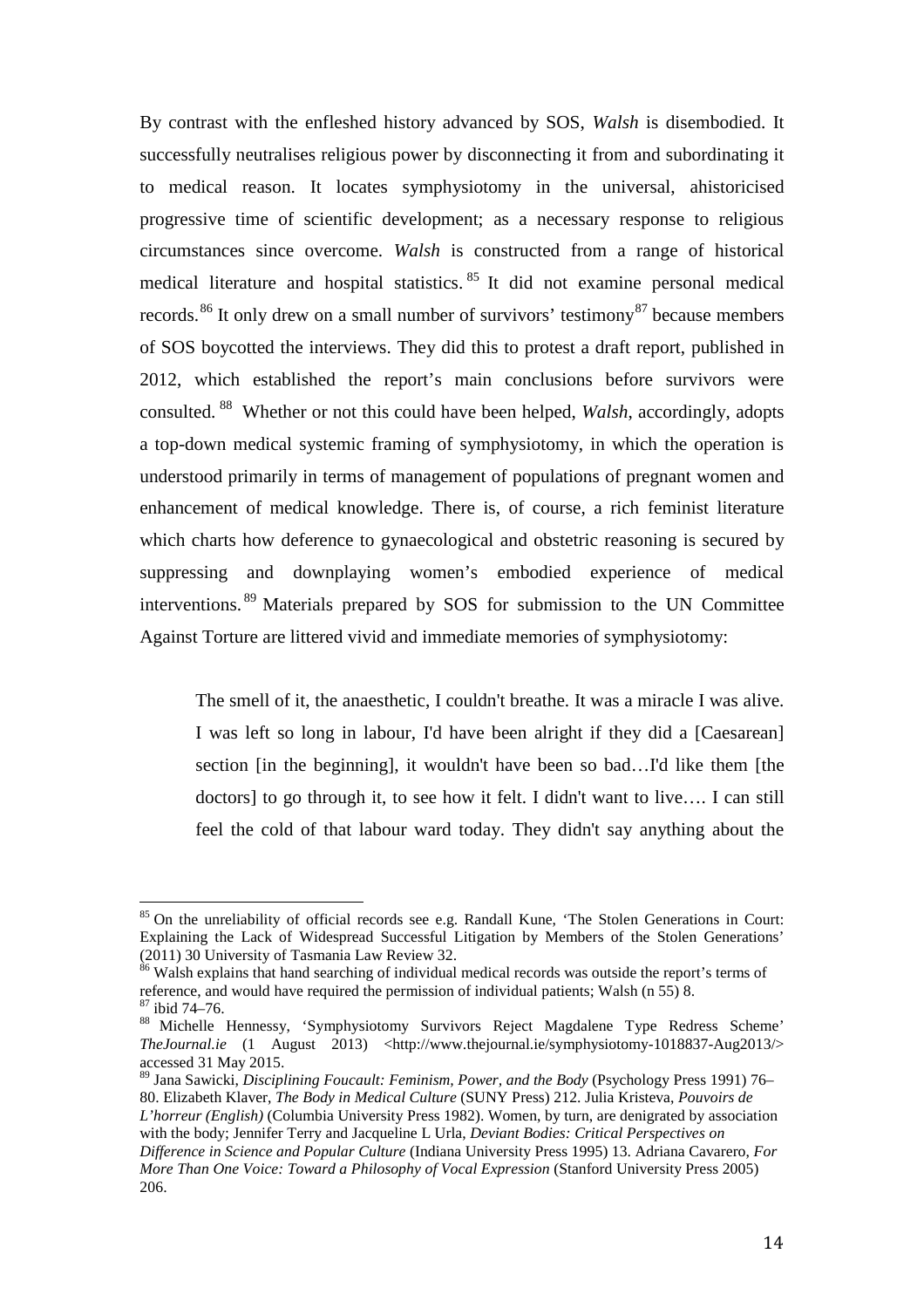pelvis, they didn't say anything about the pelvis bone. They left me with half a back... $^{90}$  $^{90}$  $^{90}$ 

I fainted with the pain, it was like walking on thorns, the pain and the soreness. I got no help, no, no help whatsoever from them [in hospital] ... [At home], the wound was discharging; there was a terrible smell. I dosed it with Dettol. There was no nurse [to look after me]. I remember, it was the winter, the pain in my back [was so bad], it would be fine thing to be dead, I thought. $91$ 

The women who experienced this pain have deeply textured memories of the exercise of religious authority. They recall it not as an abstract monolithic generality, but as a direct, intersubjective practice of power,  $92$  bound up in the practice of medicine and directed at the justifying and legitimating pain.

I normally do a Caesarean section, [the doctor] said, but because you are such a good Catholic, I'll do a symphysiotomy, you're a Catholic family, you'd be expected to have at least ten - if you have a Caesarean, you can only have three. And, as a Catholic, you need to go through the pains of childbirth - if you had a Caesarean, you wouldn't. [93](#page-15-3)

[Dr] Feeney came in ... He took off his beige leather gloves ands coat - he was after being at Mass … Feeney was very abrupt. You can have ten children, all normal, he said. Who wants ten children, I said... They did it without my permission ... I was cut from the navel down … We were Catholics, but my mother's people were Church of Ireland. Protestants would only have three children, at most**.** [94](#page-15-4)

SOS's testimony provoked the state to produce, via *Walsh*, a public memory or official history which attempts to restore past and present to equilibrium, in the

 $90$  O'Connor and Mac Aodhain (n 1) 15.  $\frac{1}{2}$ 

<span id="page-15-1"></span><span id="page-15-0"></span> $\real^{91}$ ibid 16.

 $92$  Jillson (n 16) 21.; O'Connor and Mac Aodhain (n 1) 6.

<span id="page-15-3"></span><span id="page-15-2"></span> $93$  O'Connor and Mac Aodhain (n 1) 26.

<span id="page-15-4"></span> $94$  ibid 6.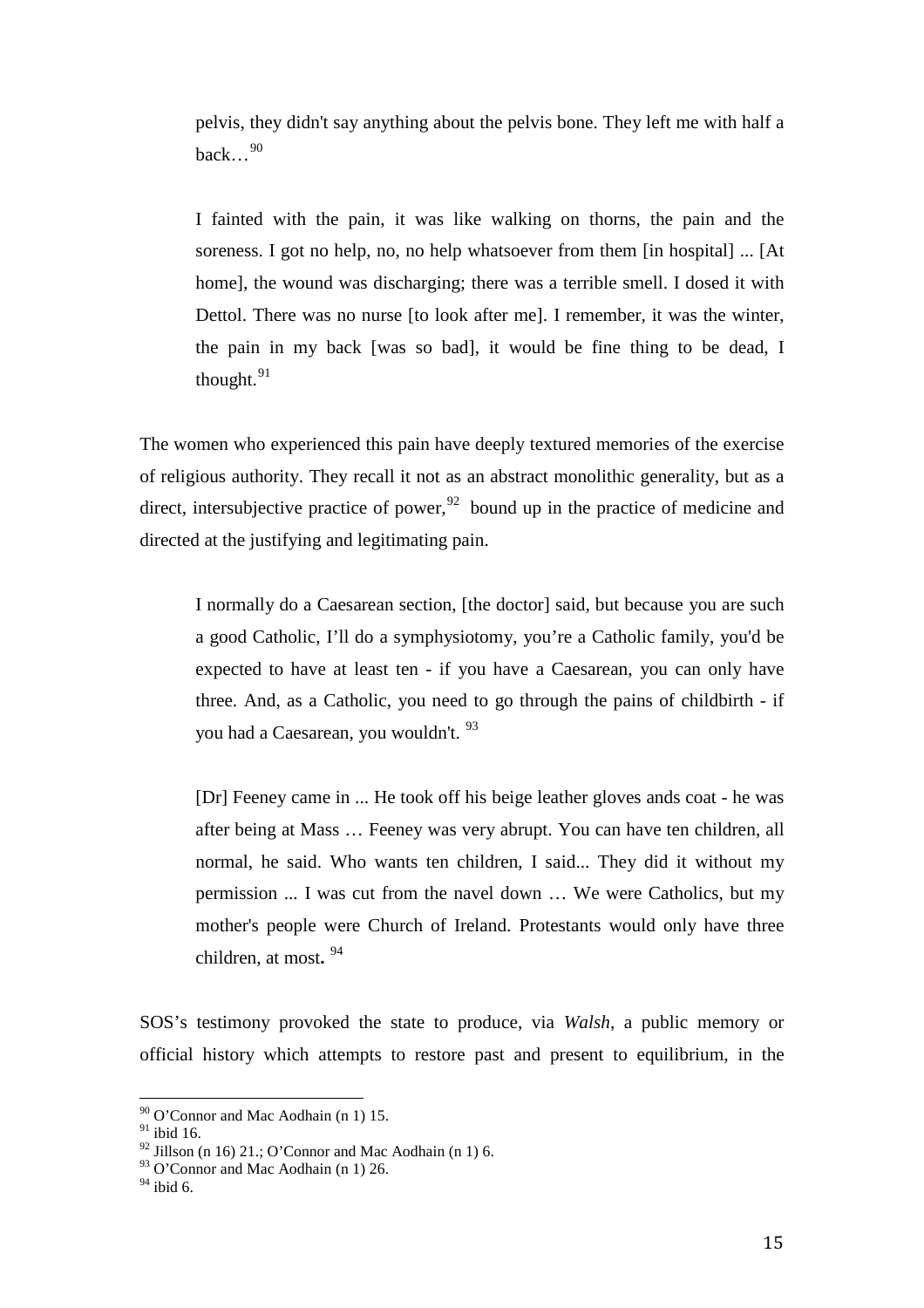process de-authorising women's memories. *Walsh* de-legitimises and displaces ways of knowing about the past which do not fit the state's agenda,<sup>[95](#page-16-0)</sup> in the process denying the economy of violence<sup>[96](#page-16-1)</sup> that underlies the smooth passage of homogenous national time. Just as collective forgetting<sup>[97](#page-16-2)</sup> and destruction of memory<sup>[98](#page-16-3)</sup> enabled the abuse of women and children decades ago, so too women's disruptive stories of that abuse must be muted. This muting continues when women seek an encounter with law.

### **SOS and the Denial of Access to Law.**

In July 2014, SOS made representations to the UN Human Rights Committee, during Ireland's periodic examination under the ICCPR. The Committee found that symphysiotomy, as performed in Ireland, breached women's rights under Article 7 ICCPR in that they were subjected to forced medical experimentation and torture, inhuman and degrading treatment. They were entitled, under Article 2 ICCPR to an investigation of this breach, and to an effective remedy. The Committee recommended that Ireland should re-engage symphysiotomy's legacies:

initiate a prompt, independent and thorough investigation into cases of symphysiotomy, prosecute and punish the perpetrators…and provide the survivors of symphysiotomy with an effective remedy for the damage sustained, including fair and adequate compensation and rehabilitation, on an individualized basis.[99](#page-16-4)

<span id="page-16-0"></span><sup>95</sup> Elizabeth Freeman, *Time Binds: Queer Temporalities, Queer Histories* (Duke University Press 2010) 10.<br><sup>96</sup> Peter Osborne, *The Politics of Time: Modernity and Avant-Garde* (Verso 1995) 141.  $\frac{1}{2}$ 

<span id="page-16-2"></span><span id="page-16-1"></span><sup>&</sup>lt;sup>97</sup> Anne-Marie McAlinden, 'An Inconvenient Truth: Barriers to Truth Recovery in the Aftermath of Institutional Child Abuse in Ireland' (2013) 33 Legal Studies 189, 209.

<span id="page-16-4"></span><span id="page-16-3"></span><sup>&</sup>lt;sup>99</sup> 'Concluding Observations on the Fourth Periodic Report of Ireland' (2014)

<sup>&</sup>lt;http://docstore.ohchr.org/SelfServices/FilesHandler.ashx?enc=6QkG1d%2fPPRiCAqhKb7yhsieXFSu dRZs%2fX1ZaMqUUOS9yIqPEMRvxx26PpQFtwrk%2bhtvbJ1frkLE%2bCPVCm6lW%2bYjfrz7jxiC 9GMVvGkvu2UIuUfSqikQb9KMVoAoKkgSG> accessed 14 August 2016. See similarly CEDAW Concluding Observations on the Combined Sixth and Seventh Periodic Reports of Ireland (2017) CEDAW/C/IRL/CO/6-7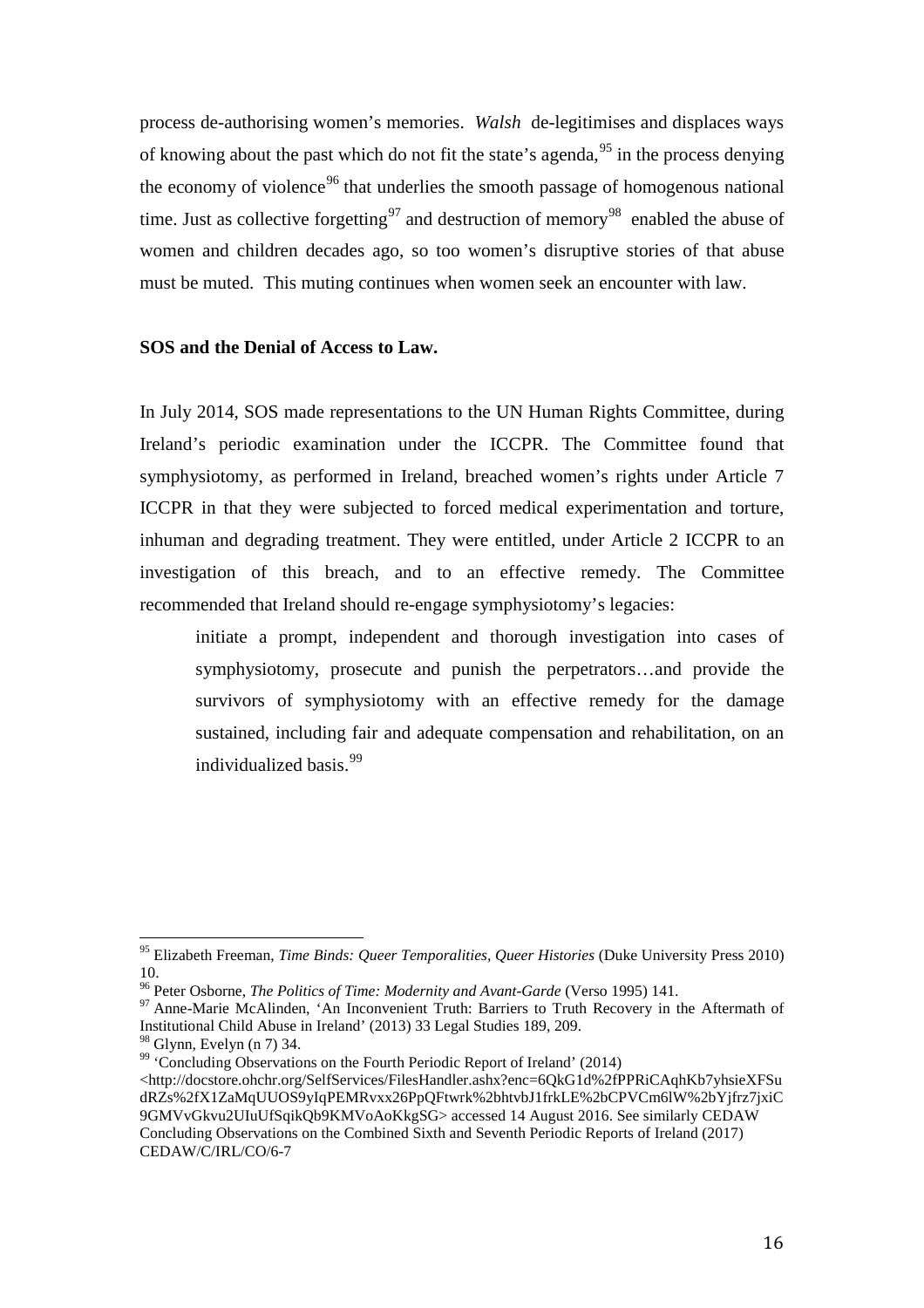In July 2014, following publication of *Walsh*, the state established a non-statutory *ex gratia* redress scheme. [100](#page-17-0) The scheme's design drew extensively on *Walsh*. [101](#page-17-1) However, it also considered the possibility that women would wish to go to court to contest the *Walsh* narrative – particularly its finding that symphysiotomies performed otherwise than immediately after a C-section were generally acceptable. By early 2014, 150 members of SOS had begun cases in the High Court, and others intended to commence actions.<sup>[102](#page-17-2)</sup> The courts were considered a last resort. SOS campaigned for a collective settlement of their claims with individualised compensation payments between 250,000 and 400,000 euros each, $103$  together with an official government statement of wrongdoing. [104](#page-17-4) The redress scheme was administered by a retired judged; Maureen Harding-Clarke. However, it was entirely paper-based, centred on production of medical records rather than personal narrative, and provided no opportunity for public reconsideration of the *Walsh* narrative, or individual attention to women's experiences.<sup>[105](#page-17-5)</sup> Neither was any statement of wrongdoing forthcoming from the government. The retired judge, Yvonne Murphy, who designed the scheme, did not cost or explore SOS's proposal, or discuss the demand for further public dialogue. She proceeded on the assumption that the state had two options. The first was to prepare to defend High Court actions, on behalf of hospitals. Assuming 10 women succeeded in court, and a significant number of remaining cases were settled, the state would face expenses relating to costs and damages<sup>[106](#page-17-6)</sup> of 95 million euros.<sup>107</sup>

<span id="page-17-7"></span><span id="page-17-0"></span><sup>100</sup> In *O'Keeffe v. Ireland* [2014] ECHR 173, the European Court of Human Rights emphasized that *ex gratia* schemes could not in themselves provide an adequate remedy for past violations of human rights.  $\overline{1}$ 

<span id="page-17-1"></span><sup>&</sup>lt;sup>101</sup> Sinead O'Carroll, 'U-Turn on Statute of Limitations as Closure Sought for Symphysiotomy Survivors' *TheJournal.ie* (26 November 2013) <http://www.thejournal.ie/symphysiotomy-3-1193378-Nov2013/> accessed 31 May 2015. 'Additional Responses Following Ireland's Appearance before the Human Rights Committee, July 14-15 2014' (n 56) 11.

<span id="page-17-2"></span><sup>102</sup> 'Childbirth Medical Negligence | Medical Negligence Claims in Ireland - Part 2' <http://www.irishmedicalnegligence.ie/news/category/childbirth-medical-negligence/page/2/> accessed 11 August 2016.<br> $^{103}$  Murphy (n 17) 18.

<span id="page-17-5"></span><span id="page-17-4"></span><span id="page-17-3"></span><sup>&</sup>lt;sup>104</sup> Dail Debates 26 September 2013. ibid.<br><sup>105</sup> 'The Surgical Symphysiotomy Ex Gratia Payment Scheme: Terms and Conditions' (2014) 20 <http://www.payment-

scheme.gov.ie/Symphyisotomy/Symphyisotomy.nsf/0/A8B200BE1D7D9A6880257D89003DDABA/\$ file/Terms%20of%20The%20Surgical%20Symphysiotomy%20Payment%20Scheme%20- %2010%20Nov%202014.pdf> accessed 19 August 2016.

<span id="page-17-6"></span><sup>&</sup>lt;sup>106</sup> The State Claims Agency is responsible for managing the defence of cases in respect of which there is no identifiable occurrence based insurer. 'Clinical Indemnity Scheme | State Claims Agency'  $\langle$ http://stateclaims.ie/about-our-work/clinical-indemnity-scheme/> accessed 18 August 2016. Most hospitals where symphysiotomies were performed either had very limited insurance, or could not trace their insurers for the relevant periods, so that they would seek to recover awards from the State.ibid 31.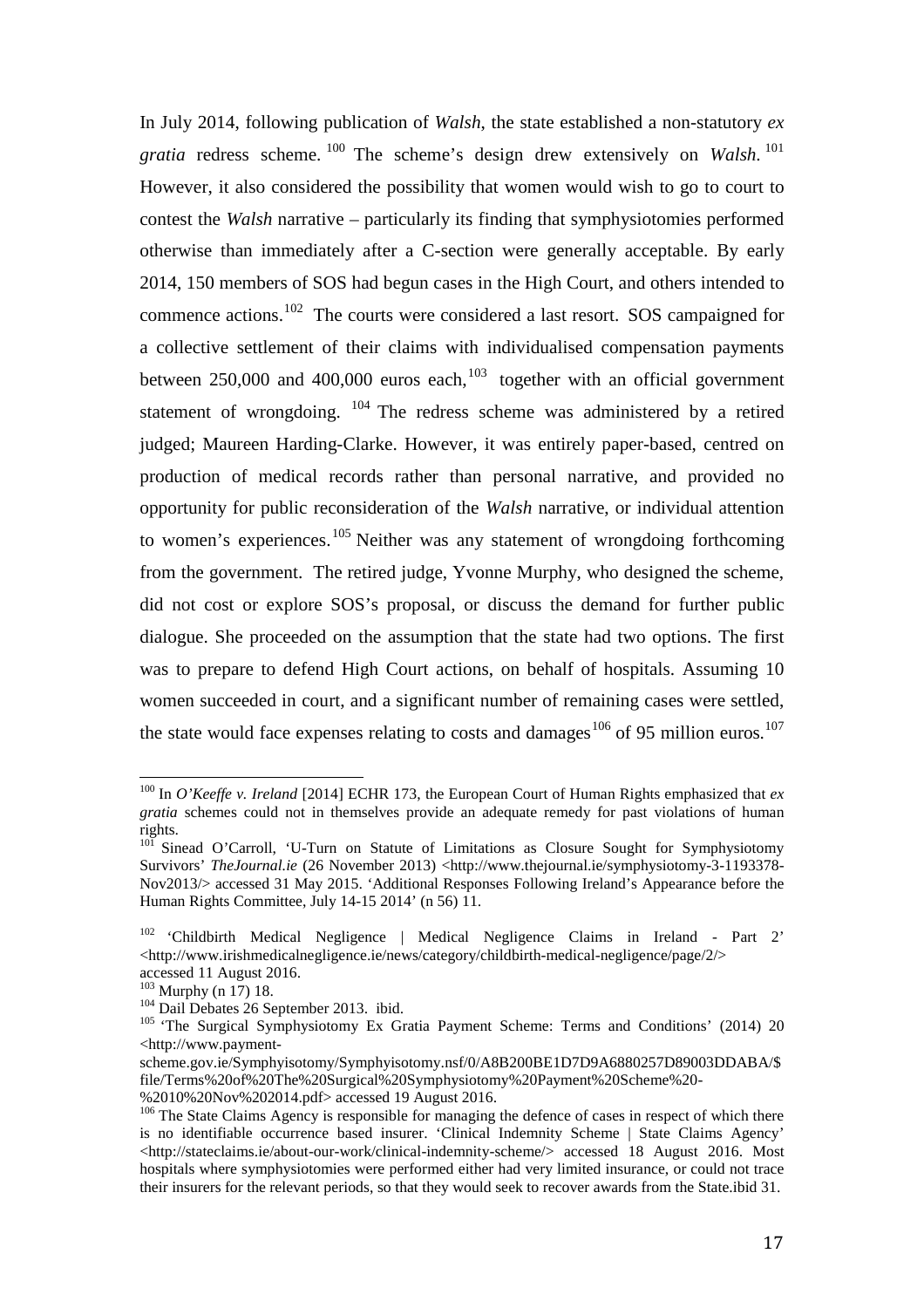The second option was to reduce the number of actions by offering a redress scheme, allowing for much smaller payments than SOS had asked for, with women who had symphysiotomies otherwise than after C-section entitled to between 50,000 and  $100,000$  euros.  $108$  This was a significant discount on the amount that many women would be entitled to if successful in court.  $109$  The cost of such a scheme was estimated at 35 million euros.  $110$  In the end, the scheme paid out less.  $111$  SOS members' initially voted to reject the redress scheme, condemning 'paternalistic'<sup>[112](#page-18-4)</sup> government efforts to strip survivors of their legal rights.<sup>[113](#page-18-5)</sup> They described the scheme as an attempt to 'blindfold' women; 'an opaque and close-ended process designed to lure them away from their legal actions'.<sup>[114](#page-18-6)</sup> They perceived similarities in the state's treatment of other institutional abuse survivors.  $115$  Nevertheless, most members of SOS were among the 563 women who submitted applications for redress, and most who received offers under the scheme accepted them.<sup>[116](#page-18-8)</sup>

 $107$  Murphy (n 17) 50.

<span id="page-18-0"></span><sup>&</sup>lt;sup>108</sup> Connall O Faharta, 'Symphysiotomy Scheme Time Limit "Is Punitive"' (14 November 2014) <http://www.irishexaminer.com/ireland/symphysiotomy-scheme-time-limit-is-punitive-297771.html> accessed 31 May 2015. A high burden of proof and difficulty in obtaining medical records have meant that most women have obtained the lower payment of 50,000 euros. In April 2015, it was reported that 50 applicants to the scheme had failed to produce the required records. 'Concern over Symphysiotomy Redress Scheme' (*RTE.ie*) <http://www.rte.ie/news/2015/0414/694095-concerns-over-symphysiotomycompensation/> accessed 18 October 2015.By July this figure had risen to over 100.Paul Cullen, 'Long Wait for Elderly Applicants for Symphysiotomy Compensation' (*The Irish Times*)  $\langle$ http://www.irishtimes.com/news/health/long-wait-for-elderly-applicants-for-symphysiotomy-

compensation-1.2278088> accessed 18 October 2015. Fiachra O Cionnaith, 'Unknown Files on "Barbaric" Symphysiotomy Op Found' (10 December 2014) <http://www.irishexaminer.com/ireland/unknown-files-on-barbaric-symphysiotomy-op-found-301787.html> accessed 31 May 2015.

<span id="page-18-1"></span><sup>&</sup>lt;sup>109</sup> A successful claimant in a personal injuries case could expect to obtain 275,000 euros in general damages, with the possibility of recovering special damages in an appropriate case. 'Clinical Indemnity Scheme | State Claims Agency' (n 106) 45.<br><sup>110</sup> Murphy (n 17) 50.

<span id="page-18-3"></span><span id="page-18-2"></span><sup>&</sup>lt;sup>111</sup> Symphyisotomy Payment Scheme, 'Progress Reports - Symphysiotomy Payment Scheme.' (*Symphyisotomy Payment* Scheme)  $\langle \text{http://www.payment-198} \rangle$ scheme.gov.ie/Symphyisotomy/Symphyisotomy.nsf/page/Progress%20Reports-en> accessed 18 August 2016.

<span id="page-18-4"></span><sup>&#</sup>x27;Symphysiotomy Survivors Reject Offer' (9 December 2013) <http://www.irishexaminer.com/ireland/symphysiotomy-survivors-reject-offer-252056.html> accessed 14 August 2016.

<span id="page-18-5"></span><sup>&</sup>lt;sup>113</sup> Aoife Barry, "Time of the Essence" in Symphysiotomy Redress as Three Survivors Die' *TheJournal.ie* (26 September 2014) <http://www.thejournal.ie/symphysiotomy-ireland-redress-1693194-Sep2014/> accessed 31 May 2015.

<span id="page-18-6"></span><sup>&</sup>lt;sup>114</sup> 'Government Accused of Trying to Blindfold Survivors of Symphysiotomy' <http://claredaly.ie/government-accused-of-trying-to-blindfold-survivors-of-symphysiotomy-by-

<span id="page-18-8"></span><span id="page-18-7"></span><sup>&</sup>lt;sup>115</sup> 'Survivors of Symphysiotomy Refuse to Enter into a Magdalene Type Redress Scheme' <http://symphysiotomyireland.com/survivors-wont-enter-into-any-magdalene-type-redress-scheme/> accessed 14 August 2016. 116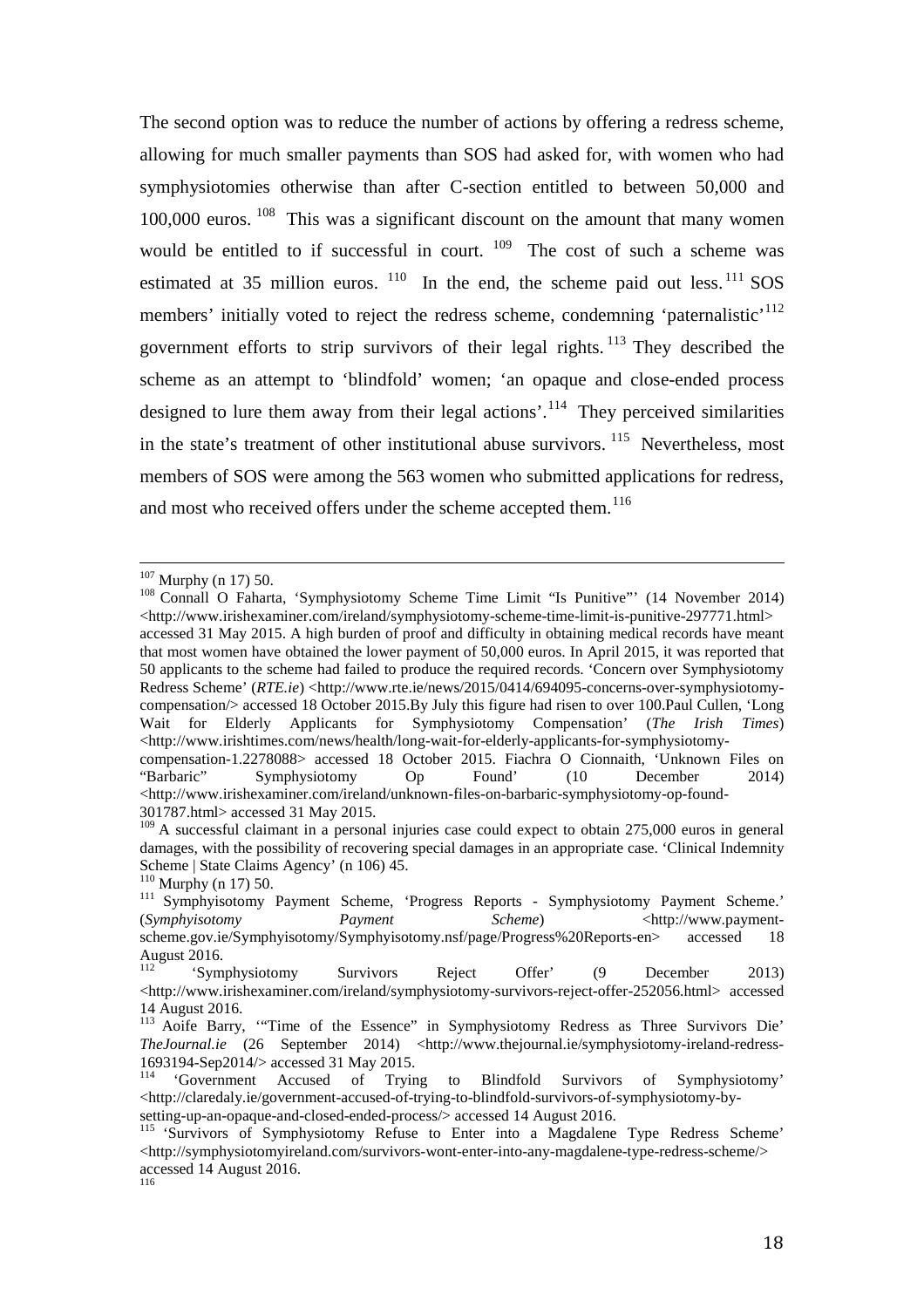Only 28 women were still involved in High Court actions at the close of the redress scheme. A handful of cases have made it to hearing. The first, *Kearney*, [117](#page-19-0) successful in the High and Supreme Courts, pre-dates the redress scheme's establishment and is a case of post-Caesarean symphysiotomy. Another ended when the claimant died,  $^{118}$  $^{118}$  $^{118}$ a third settled<sup>[119](#page-19-2)</sup> and a fourth, *Farrell*, <sup>[120](#page-19-3)</sup> lost in the High Court and the Court of Appeal in 2016.<sup>[121](#page-19-4)</sup> There are, of course, several problems with symphysiotomy litigation. First, private litigation individualises harm:  $^{122}$  $^{122}$  $^{122}$  cases are decided 'on their own facts', in ways which necessarily occlude the structural dimensions of an evolving decades-long medical practice. Second, it is not possible to litigate the issue of consent because, in the decades since symphysiotomies were routinely practiced, memories and records have degraded, and key actors have died.  $123$  Courts will not attempt to determine what a woman was told at the time of her operation. Third, because the consent question is not tried, symphysiotomy is not framed as violence. Instead it is medical negligence; an insufficiency of skill or care, or an inappropriate professional response to risk.  $124$  The court will ask whether the plaintiff's doctor's practice accorded with some school of medical thought at the time. Doctors' open discussion of their trial-and-error experimentation in elite journals and forums is treated as sufficient evidence of controlled and well-regulated practice.  $125$  That international peers, or a majority of Irish colleagues,  $126$  disapproved of the practice is

<span id="page-19-0"></span><sup>&</sup>lt;sup>117</sup> [2012] IESC 43

<span id="page-19-1"></span><sup>&</sup>lt;sup>118</sup> Sinead O'Carroll, 'Woman in Intensive Care Bringing Case against Hospital over "unwarranted" Symphysiotomy' *TheJournal.ie* (9 June 2014) <http://www.thejournal.ie/symphysiotomy-high-court-1559459-Jul2014/> accessed 31 May 2015.

<span id="page-19-2"></span><sup>&</sup>lt;sup>119</sup> Sinead O'Carroll, "I Am a Symphysiotomy Survivor. I Am Glad It's All Over" *TheJournal.ie* (3 February 2015) <http://www.thejournal.ie/symphysiotomy-court-case-coombe-1917295-Feb2015/> accessed 31 May 2015.<br><sup>120</sup> Farrell v. Ryan [2016] IECA 281

<span id="page-19-4"></span><span id="page-19-3"></span><sup>&</sup>lt;sup>121</sup> *Farrell v. Ryan* [2015] IEHC 275; Mary Carolan, 'Woman Who Had Symphysiotomy Takes Appeal Seen as Test Case' (*The Irish Times*) <http://www.irishtimes.com/news/crime-and-law/courts/highcourt/woman-who-had-symphysiotomy-takes-appeal-seen-as-test-case-1.2608386> accessed 11 August 2016.

<span id="page-19-5"></span><sup>&</sup>lt;sup>122</sup>Elizabeth Adjin-Tettey, 'Righting Past Wrongs Through Contextualization: Assessing Claims of Aboriginal Survivors of Historical and Institutional Abuses' (2007) 25 Windsor YB Access Just. 95.T Anthony and HM van Rijswijk, 'Can the Common Law Adjudicate Historical Suffering?' [2012] Melbourne University Law Review <https://opus.lib.uts.edu.au/handle/10453/23348> accessed 9 April 2017.

<span id="page-19-7"></span><span id="page-19-6"></span><sup>&</sup>lt;sup>123</sup> See further *Kearney v. McQuillan* [2006] IEHC 186; *Kearney v. McQuillan* [2012] IEHC 127, [62] <br><sup>124</sup> *Kearney v. McQuillan* [2010] 3 IR 576 *per* McMenamin J.<br><sup>125</sup> *Farrell v. Ryan* [2015] IEHC 275, [7.9],<br><sup>126</sup>

<span id="page-19-8"></span>

<span id="page-19-9"></span>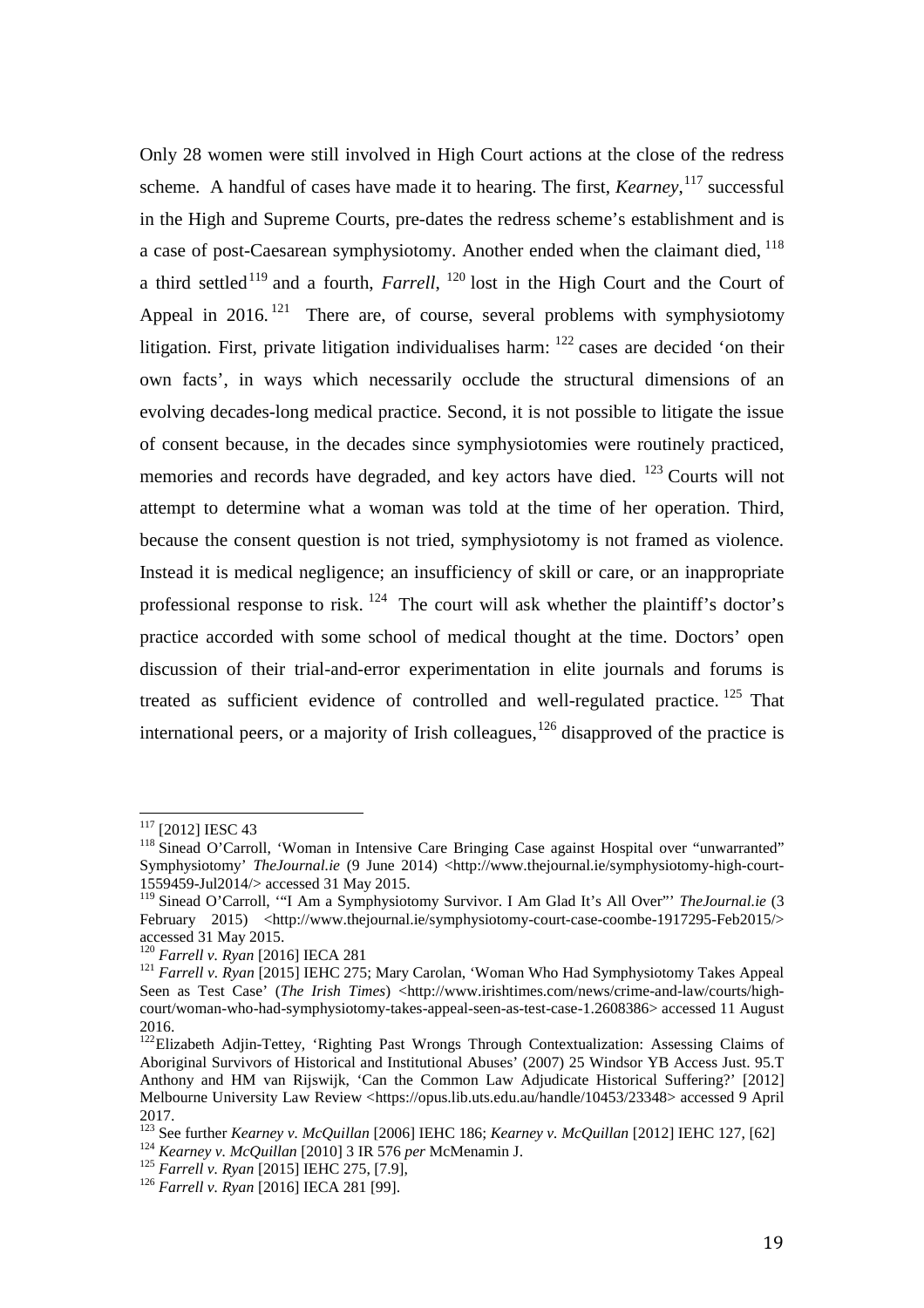irrelevant, as long as it was not outright condemned.<sup>[127](#page-20-0)</sup> The old legal position on contraception distinguishes Irish obstetrics from its English equivalent. <sup>[128](#page-20-1)</sup> Majority disagreement with a minority school of thought is evidence of medical pluralism, rather than of defective practice.  $129$  Finally, doctors' failure to appreciate the morbidity associated with symphysiotomy is not condemned, even where they do not appear to have reflected on or studied previous patients' long-term experiences over the preceding 15 years,  $^{130}$  $^{130}$  $^{130}$  or listened to them when they reported pain and incapacity in the immediate aftermath of the operation. At first blush, then, the courts are a space in which symphysiotomy is again framed as a relatively benign medical practice, to be assessed on the same terms as any other. <sup>[131](#page-20-4)</sup> Religious issues are barely noted, if at all, and women's bodily experience is again subordinated to medical knowledge. Symphysiotomy claims are not incommensurable with prevailing legal forms: they are readily enclosed and summed up in known precedent, pre-structured by them.<sup>132</sup> The few decided cases, however, cannot tell us what arguments might have been made if the state's deployment of the redress scheme had been less effective. In addition, these cases' shortcomings do not in themselves legitimate the state's refusal to establish a more expansive public inquiry, as SOS requested. Rather they speak to the limitations of any response to past harm which asks survivors to choose between bureaucratic redress and limited private actions.

Although the courts have been inhospitable to symphysiotomy claims, the state has actively sought to deter symphysiotomy litigation and induce conformity with the aims of the redress scheme. Minister of State Kathleen Lynch observed: 'If someone wants to go to the courts…there is nothing anyone can do about that; clearly, that is the person's choice'. [133](#page-20-6)Nevertheless, the government made use of legal devices which radically compressed the time available for decision-making and for resistance. First, the government rejected proposed legislation which would have lifted the

<span id="page-20-0"></span> $127$  Farrell v. Ryan [2016] IECA 281 [122]

<span id="page-20-1"></span><sup>&</sup>lt;sup>128</sup> *Farrell v. Ryan* [2016] IECA 281 [57] [108] – [112] and [147] <sup>129</sup> *Farrell v. Ryan* [2016] IECA 281 [126]

<span id="page-20-2"></span>

<span id="page-20-3"></span><sup>&</sup>lt;sup>130</sup> Khaleeli, Homa. "Symphysiotomy – Ireland's Brutal Alternative to Caesareans." *The Guardian*, December 12, 2014. http://www.theguardian.com/lifeandstyle/2014/dec/12/symphysiotomy-irelands-<br>brutal-alternative-to-caesareans.

<span id="page-20-6"></span><span id="page-20-5"></span><span id="page-20-4"></span>

<sup>&</sup>lt;sup>131</sup> *Farrell v. Ryan* [2016] IECA 281 [159]<br><sup>132</sup> Elizabeth Adjin-Tettey, 'Righting Past Wrongs Through Contextualization: Assessing Claims of Aboriginal Survivors of Historical and Institutional Abuses' (2007) 25 Windsor YB Access Just. 95. 133 Oireachtas Health Committee, 16 January 2014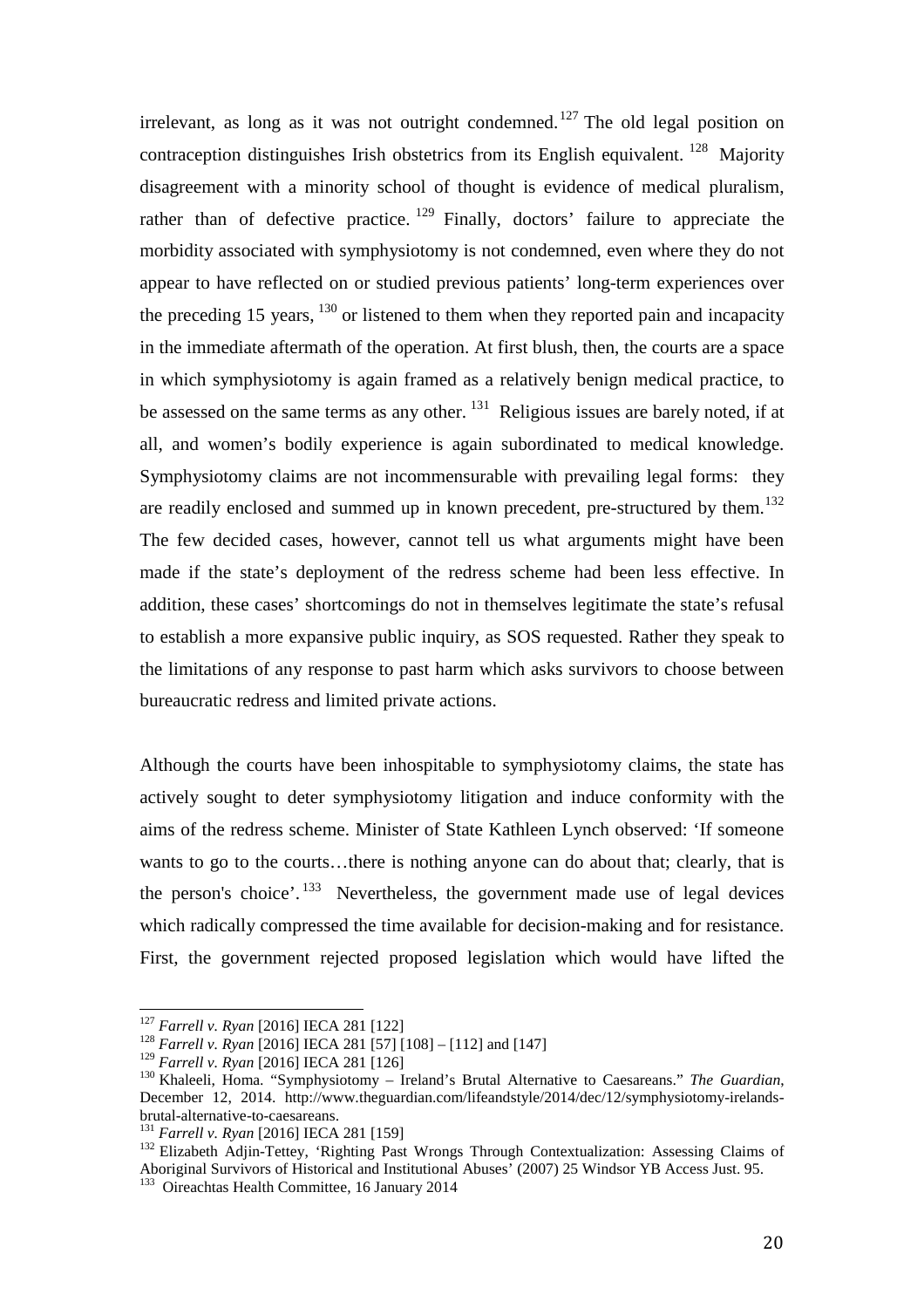Statute of Limitations in symphysiotomy cases.  $134$  As a result, women can only succeed in court if they can show that they instituted proceedings within two years of the 'date of knowledge' of their injury. Second, as a condition of accepting a payment under the redress scheme participants must waive all other legal claims, against the state and other potentially culpable bodies.  $135$  Finally, applicants were initially given just 20 days to apply to the scheme. This time limit for application was extended in 27 cases. Consequently, women who were considering litigation could not wait to assess the outcome of test cases before deciding whether to settle for a redress payment. <sup>[136](#page-21-2)</sup> The decision between redress and litigation became too urgent to resist; the threat of litigation was often extinguished. These deployments of law accelerated the upward movement of national time; preventing it from folding back on itself;  $137$  keeping challenges in their place.

The application of these legal temporal devices both hastened women's decisions and produced SOS's claims as always 'out of time' for the courts. SOS's litigants had made a claim to be heard, individually; to unfold their personal narratives within the official time of law; to access a slow, sovereign time of oral exchange and normative deliberation.<sup>[138](#page-21-4)</sup> As we have seen, the few symphysiotomy judgments achieved have abbreviated and limited women's experience of symphysiotomy, enmeshing them again within totalising medico-legal frames. But the lawsuits, while they were maintained in being, performed a strategic function. The women had successfully suspended their claims within that costly, weighty temporality: insisting on and maintaining litigation in parallel to the state's proposals. The state, however, by

<span id="page-21-0"></span><sup>134</sup> Dail Debates, 19 January 2012. 'Smphysiotomy Bill Passed in Irish Parliament' (*BBC News*, 17 April 2013) <http://www.bbc.co.uk/news/world-europe-22181867> accessed 31 May 2015.; Paul Hyland, 'Survivors of Symphysiotomy Group to Present Petition ahead of Dáil Decision' *TheJournal.ie* (5 April 2013) <http://www.thejournal.ie/symphysiotomy-survivors-group-petition-dail-857007-Apr2013/> accessed 31 May 2015. In the Court of the Appeal, Peart J. held that the claim in *Farrell v Ryan* [2016] IECA 281 was statute-barred.  $\overline{1}$ 

<span id="page-21-1"></span><sup>&</sup>lt;sup>135</sup> "It is seeking to use these women victims themselves as a means of indemnifying the doctors who carried out those barbaric operations and the religious orders that owned the hospitals where they took place." – Mark Kelly, ICCL 'Groups Claim Symphysiotomy Payment Scheme Violates Human Rights' (*Breaking News*, 9 December 2014) <http://www.breakingnews.ie/ireland/groups-claim-<br>symphysiotomy-payment-scheme-violates-human-rights-653895.html> accessed 31 May 2015. <sup>136</sup> O Faharta (n 108).<br><sup>137</sup> Susannah Radstone, *The Sexual Politics of Time: Confession, Nostalgia, Memory* (Routledge 2007)

<span id="page-21-3"></span><span id="page-21-2"></span><sup>9.</sup>

<span id="page-21-4"></span><sup>138</sup> Mariana Valverde, *Chronotopes of Law: Jurisdiction, Scale and Governance* (Routledge 2015) 17.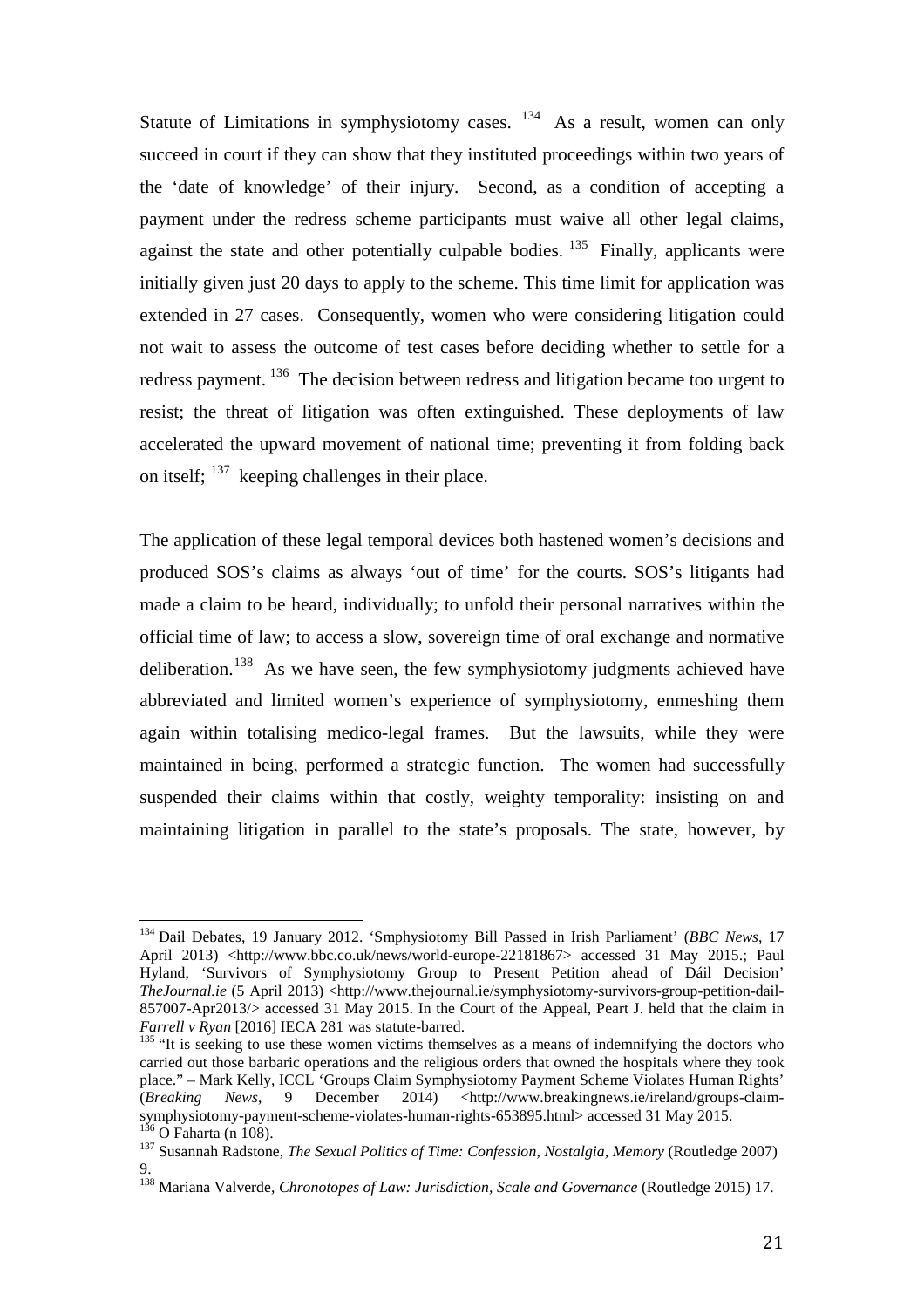invoking a series of technical legal devices, compelled them to recalibrate to its time, and engage with a different, faster, more 'efficient' bureaucratic world.<sup>[139](#page-22-0)</sup>

There is an increasing sense in which Irish governments apply different legal tactics to 'legacy issues' than to claims that have their origins in more recent injuries. The 'legacy issue' is emerging as a distinct set of governmental practices. Limited investigations, followed by *ex gratia* redress schemes have become the hallmark of this government's response to 'legacy issues'. This was the approach taken to the Magdalene women's claims<sup>[140](#page-22-1)</sup> and to survivors of abuse in residential institutions.<sup>141</sup> Similarly, in addressing 'legacy issues' elsewhere, the government has been accused of aggressively discouraging litigation,  $142$  and of facilitating religious perpetrators in evading their financial responsibilities to people who were abused while under their care.<sup>143</sup> The effect of this emergent regime is that an injury cannot be simultaneously the product of Ireland's religious past and a cause of action in the new time of the secular present. On its own account, the government is acting in women's best interests by placing obstacles in the path of litigation.  $144$  It presents them as litigants made vulnerable by old age,  $145$  whose advisors have exposed them to stress of court

<span id="page-22-0"></span><sup>139</sup> Emily Grabham, *Brewing Legal Times: Things, Form, and the Enactment of Law* (University of Toronto Press 2016) 14.  $\overline{1}$ 

<span id="page-22-1"></span><sup>&</sup>lt;sup>140</sup> Redress for Women Resident in Certain Institutions Act, 2015; Mairead Enright, 'What's Wrong with the Magdalenes Redress Scheme? – Human Rights in Ireland' <http://humanrights.ie/gendersexuality-and-the-law/whats-wrong-with-the-magdalenes-redress-scheme/> accessed 16 August 2016. On similarities between the Magdalene and symphysiotomy schemes see Mairead Enright, 'The Trouble with Redress – Symphysiotomy and Other Failures. – Human Rights in Ireland' <http://humanrights.ie/gender-sexuality-and-the-law/the-trouble-with-redress-symphysiotomy-and-

<span id="page-22-3"></span><span id="page-22-2"></span><sup>&</sup>lt;sup>141</sup> 'Residential Institutions Redress Board' <http://www.rirb.ie/> accessed 16 August 2016.<br><sup>142</sup> 'Child Sex Abuse Victims Being "Bullied" by State to Drop Redress Claims – Mary Lou McDonald' (*Independent.ie*) <http://www.independent.ie/irish-news/politics/child-sex-abuse-victimsbeing-bullied-by-state-to-drop-redress-claims-mary-lou-mcdonald-34864790.html> accessed 16 August 2016. On a related issue, see the state's suppression of testimony from the Ryan Commission; 'Survivors Outraged at Plan to Seal Abuse Reports for 75 Years' (*Independent.ie*) <http://www.independent.ie/irish-news/survivors-outraged-at-plan-to-seal-abuse-reports-for-75-years-31086753.html> accessed 16 August 2016.

<span id="page-22-4"></span><sup>&</sup>lt;sup>143</sup> Monday, November 04 and 2013, 'Lifting the Veil on Orders'  $\epsilon$ 500m Redress Bill Battle' (4 November 2013) <http://www.irishexaminer.com/ireland/lifting-the-veil-on-orders-500m-redress-billbattle-248355.html> accessed 16 August 2016. BBC News, 'Magdalene Laundries: Four Religious Orders Refuse to Pay into Fund' (*BBC News*) <http://www.bbc.co.uk/news/world-europe-23325716> accessed 16 August 2016.

<span id="page-22-5"></span><sup>&</sup>lt;sup>144</sup> O'Carroll, 'U-Turn on Statute of Limitations as Closure Sought for Symphysiotomy Survivors' (n 101). Frances Fitzgerald, 'Opening Remarks at Ireland's Appearance before the UN Human Rights Committee on International Convention on Civil and Political Rights' (15 July 2014)<br>
<http://www.justice.ie/en/JELR/Pages/SP14000193> accessed 31 May 2015. Murphy (n 17) 48.

<span id="page-22-6"></span><sup>&</sup>lt;sup>145</sup> 'Government Announces Details of Symphysiotomy Payment Scheme' (*Department of Health*, *Ireland*, 6 November 2014) <http://health.gov.ie/blog/press-release/symphysiotomy-payment-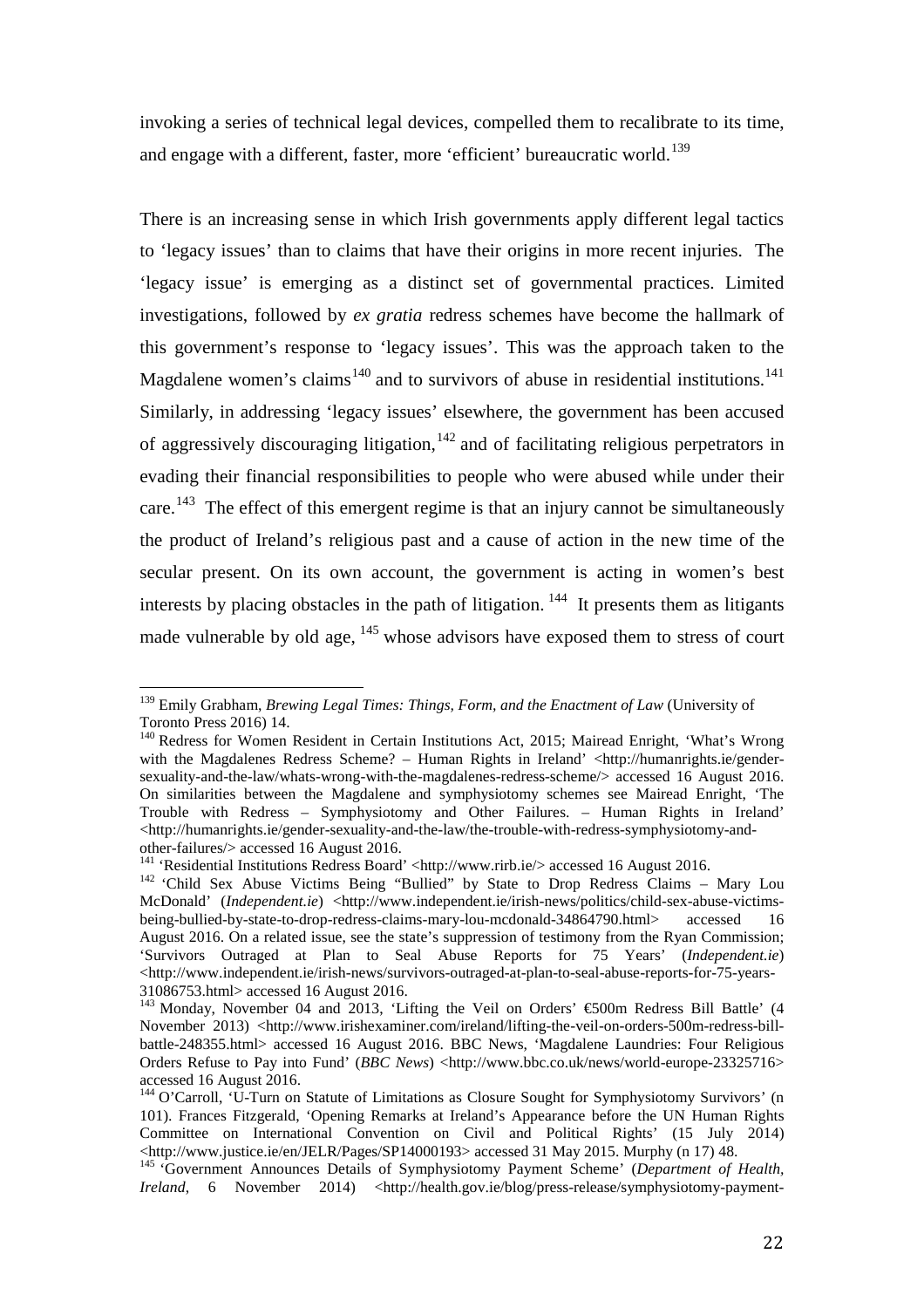appearances and the risk of costs, while exaggerating their chances of success in court. [146](#page-23-0) Women are entitled to care and consideration, or at least the public performance of it, but not to contest the terms on which that performance takes place. In 2013, for example, the Minister for Health reported that he had 'listened closely to the testimony of the women [members of SOS]' and been 'moved by them'. <sup>[147](#page-23-1)</sup> Yet, as Matilda Behan, a founder of SOS, noted while reflecting on these encounters: 'I was with [the Minister for Health] before Christmas and told him my story. [H]e said it was [t]errible. But sure that's as far as it goes'.  $148'$  $148'$  Felman, borrowing from Benjamin, might say that the state makes women 'expressionless' in the present: those 'whom violence has treated in their lives as though they were already dead, those who have been made (in life) without expression, without a voice and without a face'. <sup>[149](#page-23-3)</sup> Women's claims are colonised by law, but not open to the opportunities which law might provide for hearing and contestation.

## **Closure, Affect and the 'Double Blow'.**

What drives the state's refusal to allow SOS access to law? Elizabeth Freeman notes that certain affects 'inhere in shared timings'.[150](#page-23-4) The history of the nation, understood as shared time appears as 'a mirror in which a fragmented, fractious, injured community sees itself as beautiful, coherent, happy.'<sup>[151](#page-23-5)</sup> SOS, by their difficult representations of the past, by their apparent anger and ingratitude, threaten to disfigure the beautiful order which holds the time of the nation together.<sup>[152](#page-23-6)</sup> In order

23

scheme/>. O'Carroll, 'U-Turn on Statute of Limitations as Closure Sought for Symphysiotomy Survivors' (n 101). Statute of Limitations (Amendment)...: 17 Apr 2013: Dáil Debates' <https://www.kildarestreet.com/debates/?id=2013-04-17a> accessed 14 August 2016. I

<sup>&</sup>lt;sup>145</sup> ibid.a; Gavin Reilly, 'Mixed Response from Symphysiotomy Survivors to Lifting Statute of Limitations' *TheJournal.ie* (17 April 2013) <http://www.thejournal.ie/symphysiotomy-statute-oflimitations-reaction-873660-Apr2013/> accessed 31 May 2015.<br><sup>146</sup> Reilly (n 145).<br><sup>147</sup>O'Carroll, 'U-Turn on Statute of Limitations as Closure Sought for Symphysiotomy Survivors' (n

<span id="page-23-0"></span>

<span id="page-23-1"></span><sup>113).</sup>

<span id="page-23-2"></span><sup>&</sup>lt;sup>148</sup> Matilda Behan, a member of SOS quoted at: 'Politicians "Don"t Even Listen to You', Says Symphysiotomy Victim' (*Breaking News*) <http://www.breakingnews.ie/ireland/politicians-dont-evenlisten-to-you-says-symphysiotomy-victim-633299.html> accessed 31 May 2015.

<span id="page-23-3"></span><sup>149</sup> Shoshana Felman, *The Juridical Unconscious: Trials and Traumas in the Twentieth Century* (Harvard University Press 2002) 14.<br><sup>150</sup> Freeman (n 95) xi.

<span id="page-23-6"></span><span id="page-23-5"></span><span id="page-23-4"></span><sup>&</sup>lt;sup>151</sup> Costas Douzinas, 'History Trials: Can Law Decide History?' (2012) 8 Annual Review of Law and Social Science 273. On memory and commonality see Emilios A Christodoulidis and Scott Veitch, *Lethe's Law: Justice, Law and Ethics in Reconciliation* (Hart Publishing 2001) 227. <sup>152</sup> Latour (n 38) 73.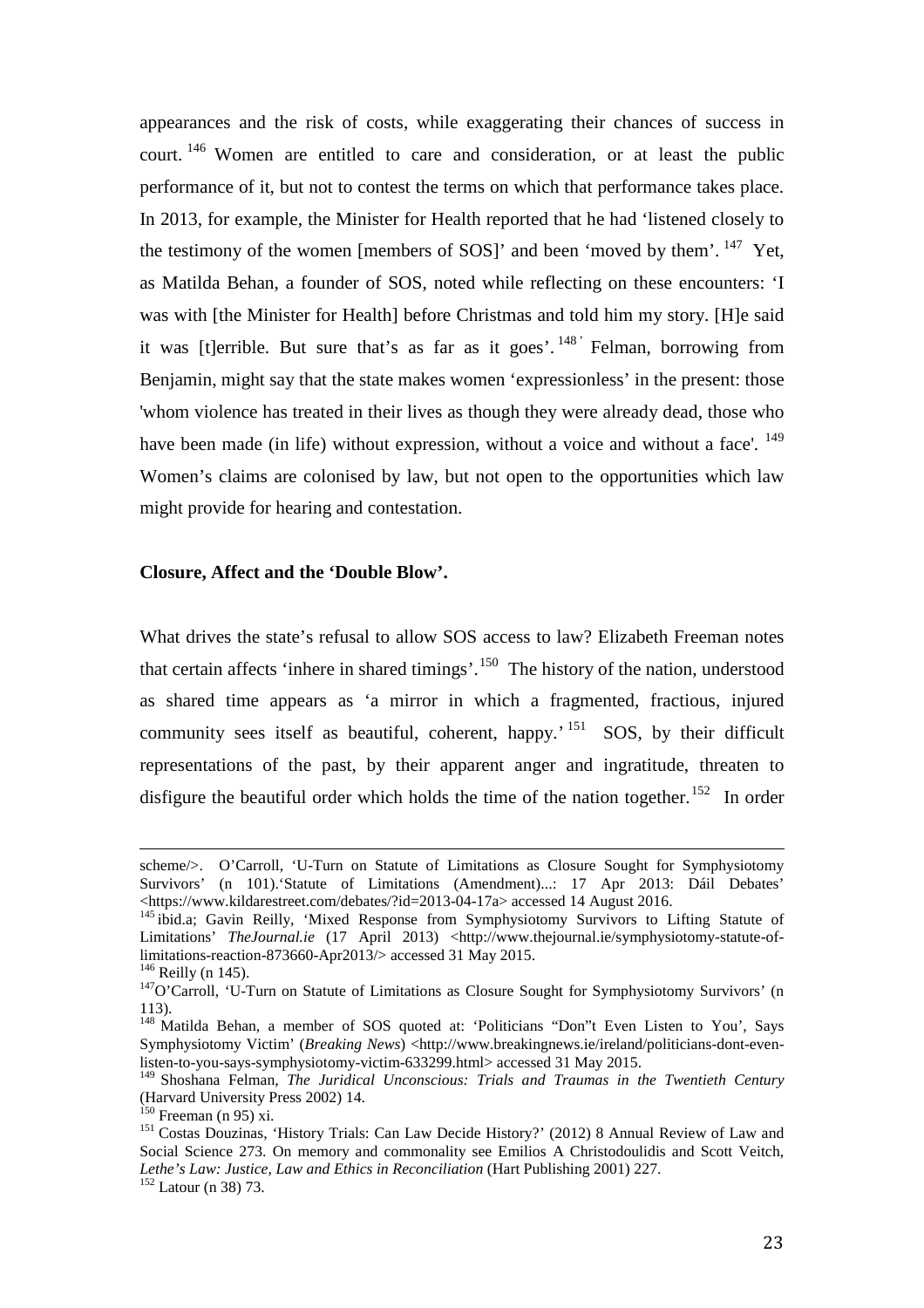to see itself as beautiful, fractures and injuries must be silenced and forgotten. I want to suggest that the state's response to SOS can be conceptualised as the response of an 'injured' or 'traumatised' community. Before proceeding, I should say that in conceptualising that response as 'traumatised', I do not mean to repeat the state's transferral of women's bodily experiences onto the purportedly homogenous body of the nation.  $153$  The trauma at play here is not the kind of direct experience of religious violence that survivors of symphysiotomy suffered. Instead, I rely something akin to Ragland-Sullivan's Lacanian conceptualisation of trauma as 'the appearance of a void in being and knowledge': a brush with the 'real'.  $154$  Trauma here entails, not necessarily a physical wounding, but that some fantasy which enables the cohesion of the nation has been punctured, and an emptiness in meaning – an abyss, a chaos – appears in its place.<sup>[155](#page-24-2)</sup> An 'ego-ideal', which combines an idealised self-image with the values of one's parents is lost.<sup>156</sup> National trauma need not be associated with a single overwhelming rupture, but with a gradual progression of events as in contexts of colonialism or occupation.<sup>[157](#page-24-4)</sup> In the Irish context, this trauma might centre on the devastating failure of the legal and constitutional settlement between church and state power. In one of his 'legacy issue' apologies, the Taoiseach gestured to this trauma:

This is not Rome. Nor is it industrial-school or Magdalene Ireland, where the swish of a soutane smothered conscience and humanity and the swing of a thurible ruled the Irish-Catholic world. This is the 'Republic' of Ireland 2011.A Republic of laws.....of rights and responsibilities....of proper civic order..... Those who have been abused can take some small comfort in knowing that they belong to a nation, to a democracy where humanity, power, rights, responsibility are enshrined and enacted, always....always.... for their good. Where the law - their law - as citizens of this country, will always supercede canon laws that have neither legitimacy nor place in the affairs of this country.

<span id="page-24-0"></span><sup>&</sup>lt;sup>153</sup> For a critical account of Irish traumaculture (focusing especially on the Famine) see Carville, Conor, '"Keeping That Wound Green": Irish Studies and Traumaculture' in Shane Alcobia-Murphy (ed), *What Rough Beasts? Irish and Scottish Studies in the New Millennium* (Cambridge Scholars Publishing 2008).  $\overline{1}$ 

<span id="page-24-1"></span><sup>&</sup>lt;sup>154</sup> Ellie Ragland-Sullivan, 'The Psychical Nature of Trauma: Freud's Dora, the Young Homosexual Woman, and the Fort! Da! Paradigm' (2001) 11 Postmodern Culture 15 <http://muse.jhu.edu/journals/pmc/v011/11.2ragland.html> accessed 17 September 2014. See also Schroder; trauma is simply whatever the subject cannot reincorporate into the symbolic order. Jeanne<br>Lorraine Schroeder, *The Four Lacanian Discourses: Or Turning Law Inside Out* (Routledge 2008) 44. <sup>155</sup> Ragland-Sullivan (n 154) 15.<br><sup>156</sup> Ranjana Khanna, *Dark Continents: Psychoanalysis and Colonialism* (Duke University Press 2003)

<span id="page-24-3"></span><span id="page-24-2"></span><sup>84.</sup>

<span id="page-24-4"></span><sup>157</sup> David Lloyd, *Irish Times: Temporalities of Modernity* (Field Day Publications 2008) 28.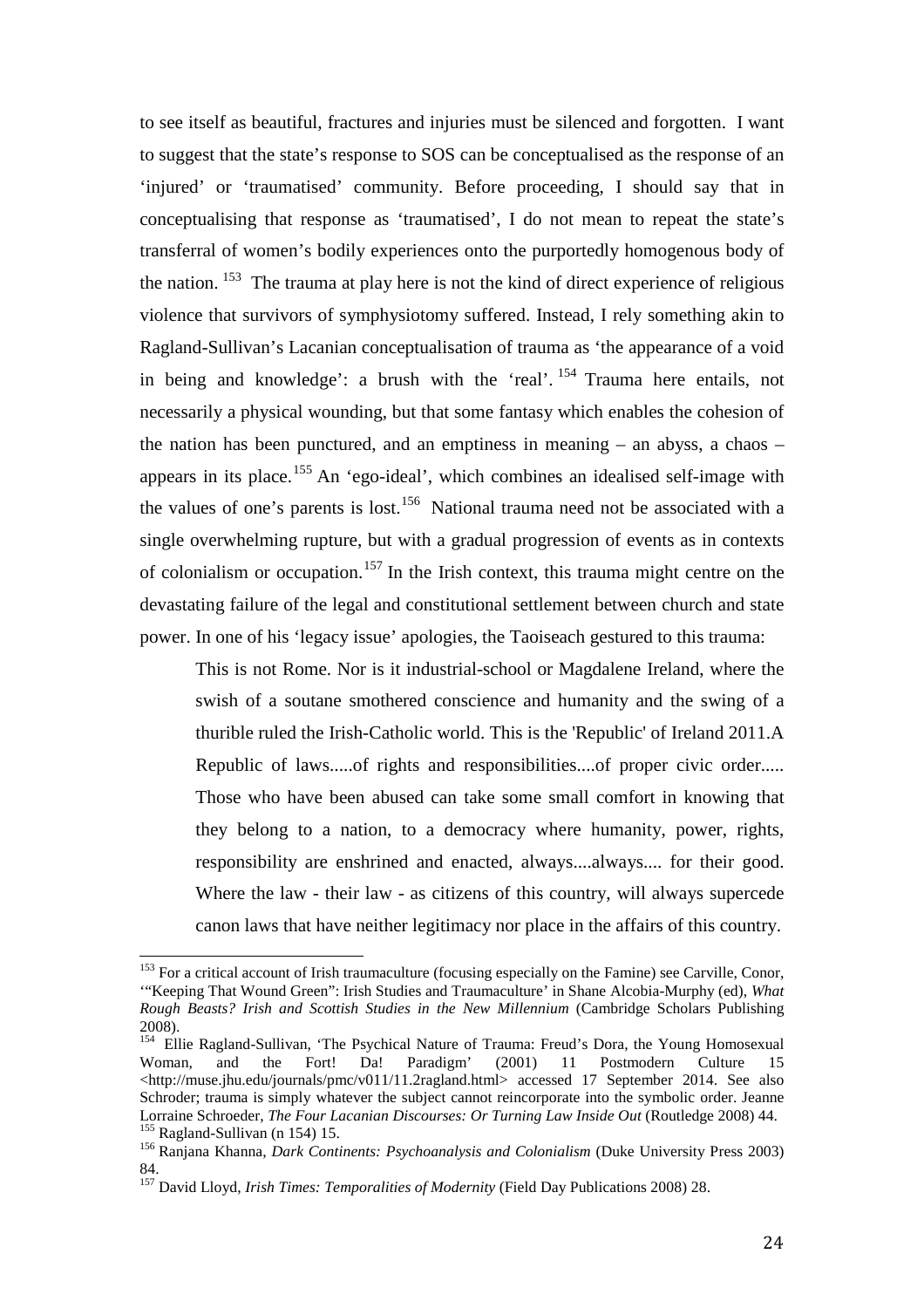The promise of law, as Juliet Rogers writes, is that we shall have its love, <sup>[158](#page-25-0)</sup> and through that love a certain freedom.  $159$  Only those who break that law will be brutalised. The new Irish state was built on an ideal of reconciliation of governmental power to religious precept, which promised to create a well-regulated, virtuous, prosperous and presumptively masculine nation. [160](#page-25-2) Its terrible failure was apparent throughout the twentieth century in a quotidian experience of physical violence, shame and sacrificial destruction of lives.<sup>[161](#page-25-3)</sup> Memories of symphysiotomy - with their atmosphere of menacing religious institutional power, uncertainty, uncanny absence of care and sudden violence - instantiate that failure. Desires for a particular kind of shared religious life under law entangled the nation-state in its own traumatic wounding.<sup>[162](#page-25-4)</sup> In intimate and family life, it created direct complicity and experiences of powerlessness between husbands and parents and religious agents of violence. [163](#page-25-5) Belief in the good faith of law and religion was daily undone.

In positing this trauma as a route to framing the state's response to symphysiotomy, I am guided by the state's determined suppression of women's efforts to make legal claims around religious power and obstetric violence. Silences, and the mutilations of language, and of law, that accompany them, are the 'cryptic enclaves' left behind by trauma.<sup>[164](#page-25-6)</sup> Trauma is unlike any other loss because it is overwhelming;<sup>[165](#page-25-7)</sup> it utterly

<span id="page-25-0"></span><sup>&</sup>lt;sup>158</sup> Juliet Rogers, 'The Pure Subject of Torture: Or, Lynndie England Does Not Exist' (2011) 35 Australian feminist law journal 75, 86.  $\overline{1}$ 

<span id="page-25-1"></span><sup>&</sup>lt;sup>159</sup> Juliet Rogers, 'Who's Your Daddy - A Question of Sovereignty and the Use of Psychoanalysis' (2007) 11 Law Text Culture 151.

<span id="page-25-7"></span><span id="page-25-2"></span><sup>&</sup>lt;sup>160</sup>See for example Ruth Fletcher, 'Post-Colonial Fragments: Representations of Abortion in Irish Law and Politics' (2001) 28 Journal of Law and Society 568; Siobhan Mullally, 'Debating Reproductive Rights in Ireland' (2005) 27 Human Rights Quarterly 78; Barry Collins and Patrick Hanafin, 'Mothers, Maidens and the Myth of Origins in the Irish Constitution' (2001) 12 Law and Critique 53; Patrick Hanafin, 'Rewriting Desire: The Construction of Sexual Identity in Literary and Legal Discourse in Postcolonial Ireland' (1998) 7 Social & Legal Studies 409; Patrick Hanafin, 'Constitutive Fiction: Postcolonial Constitutionalism in Ireland' (2001) 20 Penn State International Law Review 339; Lindsey Earner-Byrne, 'The Rape of Mary M.: A Microhistory of Sexual Violence and Moral Redemption in 1920s Ireland' (2015) 24 Journal of the History of Sexuality 75; Ailbhe Smyth, 'Paying Our Disrespects to the Bloody States We're In: Women, Violence, Culture, and the State' (1995) 7 Journal of Women's History 190.

<span id="page-25-3"></span><sup>&</sup>lt;sup>161</sup> On religion as requiring that we give ourselves back and up to the other see Jacques Derrida, *Acts of Religion* (Routledge 2013) 71.

<span id="page-25-4"></span><sup>&</sup>lt;sup>162</sup> Achille Mbembe, 'The Colony: Its Guilty Secret and Its Accursed Share' in Elleke Boehmer and Stephen Morton (eds), *Terror and the Postcolonial* (2015) 34 Stephen Morton (eds), *Terror and the Postcolonial* (2015) 34 <https://books.google.co.uk/books?hl=en&lr=&id=fTykBgAAQBAJ&oi=fnd&pg=PA27&dq=MBEM BE+%22accursed+share%22&ots=aWYY9NbQb5&sig=A5YiLj0xvWujEQQDdH6bONkGLcQ> accessed 25 July 2016.<br><sup>163</sup> For comments from interviews with husbands see Jillson (n 16) 22–24.

<span id="page-25-6"></span><span id="page-25-5"></span><sup>&</sup>lt;sup>164</sup> Gabriele Schwab, *Haunting Legacies: Violent Histories and Transgenerational Trauma* (Columbia University Press 2010) 4.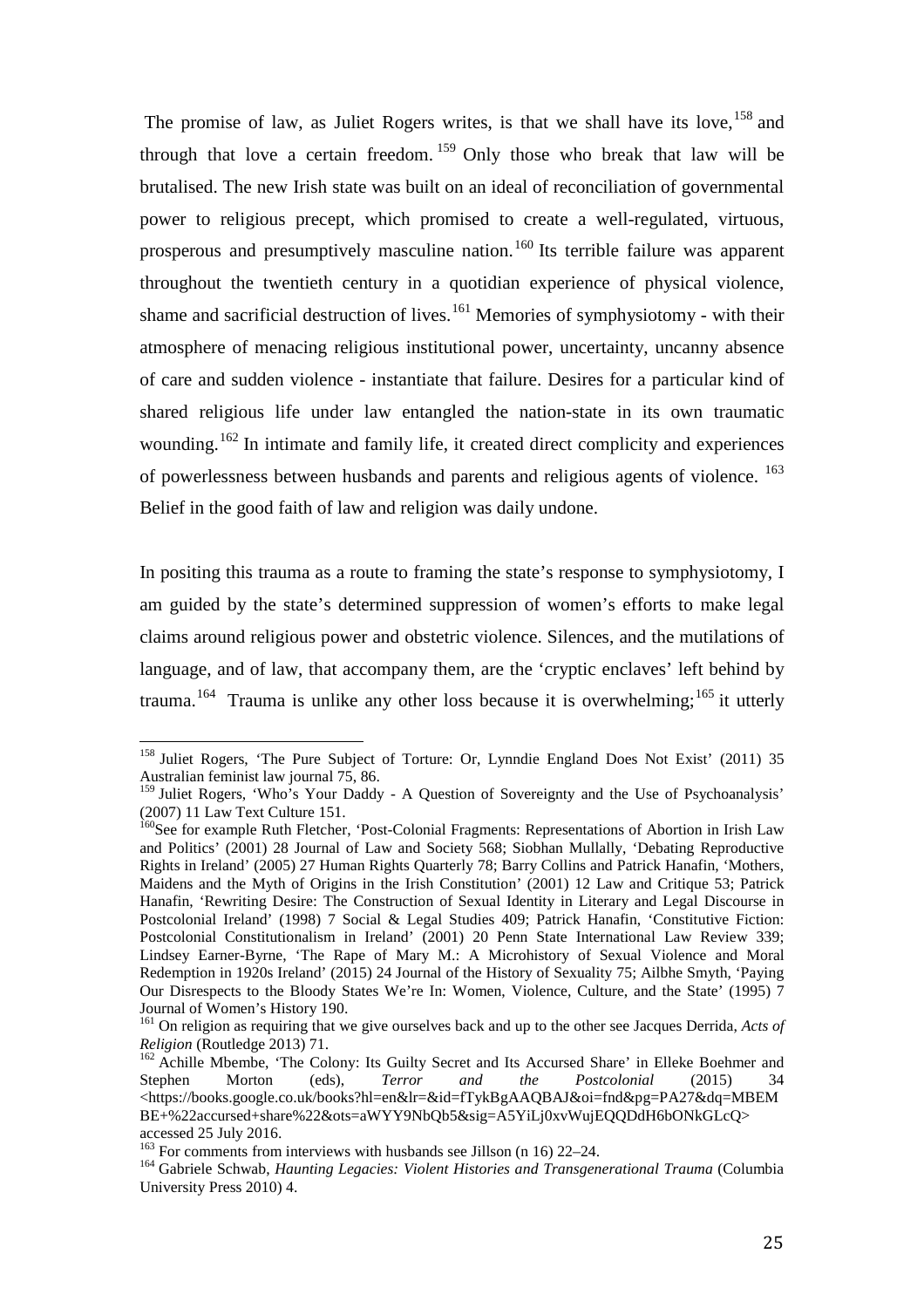objectifies the subject,  $166$  breaching its shields and barriers.<sup>[167](#page-26-1)</sup> Trauma confounds and numbs the senses,  $168$  so that it is not 'fully perceived as it occurs'.  $169$  Because trauma is not fully perceived, it resists the normal operations of political discourse: we cannot speak of it in the normal scheme of things,  $170$  and we do not remember it as we remember other losses.

Lyotard's notion of trauma as a 'double blow'<sup>[171](#page-26-5)</sup> is instructive in understanding the relationship between trauma and suppression of survivor voices. On this reading, trauma does not make its mark at the time.<sup>[172](#page-26-6)</sup> It is not that it is never seen at all, but that it cannot be absorbed and represented at first; it is not seen 'in time'. Because the initial trauma is a shock that cannot be registered or experienced it cannot be made the site of this sort of rebuilding.<sup>173</sup> In the absence of this mourning, the nation becomes melancholically attached to the past traumatic injury. Instead of being re-externalised, the trauma is incorporated by silencings which displace its core meaning. Silencing here is more than a withholding of facts, a 'being silent about'.<sup>[174](#page-26-8)</sup> Ronell captures the destructive agency at play when she writes of 'the eye that has seen too much and that has blinded itself<sup>'.[175](#page-26-9)</sup> Silencing of aspects of the past, however violent, enables the nation to survive the trauma – self-deception becomes the necessary price of persistence and social unity.  $176$  Trauma, in this sense, can be said to reconfigure national time. Because it ensures that trauma cannot be communicated as other remembered experiences can, trauma radically disrupts temporal continuity between the present and an aspect of the past.<sup>177</sup> At the same time, trauma is not a simple rupture between past and present because trauma's effects persist as repetitions in the

<sup>165</sup> Judith L Herman, *Trauma and Recovery: The Aftermath of Violence--From Domestic Abuse to Political Terror* (Basic Books 2015).<br><sup>166</sup> Lloyd (n 157) 23.<br><sup>167</sup> Roger Luckhurst, *The Trauma Question* (Routledge 2013) 3.<br><sup>168</sup> Lloyd (n 157) 24.<br><sup>169</sup> Cathy Caruth, *Trauma: Explorations in Memory* (JHU Press 1995)  $\overline{1}$ 

<span id="page-26-0"></span>

<span id="page-26-2"></span><span id="page-26-1"></span>

<span id="page-26-4"></span><span id="page-26-3"></span><sup>&</sup>lt;sup>170</sup> Michael S Roth, *Memory, Trauma, and History: Essays on Living with the Past* (Columbia University Press 2013) 92.<br><sup>171</sup> Jean François Lyotard, *Heidegger and 'the Jews'* (U of Minnesota Press 1990) 15.

<span id="page-26-9"></span><span id="page-26-8"></span>

<span id="page-26-7"></span><span id="page-26-6"></span><span id="page-26-5"></span><sup>&</sup>lt;sup>172</sup> On past trauma as the essence of our obligation before the law see Lyotard (n 171).<br><sup>173</sup> Khanna (n 156) 22.<br><sup>174</sup> Schwab (n 164) 11.<br><sup>175</sup> Avital Ronell and Anne Dufourmantelle, *Fighting Theory* (University of Ill See similarly the idea of 'psychic splitting' Schwab (n 164) 21.<br><sup>176</sup> Ragland-Sullivan (n 173) 13.<br><sup>177</sup> Roth (n 170) xviii.

<span id="page-26-10"></span>

<span id="page-26-11"></span>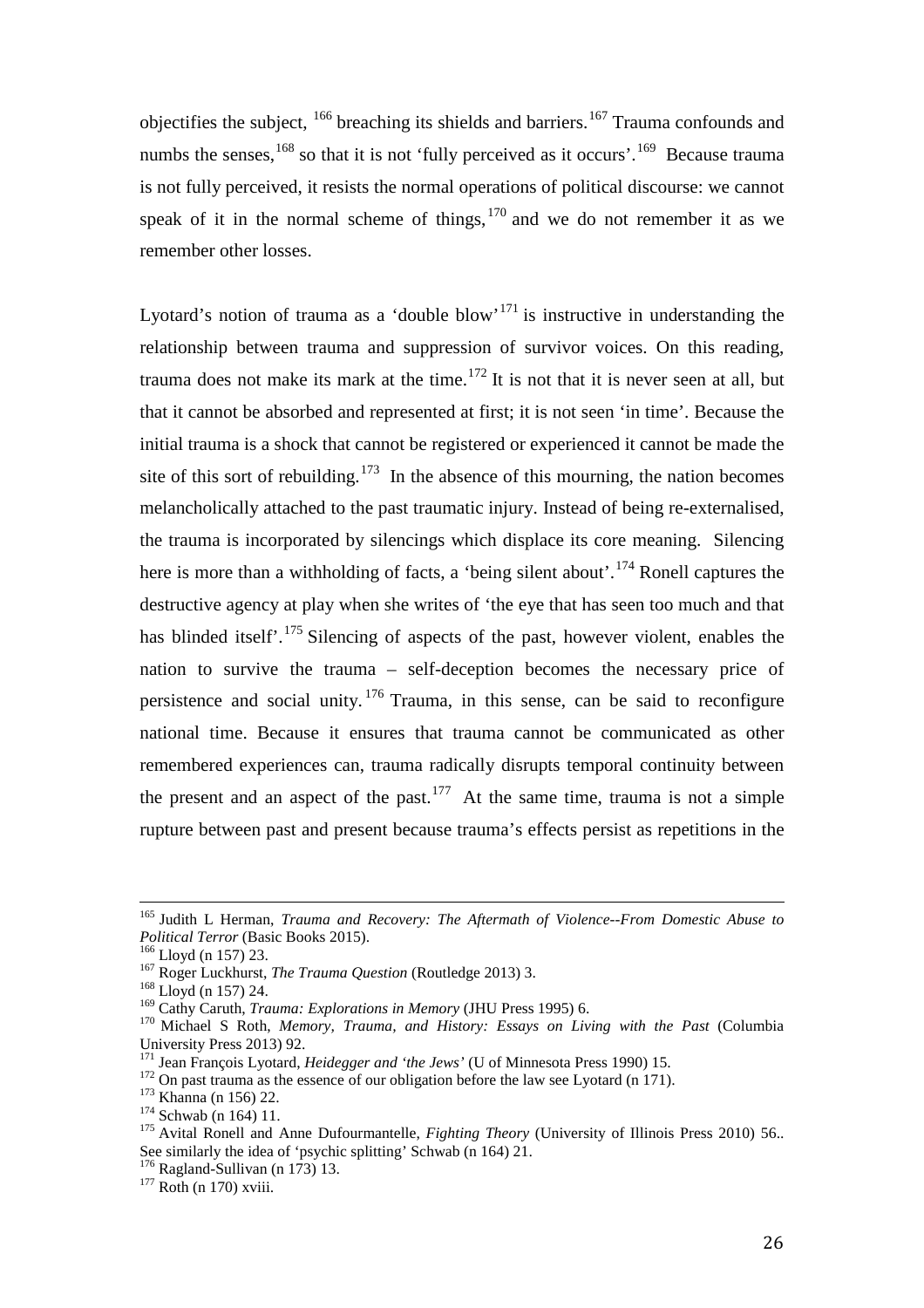present; more present fact than past wound. <sup>[178](#page-27-0)</sup> Silencing does not effectively disappear the trauma or sever our attachment to the past. What is silenced, and thus left unencountered, is often ultimately reinscribed and repeated  $179$  in an effort to recapture a sense of the wholeness taken from us by trauma. [180](#page-27-2) Trauma becomes 'indestructible'.<sup>[181](#page-27-3)</sup> It continues to intrude into national life.<sup>182</sup>

The 'double blow' frames the relationship between trauma, silence and repetition. The first blow cannot be registered or mourned. But it may return as a second blow – a symptom which makes the first blow known – forcing 'a breach in the flow of time that the imagination – the faculty that synthesises the heterogeneous – normally ensures'.<sup>[183](#page-27-5)</sup> Some details of the trauma are suddenly made known in breath-taking detail, while others are obscured.<sup>[184](#page-27-6)</sup> On the terms of my argument, SOS's testimony to pain and fear and degradation, and their insistence on the origins of that pain – not in the necessary operations of medicine but in the power afforded to religious agents by an enabling state - is the second blow. Their public claims do not enact a new trauma, but belatedly resurrect an older one. They signal the return of something missed the first time, insinuating past injury into the future. That is why they cannot be allowed to access sites of public meaning-making such as litigation. The second blow, though it does not produce shock, produces affect; it commands 'flight' – an effort to leave the scene.<sup>[185](#page-27-7)</sup> The second blow comes back from the (lost) traumatic first; what happened in the past takes effect in the present. National time then forcefully and obviously appears as otherwise than chronological: 'the present is the past and…the past is always present'.[186](#page-27-8) The second blow is almost 'incompatible with time'.<sup>[187](#page-27-9)</sup> It makes national time seem 'a bit monstrous, unformed, confusing, confounding', menacing.[188](#page-27-10) This upset in time produces a desire in the state to recoil

<span id="page-27-0"></span><sup>178</sup> Dorothea Olkowski, *Gilles Deleuze and the Ruin of Representation* (University of California Press 1999) 110.<br><sup>179</sup> Roth (n 170) xxvi. Schwab (n 164) 2.  $\overline{1}$ 

<span id="page-27-2"></span><span id="page-27-1"></span><sup>&</sup>lt;sup>180</sup> Schwab (n 164) 4. See also Juliet Rogers, 'Beyond the Script of Law' (2009) 18 Griffith Law Review 269.<br><sup>181</sup> Paul Ricoeur, *Memory, History, Forgetting* (University of Chicago Press 2009) 445.

<span id="page-27-6"></span><span id="page-27-5"></span><span id="page-27-4"></span><span id="page-27-3"></span><sup>&</sup>lt;sup>182</sup> Freeman (n 95) 8.<br><sup>183</sup> Randi Gressgård, *Multicultural Dialogue: Dilemmas, Paradoxes, Conflicts* (Berghahn Books 2013).<br><sup>184</sup> Hershini Bhana Young, *Haunting Capital: Memory, Text and the Black Diasporic Body* (UPN 2006) 91. Juliet Rogers, 'Nostalgia for a Reconciled Future' (2011) 20 Griffith Law Review 252. <sup>185</sup> Lyotard (n 171) 16.<br><sup>186</sup> ibid. <sup>187</sup> Gressgård (n 183). <sup>188</sup> Lyotard (n 171) 17.

<span id="page-27-9"></span><span id="page-27-8"></span><span id="page-27-7"></span>

<span id="page-27-10"></span>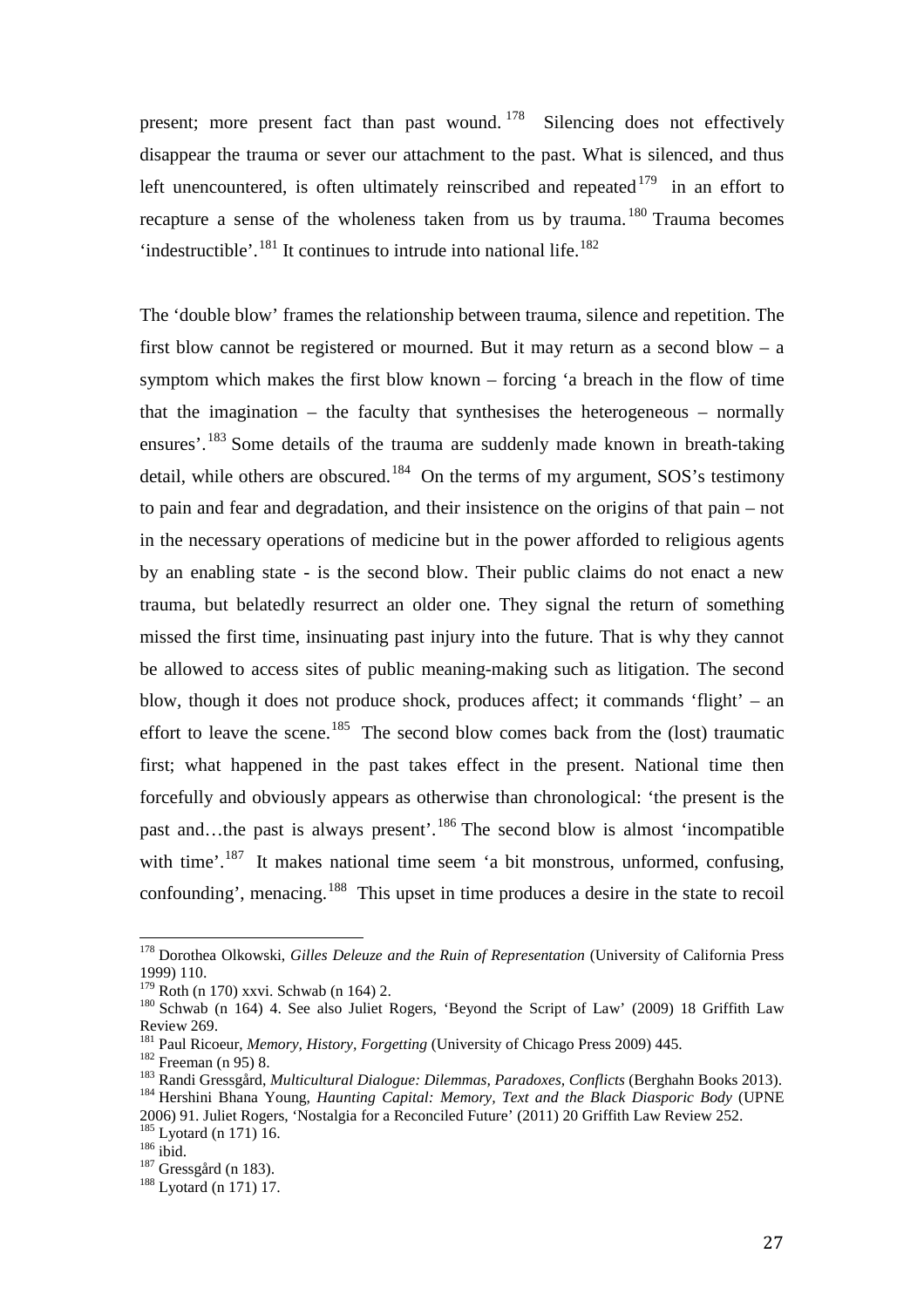from the unknown, but at the same time the desire to reorder it; to resolve the discrepancy between the time of the first blow and that of the second and 'inscribe them on the line of a single and uniform history'.<sup>[189](#page-28-0)</sup>

The decision to analyse, to write, to historicize is made according to different stakes…but it is taken, in each case, against this formless mass, and in order to lend it form, a place in space, a moment in temporal succession, a quality in the spectrum of qualifications, representation on the scene of the various imaginaries and sentences'.<sup>[190](#page-28-1)</sup>

The second blow signals that something has happened that cannot be managed, but that nevertheless provokes totalising, homogenising responses.  $^{191}$  $^{191}$  $^{191}$  The first blow cannot successfully be neutralised or contained; it will always exceed responses to the second blow. And yet every attempt will be made to sacrifice and suppress it; to close the gap that it has opened in homogenous national time. Lyotard would call this process of silencing a *differend*: The state refuses any encounter between the law of the state that might generate a 'disjuncture of the present with itself'.<sup>[192](#page-28-3)</sup>

This analysis offers some insight into the state's determination to deny SOS access to litigation in favour of a contained redress scheme. Assessment was on the basis of written statements and medical records. Medical records were always preferred to reports from women's current doctors, and discrepancies between these and the women's statements were examined by the scheme's own medical advisors. Where records were not available, scar and radiology evidence was sought.<sup>[193](#page-28-4)</sup> The scheme acknowledged that records were often not available, and often not reliable even where they could be found. It also acknowledged that scar evidence and radiography were not definitive, particularly where it was sought to prove the degree of seriousness of a woman's injury. <sup>[194](#page-28-5)</sup> Nevertheless, women were not given an opportunity to be heard orally. Even though the redress scheme's own evidentiary processes showed the

 $189$  ibid 16.  $\overline{1}$ 

<span id="page-28-1"></span><span id="page-28-0"></span><sup>&</sup>lt;sup>190</sup> ibid 17.<br><sup>191</sup> Gressgård (n 183).

<span id="page-28-3"></span><span id="page-28-2"></span><sup>&</sup>lt;sup>192</sup> Dipesh Chakrabarty, *Provincializing Europe: Postcolonial Thought and Historical Difference* (Princeton University Press 2009) 109.

<span id="page-28-4"></span><sup>&</sup>lt;sup>193</sup> M Harding-Clark, 'The Surgical Symphysiotomy Ex Gratia Payment Scheme Report' (19 October 2016) 41 <http://health.gov.ie/wp-content/uploads/2016/11/The-Surgical-Symphysiotomy-Ex-Gratia-Payment-Scheme-Report.pdf> accessed 10 April 2017.

<span id="page-28-5"></span><sup>&</sup>lt;sup>194</sup> See further Midwives for Choice, 'Review of The Surgical Symphysiotomy Ex Gratia Payment Scheme Report' <http://midwivesforchoice.ie/wp-content/uploads/2017/01/MfC-Review-of-Harding-Clark-FINAL.pdf> accessed 10 April 2017.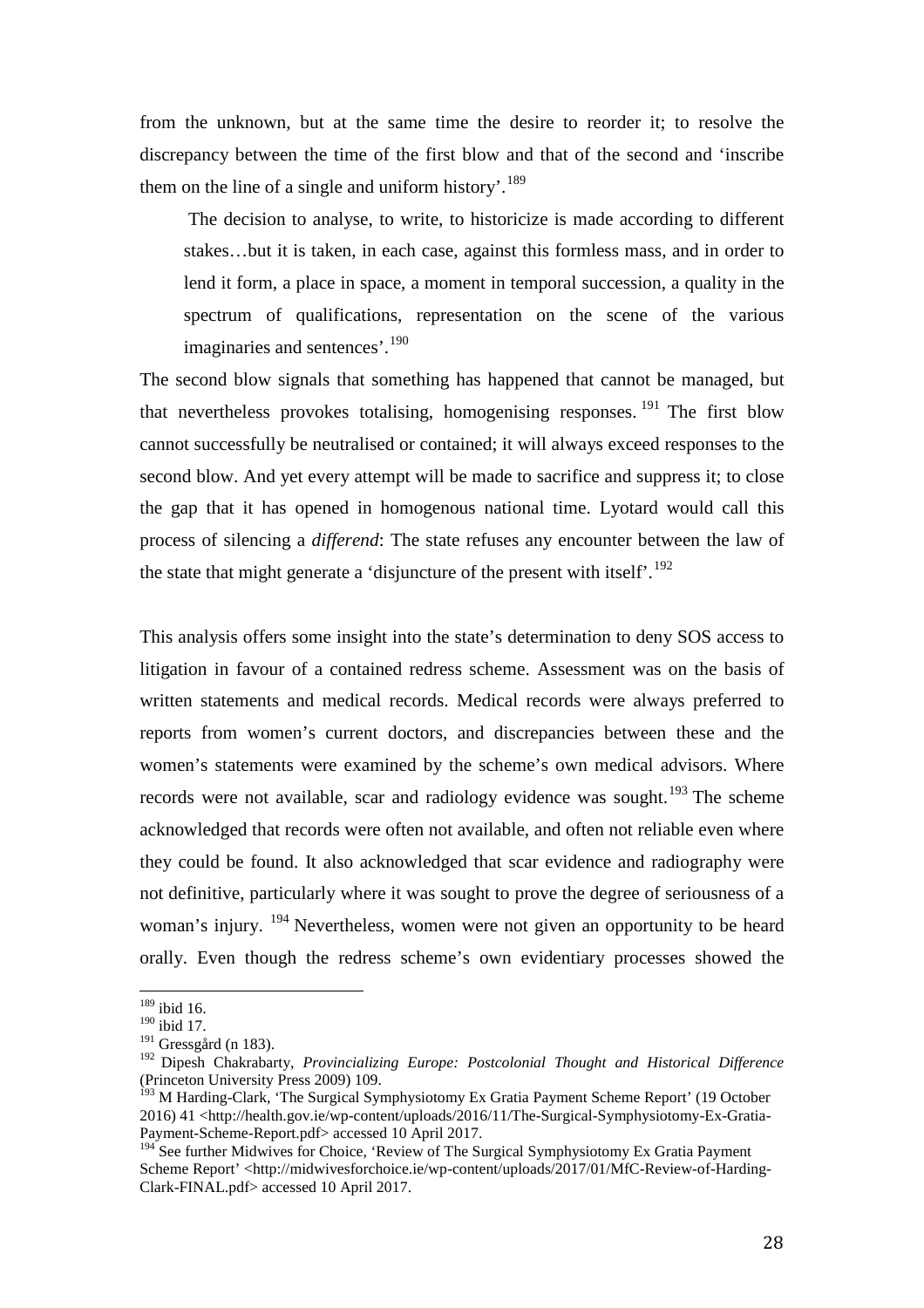incoherence of its mission, what mattered was that the state chose the standard against which women's claims about the past would be measured. In Lyotard's words '[O]ur institutionalised idioms, our verification procedures, our mechanisms for adjudicating truth, [pre-establish] the realities whose truth we then assert'.<sup>[195](#page-29-0)</sup>

SOS are stripped of the right to testify to the harm done to them, or that testimony is stripped of authority. [196](#page-29-1) The violence involved in the suppression of the *differend* becomes apparent when Maureen Harding-Clarke, who had administered the redress scheme, produced a report on its operation. The report was adopted by the government; the Minister for Justice called it 'fair' and 'comprehensive'.<sup>[197](#page-29-2)</sup> Several senior doctors welcomed its conclusions. The report largely re-asserts the *Walsh* history. Its particular contribution is to support that history, by denying SOS's authority to contest it. It describes women in language which both undermines their engagement with the scheme and their entitlement to characterise their injuries at all. At best, they are patronised as 'suggestive personalities' <sup>[198](#page-29-3)</sup> 'amenable to ... emotional contagion' [199](#page-29-4) and subject to 'acquired group memory' [200](#page-29-5) developed through involvement in campaigning organisations;

it is very probable that the combination of a traumatic birth experience and expo  $201$  sure to other women's stories has created a self convincing confabulation of personal history. Another inference is that the possibility of financial payment has influenced suggestible women and their family members into self- serving adoption and embracing of the experiences described by others or in the media and created psychosomatic conditions.<sup>[202](#page-29-7)</sup>

<span id="page-29-0"></span><sup>195</sup> Pierre Schlag, *Laying Down the Law: Mysticism, Fetishism, and the American Legal Mind* (NYU Press 1998) 63.  $\overline{1}$ 

<span id="page-29-1"></span><sup>196</sup> Jean-François Lyotard, *Le Différend* (U of Minnesota Press 1988) 5.

<sup>&</sup>lt;sup>197</sup> Dail Deb Dec 1 2016.

<span id="page-29-4"></span><span id="page-29-3"></span><span id="page-29-2"></span> $^{198}_{199}$  Harding-Clark (n 192) 97.<br> $^{199}_{199}$  ibid.

<span id="page-29-6"></span><span id="page-29-5"></span><sup>&</sup>lt;sup>200</sup> ibid 62.<br><sup>201</sup> 'Some Mistook Problems for Symphysiotomy - Boylan' [2016] RTE.ie  $\langle$ /news/2016/1123/833859health-symphysiotomy-compensation/> accessed 10 April 2017.<br><sup>202</sup> Harding-Clark (n 192) 97.

<span id="page-29-7"></span>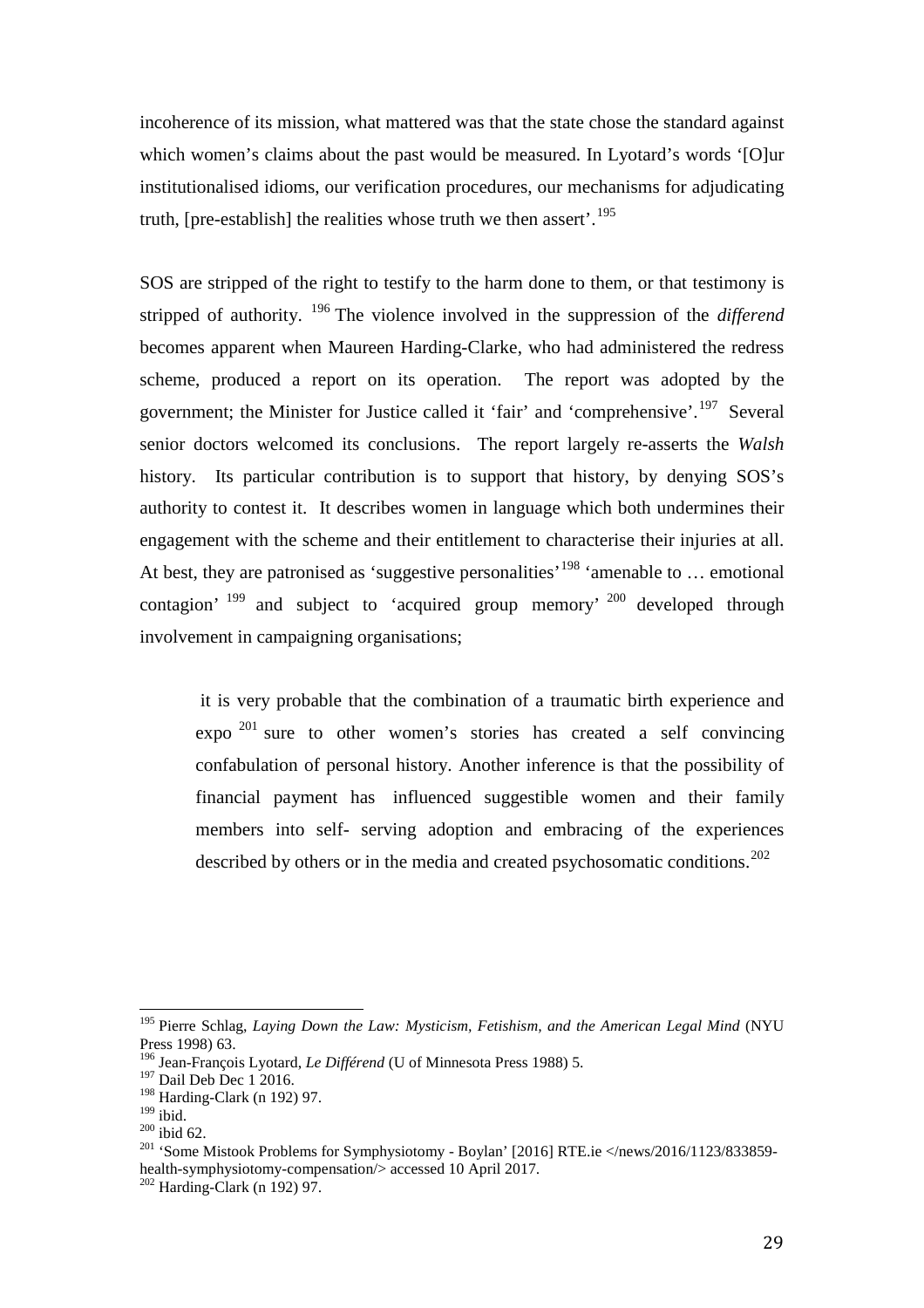At worst women are chastised for buying into 'conspiracy theories', <sup>[203](#page-30-0)</sup> for 'unreasonable' reactions, for their anger and disappointment.<sup>[204](#page-30-1)</sup> Harding-Clarke maintained that 185 applicants to the scheme had not been able to prove they had undergone symphysiotomy.<sup>[205](#page-30-2)</sup> She describes those applicants to the scheme who engaged with campaigners in highly problematic language, suggesting that their applications to the scheme bore similar 'lurid' or 'harrowing' motifs gleaned from media reports.<sup>[206](#page-30-3)</sup> The report suggests that some prominent campaigners within SOS who 'have been active in representing themselves as victims in the media'<sup>[207](#page-30-4)</sup> had not undergone symphysiotomies at all. The condemnation of campaigners is underscored by contrast with the report's account of ideal applicants: happy women concerned with family rather than campaigning, who are spending money on 'spoiling themselves', rather than on the amelioration of pain and disability.

I was ultimately glad that most exaggerated accounts were ignored and compassion was applied to these women who perhaps were influenced by others to make the statements. This led to some of the more pleasurable moments as judicial assessor when I read the warm letters and notes from the women who wrote to me after they received their awards to tell me that they were certainly intent on spoiling themselves a little. Several very happy applicants rang to tell me how they were going to spend their money. One lady was buying a special hat. One applicant lifted my heart when she told me that she had never had any money in her savings account. Now she looked at her bank account every morning, for the sheer pleasure of seeing the amount of money in the account in her own name. One delightful applicant invited me to tea at her house and one wrote a poem of appreciation. Most women who wrote, told me that it gave them huge pleasure to be able to help their children or their grandchildren with their awards.<sup>[208](#page-30-5)</sup>

The Harding-Clarke report, written to justify confining SOS members to the redress scheme which silences those injuries, then condemns them for participating in that scheme in certain disobedient or political ways; for refusing to share in the 'good

 $203$  ibid 56.

<span id="page-30-2"></span>

<span id="page-30-4"></span><span id="page-30-3"></span>

<span id="page-30-1"></span><span id="page-30-0"></span><sup>&</sup>lt;sup>204</sup> ibid 97.<br><sup>205</sup> ibid 28.<br><sup>206</sup> ibid 61.<br><sup>207</sup> ibid 103.<br><sup>208</sup> ibid 63.

<span id="page-30-5"></span>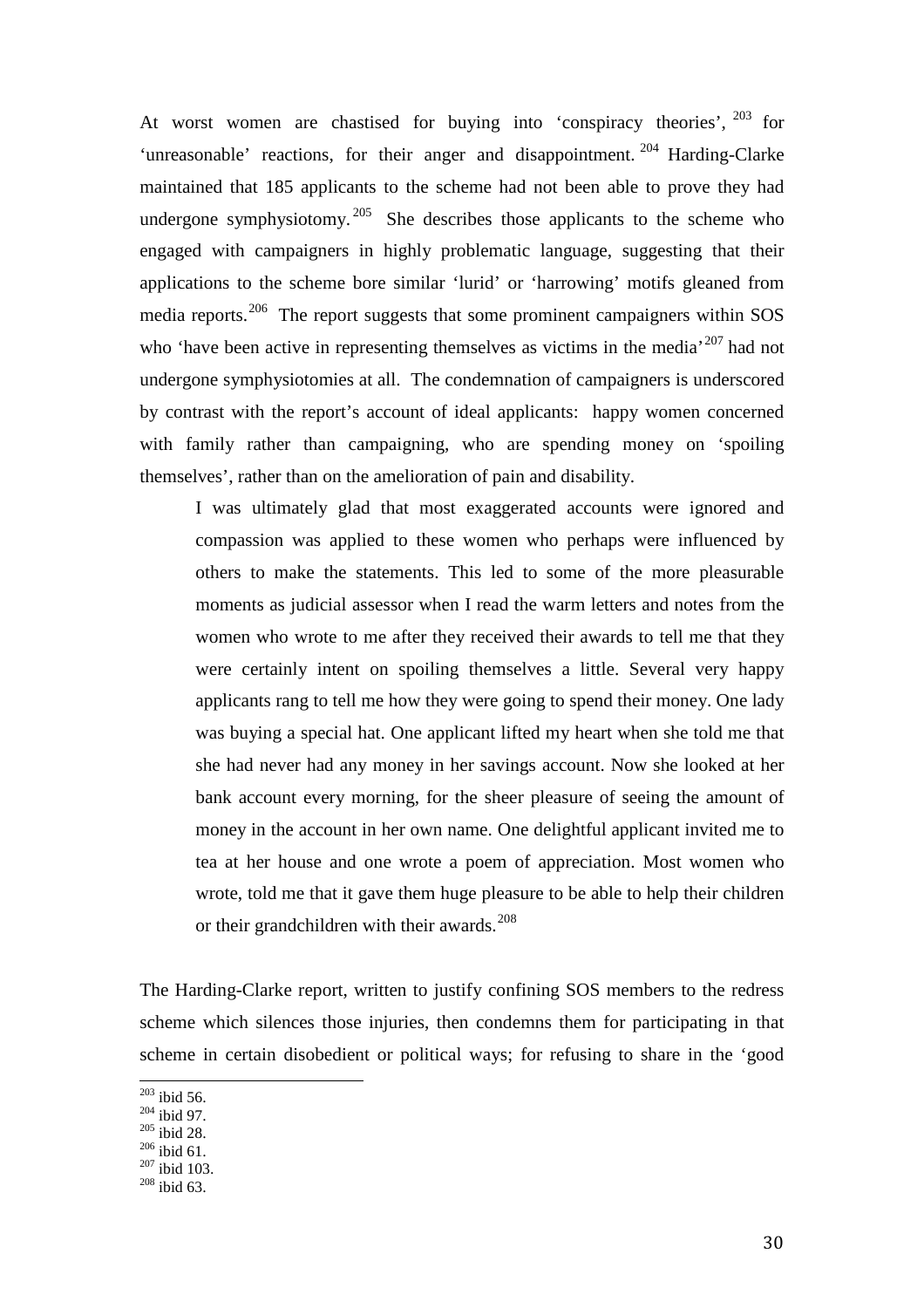feeling' of the redress scheme.<sup>[209](#page-31-0)</sup> The effect is that the scheme has effectively held women's account of the past at bay as 'unthought knowledge'; $^{210}$  $^{210}$  $^{210}$  inaccessible but waiting to be known; a 'record that has yet to be made'.<sup>211</sup> The space of the *differend* is an unstable state, signalled by feeling, 'wherein something which must be able to be put into phrases cannot yet be';<sup>[212](#page-31-3)</sup> which has no place in the prevailing time. SOS are 'stranded with an unprovable reality'.<sup>[213](#page-31-4)</sup>

### **Conclusion: Law, Unease and National Time.**

In the case of symphysiotomy, national time is worked out over women's bodies, through the violent suppression of their temporal knowledge and experience. SOS is, denied the encounter with law demanded and consigned to a slower time of endurance: 'Sometimes I think [the campaign] is dead in the water, then at other times, I think someone should have been made answerable...<sup>[214](#page-31-5)</sup> That stolid endurance does not imply failure. The radical insight of trauma theory is that the state's violent deployment of law does not necessarily imply a restoration of state sovereignty over that knowledge or its seamless reintegration into the narratives that undergird homogenous national time. SOS's continuing counter-demand for public inquiry is, in Lyotard's terms, a demand for 'anamnesis'; a 'painful process of working through, a work of mourning for attachments and conflicting emotions, loves and terrors associated with [particular] names'.<sup>[215](#page-31-6)</sup> Whereas history aims to tell what happened, anamnesis 'lets itself be led by the unknown that happened then, by what is unpredictable and invisible in the event…The past is not sought in order to be established'.<sup>[216](#page-31-7)</sup> Anamnesis might redeem past injury through paying attention to the

<span id="page-31-0"></span><sup>&</sup>lt;sup>209</sup> Sara Ahmed, 'The Politics of Good Feeling.' (2014) 10 Critical Race & Whiteness Studies.

<sup>&</sup>lt;sup>210</sup> Schwab (n 164) 7. See similarly Fiona Barclay, *Writing Postcolonial France: Haunting, Literature,* 

<span id="page-31-2"></span><span id="page-31-1"></span>*and the Maghreb* (Lexington Books 2011) xxiii.<br><sup>211</sup> Shoshana Felman and Dori Laub, *Testimony: Crises of Witnessing in Literature, Psychoanalysis and History* (Routledge 2013) 57.

<span id="page-31-3"></span><sup>&</sup>lt;sup>212</sup> Jean-François Lyotard, Keith Crome and James Williams, *The Lyotard Reader and Guide* (Columbia University Press 2006) 104.<br><sup>213</sup> Avital Ronell, *The Test Drive* (University of Illinois Press 2005) 106.

<span id="page-31-4"></span>

<span id="page-31-6"></span><span id="page-31-5"></span><sup>&</sup>lt;sup>214</sup> O'Connor and Mac Aodhain (n 1) 27.<br><sup>215</sup> Jean François Lyotard, Brian Massumi and WGJ Niesluchowski, 'Ticket to a New Decor' [1988] *Harper's Magazine* <http://harpers.org/archive/1988/06/ticket-to-a-new-decor/> accessed 14 August 2016.

<span id="page-31-7"></span><sup>216</sup> Jean-Francois Lyotard and John Ronan, 'Anamnesis of the Visible 2' [1999] Qui Parle 21. See also Gillian Rose's 'inaugurated mourning' Gillian Rose, *Mourning Becomes the Law: Philosophy and Representation* (Cambridge University Press 1996) 75.